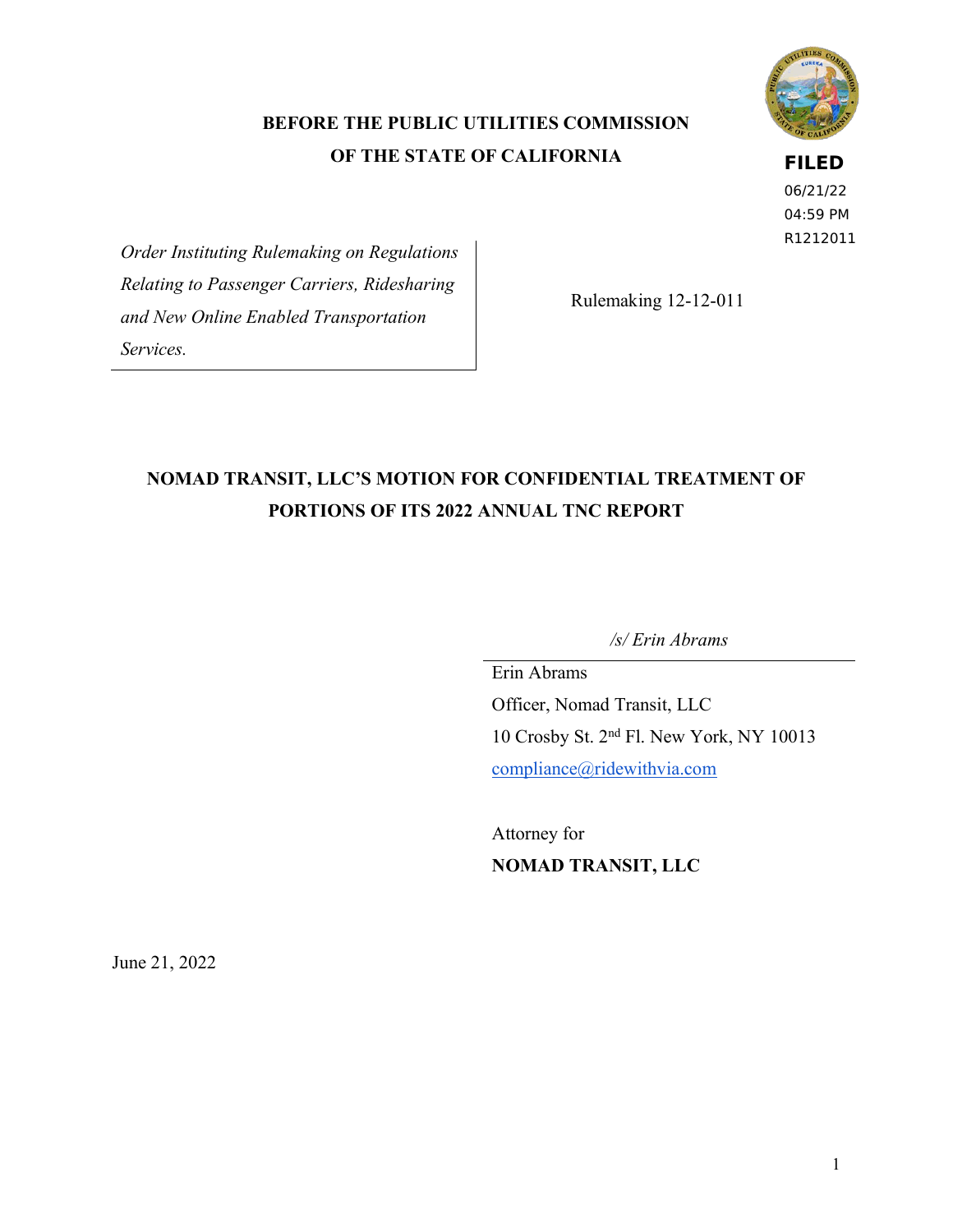### **BEFORE THE PUBLIC UTILITIES COMMISSION OF THE STATE OF CALIFORNIA**

*Order Instituting Rulemaking on Regulations Relating to Passenger Carriers, Ridesharing and New Online Enabled Transportation Services.*

Rulemaking 12-12-011

# **NOMAD TRANSIT, LLC'S MOTION FOR CONFIDENTIAL TREATMENT OF PORTIONS OF ITS 2022 ANNUAL TNC REPORT**

In accordance with Rule 11.4 of the Rules of Practice and Procedure of the California Public Utilities Commission ("Commission") and Decision ("D.") 20-03-014 "Decision of Data Confidentiality Issues Track 3," as modified on June 3, 2021 by D. 21-06-023 "Order Modifying Decision (D.) 20-03-014 and Denying Rehearing of Decision, As Modified," Nomad Transit, LLC ("Nomad") respectfully moves to file the confidential version of its 2022 annual transportation network company ("TNC") report (the "Annual Report") under confidential seal (the "Motion"). If the Motion is approved, Nomad will file a redacted, public version of its Annual Report and an unredacted, confidential version of its Annual Report through email and the Commission's secure file transfer portal ("FTP") website by the September 19, 2022 deadline.

#### **I. INTRODUCTION**

Nomad is a wholly owned subsidiary of Via Transportation, Inc. ("Via"), a TransitTech company that deploys new technologies for public mobility systems and optimizes networks of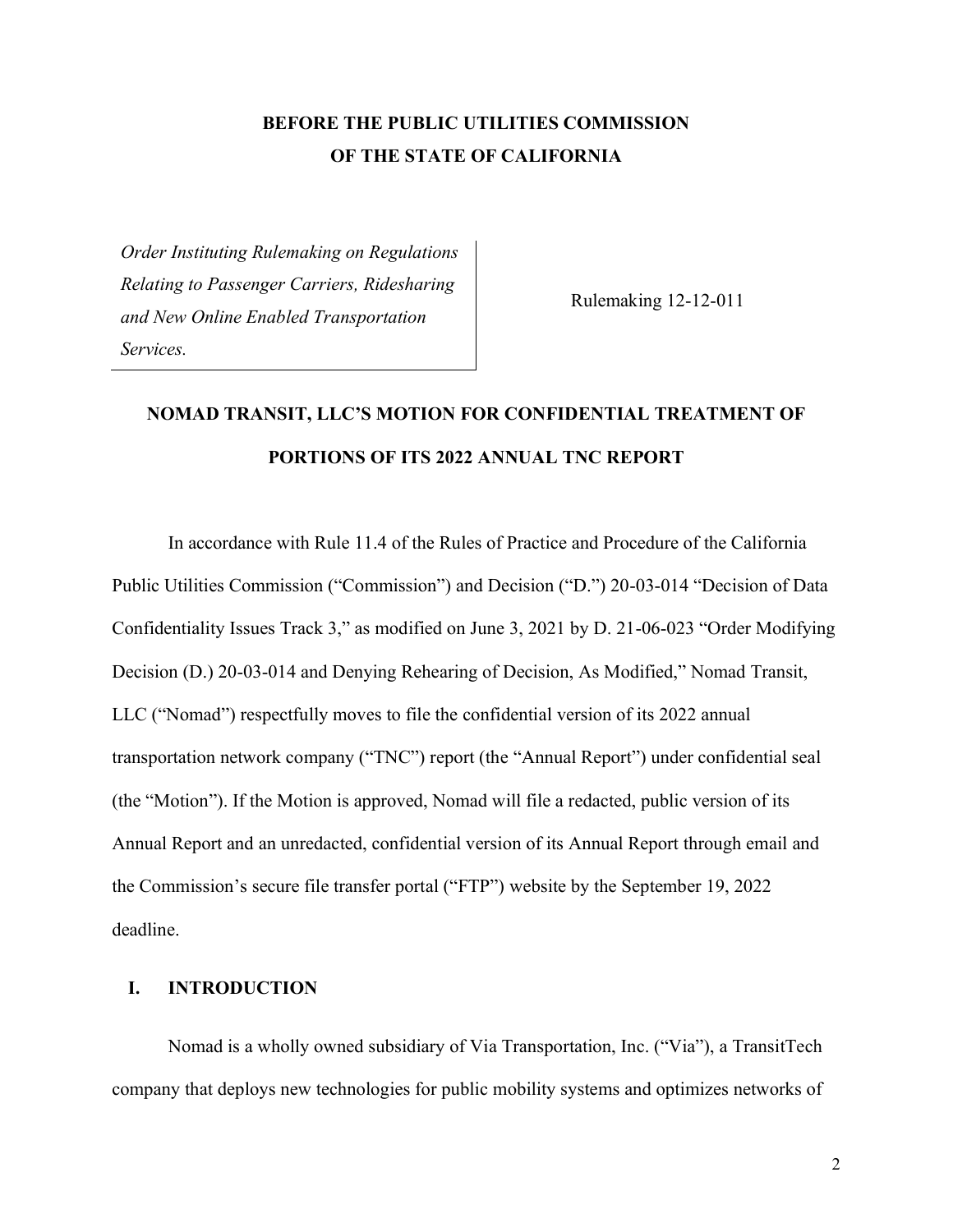dynamic shuttles, buses, wheelchair accessible vehicles, school buses and autonomous vehicles. Via was founded with the goal of offering efficient, sustainable, and equitable shared rides to everyone, everywhere. Today, Via operates in over 35 countries, through over 500 partnerships, and has powered more than 90 million rides to date. In the State of California, Nomad pairs Via's software platform with additional services to offer municipalities, transit agencies and other partners the tools to build and operate a fully dynamic on-demand transportation network. Nomad, Via, and their affiliates are collectively referred to herein as the "Company."

Although Nomad is licensed as a TNC in California, it does not operate a direct-toconsumer platform as a private business in the State. Unlike most traditional TNCs, Nomad uses a unique model of partnership with municipalities, transit agencies, and corporations to offer ondemand, shared transit solutions to office workers, low-income riders and riders in transit deserts.

Nomad's TNC services in California are shared ride services that use Via's proprietary technology (the "Algorithms") to, *inter alia*, match riders with drivers and provide routing for each vehicle in a way that optimizes travel times, wait times, and costs. Because Via's Algorithms are designed to facilitate shared rides, they aggregate multiple riders' requests into shared trips in an optimized and efficient manner. By using Via's Algorithms to enable efficient sharing, Nomad not only helps reduce congestion and mitigate carbon emissions, but it also provides an affordable alternative to driving a car or taking a single-passenger service, especially where public transit options are lacking.

Nomad supports the Commission's crucial work in regulating TNCs in California and appreciates the need for the Commission to have access to details regarding TNC operations. Nomad is committed to transparency and partnership with the agencies through which it is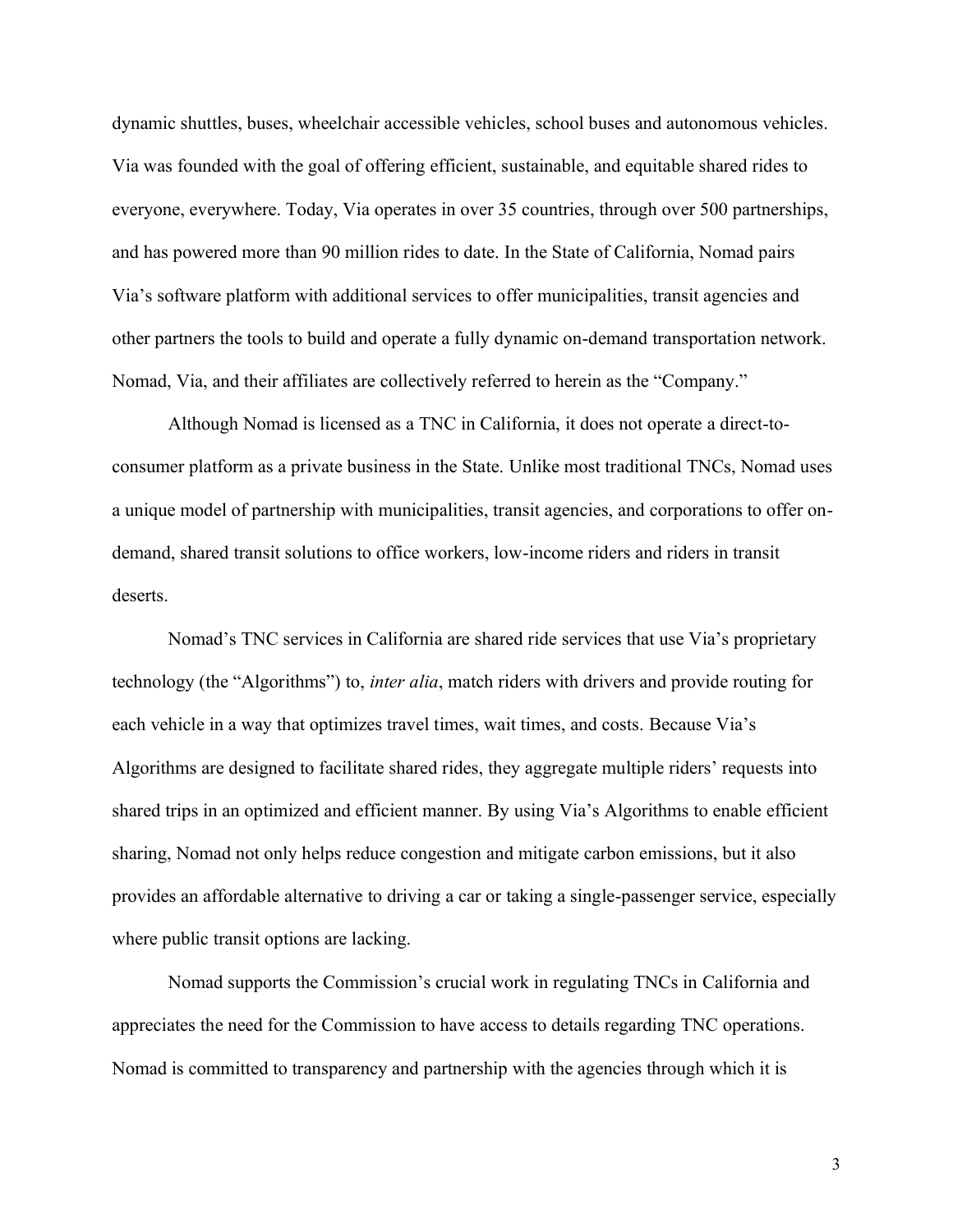regulated, but it also remains deeply concerned about the public disclosure of personally identifiable information of State residents who utilize Nomad's platform as well as the disclosure of the Company's trade secrets.

Several important characteristics of Nomad's services have a unique bearing on this Motion:

*First*, Nomad operates in California through discrete, small-scale, partnership-based services, including for first-mile-last-mile connections to transit and employee transportation services. It works with a smaller set of driver partners than other TNCs and transports riders within geographically limited service zones. To reduce the risk of re-identification of an individual rider, driver, or trip based on TNCs' highly detailed annual reporting, we respectfully request that the Commission redact or at least obfuscate through generalization certain additional quasi-identifiers in the Annual Report. For example, just as the Commission previously accepted that it was necessary to generalize a trip's location by redacting the trip data's latitude and longitude, it should also modify the date-and-time field of any trip in the Annual Reports to report only the date. Removing the precise time of a trip would make it harder to link a particular trip with the reported data and thereby re-identify the rider or driver. For data sets in which fewer than five trips were made between a pair of census blocks or census tracts in a given day, these particular trips' origins and destination points could be further generalized to the zip code level.

*Second*, the disclosure of large volumes of detailed trip data and other aspects of the Annual Report will expose the Company's trade secrets and cause competitive harm. Unlike other TNCs, Nomad's services are all based on efficiently aggregated shared rides, accomplished through Via's closely guarded Algorithms. Aspects of these Algorithms can be reverseengineered through patterns in annual data sets. This provides an undue advantage to the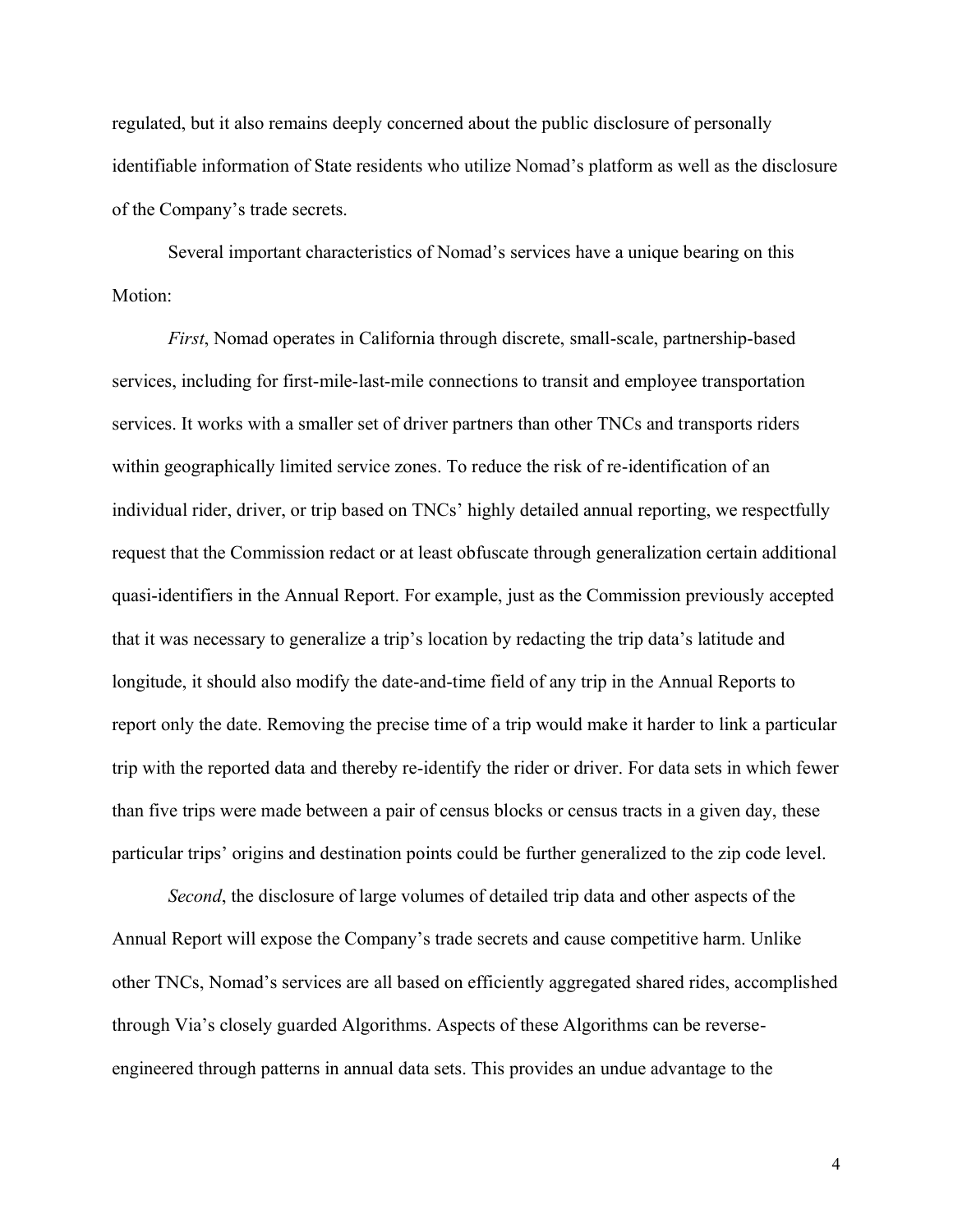Company's competitors, which are also sophisticated global technology companies, but are not regulated as TNCs, and therefore do not have similar obligations to disclose their own trip data and business methods.

*Third*, while there are strong privacy and proprietary interests at stake in maintaining the confidentiality of certain aspects of Nomad's Annual Report, the public interest in disclosure is uniquely small. As noted, Nomad's business in California is entirely conducted through partnerships with entities – including public agencies – that *already* receive relevant reporting about Nomad's TNC services. Nomad provides this reporting on a confidential basis and dedicates significant resources to protect its Algorithms or any other trade secret information in the process.

Nomad respectfully requests that the Commission grant its Motion to protect the personal information of Nomad's riders and driver partners, its own trade secrets, and the confidential information of its commercial partners, and to advance the important public interests in the privacy of California residents and transit innovation in the State.

#### **II. BACKGROUND**

In D. 20-03-014, as modified on June 3, 2021 by D. 21-06-023, the Commission directed TNCs to file annual reports without the presumption of confidentiality and to instead request confidential treatment of their contents through motions made under Rule 11.4 of the Commission's Rules of Practice and Procedure, 90 days prior to the annual reporting deadline. In its 2020 Confidentiality Ruling, the Commission afforded confidential treatment to certain data on the basis that its release would violate riders' and drivers' rights to privacy. On November 24, 2021, the Administrative Law Judge ("ALJ") issued a Confidentiality Ruling (the "2021 Confidentiality Ruling") on Uber, Lyft's, HopSkipDrive's, and Nomad's confidentiality motions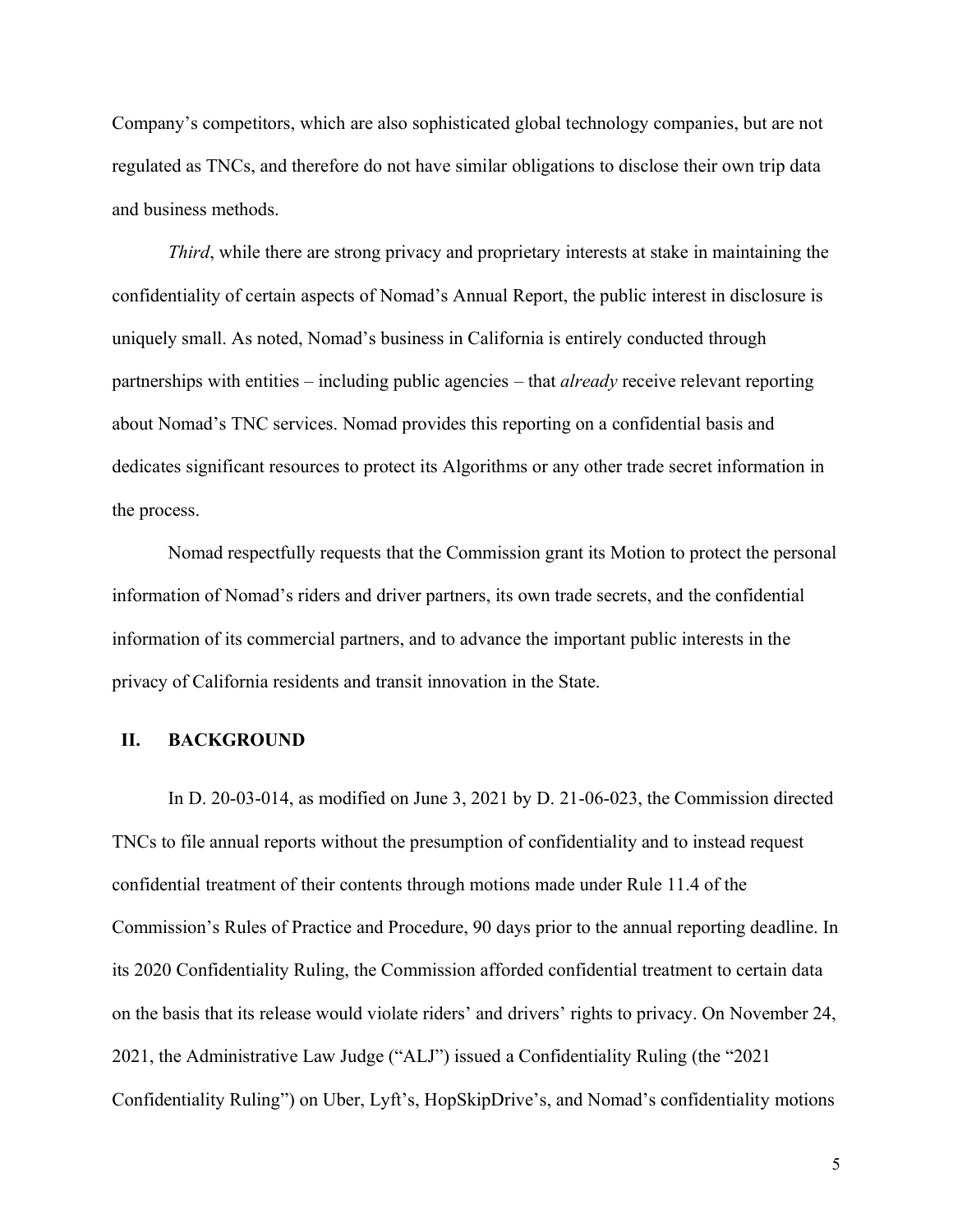regarding their 2021 Annual Reports. The 2021 Confidentiality Ruling re-affirmed the confidential treatment of these data fields for all TNCs' 2021 annual reports, with the exception that waybill information must be disclosed.

On May 4, 2022, the CPUC staff provided TNCs with updated data templates to use for the 2022 Annual Report, as well as a "data dictionary" explaining the additional data categories to be included in this year's report.

#### **III. ARGUMENT**

Nomad has identified the data fields for which confidentiality has already been granted by the Commission in Exhibit A and respectfully requests confidential treatment for these same data fields in Nomad's 2022 Annual Report. Nomad has also carefully identified in Exhibit B those additional fields to be submitted in its 2022 Annual Report which require confidential treatment (or at least obfuscation in any publicly released versions of the Annual Reports). These data fields (i) are either newly added to the 2022 data templates; (ii) were not already granted confidential status in the Commission's 2020 and 2021 Confidentiality Rulings; or (iii) were previously granted confidential status but have since been ordered by the Commission's 2021 Confidentiality Ruling to be disclosed in subsequent Annual Reports. For the foregoing reasons, Nomad also respectfully requests confidential treatment for the data fields identified in Exhibit B.

# **1. Personal information of riders and driver partners requires protection from disclosure on privacy grounds.**

"California law recognize[s] that personally identifiable information that is obtained by a government agency like the Commission is generally protected against public disclosure." 2021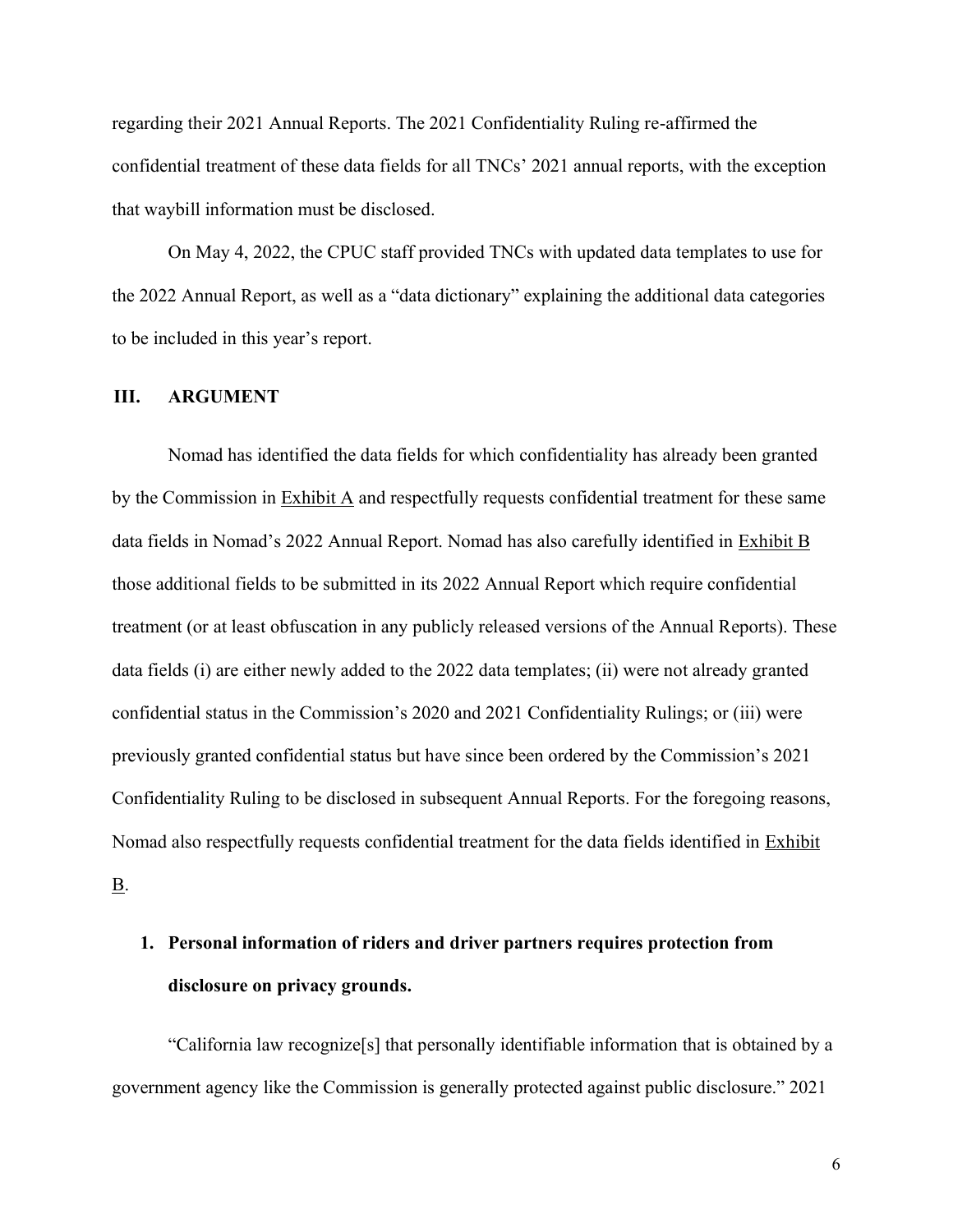Confidentiality Ruling at pp. 11-12. California's State Constitution expressly confers upon Californians an inalienable right to privacy. Cal. Const., art. I, § 1. Under California Government Code Section 6254(c), "[p]ersonnel, medical, or similar files" must remain confidential if their disclosure would "constitute an unwarranted invasion of privacy." In addition, California Government Code Section 6254(k) protects from disclosure those records whose disclosure is "exempted or prohibited pursuant to federal or state law," which would include California's Constitutional right to privacy. *See* Cal. Const. art. I, § 1. Under the California Consumer Protection Act ("CCPA"), "personal information" is any information that "identifies, relates to, describes, is *capable of being associated with, or could reasonably be linked, directly or indirectly, with a particular consumer*." Cal. Civ. Code 1798.140(o)(1) (emphasis added).

*(i) The Commission has already granted protection for certain identifiers and quasiidentifiers.* 

The ALJ's Ruling on Uber's and Lyft's Motions for Confidential Treatment of Certain Information in their 2020 Annual Reports, issued on December 21, 2020 (the "2020 Confidentiality Ruling") has acknowledged that the disclosure of certain trip data would violate riders' and drivers' rights to privacy. *See* 2020 Confidentiality Ruling at pp. 5 (latitude and longitude of trips), 8 (drivers' names, type of identification, license state of issuance, number, expiration date, vehicle VIN), 10-11 (accidents and incidents, including sexual assault and harassment descriptions and settlement agreement details regarding accidents). The Commission has acknowledged that the disclosure of quasi-identifiers, such as trip latitude and longitude, creates an impermissible risk of user re-identification such that confidential treatment is warranted. *See* 2021 Confidentiality Ruling at p. 11 (referencing 2020 Confidentiality Ruling).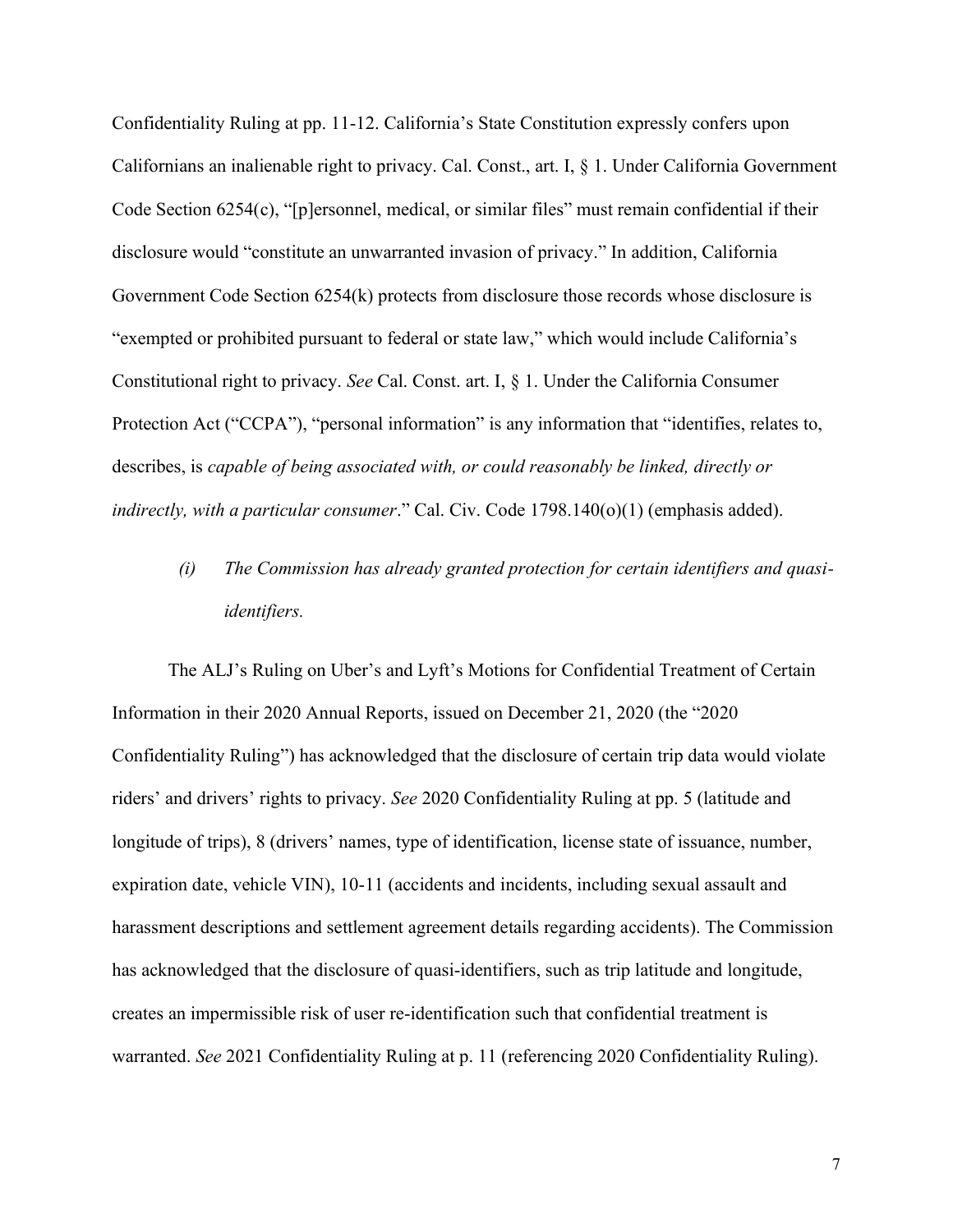*(ii) Additional quasi-identifiers in the trip data must be withheld – or obfuscated – to avoid re-identification through the Annual Report.*

In Exhibit B, Nomad details the other quasi-identifiers that require similar confidential treatment by the Commission to prevent their use to pinpoint a specific rider, driver, trip, or other event represented in the Annual Report's detailed reporting of trip data. Specifically, to protect the privacy of riders and drivers using Nomad's TNC services, we respectfully request that the Commission reduce the number of quasi-identifiers that can be disclosed without redaction for any given trip in the Annual Reports, or at least obfuscate those quasi-identifiers that *are* disclosed by generalizing the level of detail provided.

It is self-evident that a quasi-identifier, by definition, does not on its own reveal the personal information of users. But quasi-identifiers can be tied to direct identifiers found in other data sets or even in the personal knowledge of a reader. The Annual Reports' compilation of multiple quasi-identifiers for a single trip makes re-identification especially likely. The release of any such quasi-identifiers would "constitute an unwarranted invasion of personal privacy" under Section 6254(c) so long as they can be used to re-identify an individual person and the trips that person took. These risks to privacy are especially grave in the context of reports containing large volumes of data about *all trips* taken on a TNC's platform. If a rider and her travel patterns are re-identified through the TNC Annual Reports, this would be an irreparable violation of her privacy.

Mindful of these privacy concerns, in similar circumstances, agencies that publicly disclose data sets are careful to remove or generalize quasi-identifiers that can be used to reidentify an individual rider. For example, Saar Golde, the Chief Data Scientist for Nomad's parent company, Via, explains in his declaration that New York City, another jurisdiction which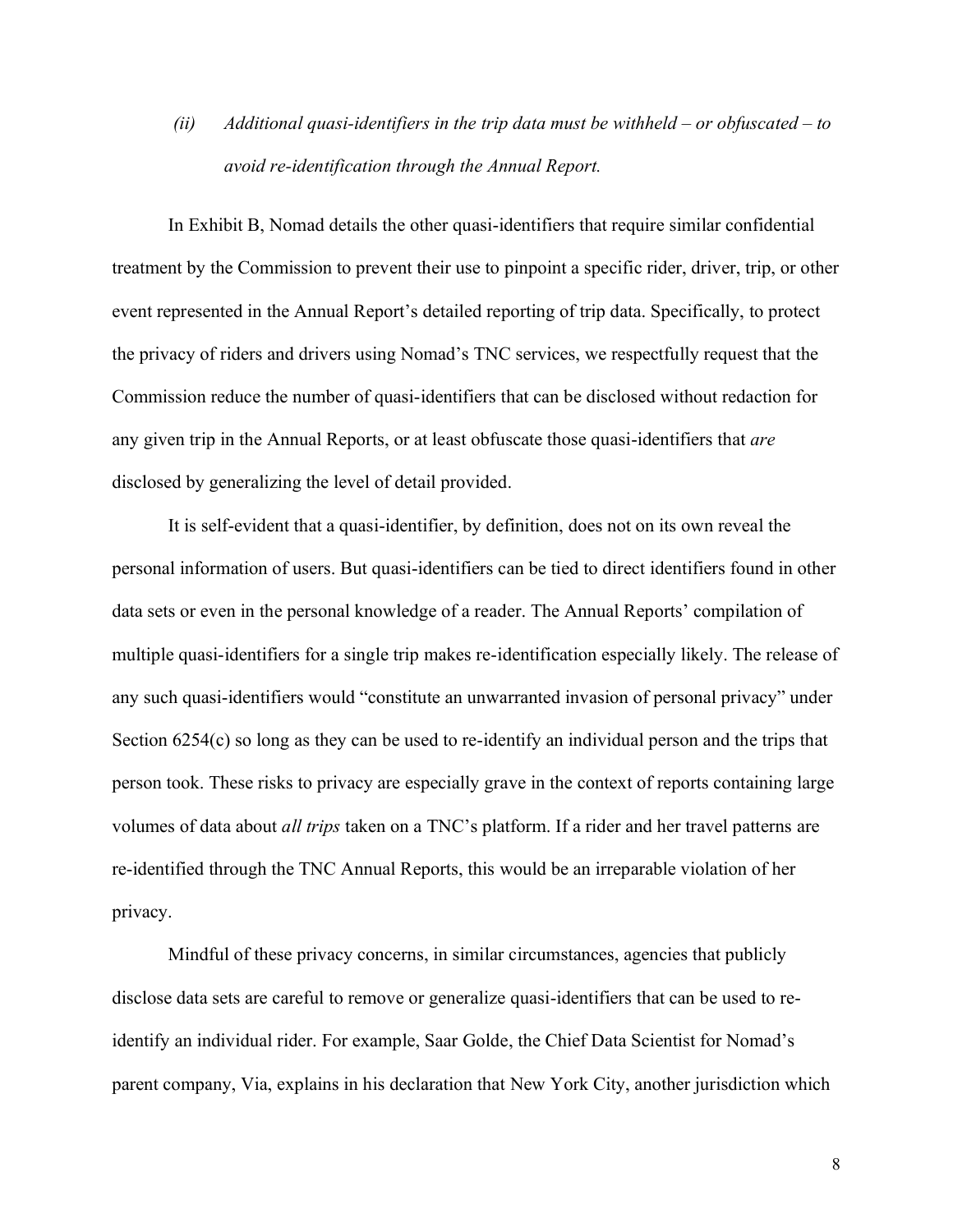requires public reporting of trip-level data regarding for-hire services, uses specialized reporting fields (taxi zones) that are larger than zip codes; there are approximately 480 zip codes in New York City but just 265 taxi zones. Golde Declaration ¶ 6. Notably, New York City engages in this level of generalization even though it is significantly more densely populated than the areas of California in which Nomad operates (e.g., it is approximately 12 times more densely populated than West Sacramento). *Id.* ¶ 7. Accordingly, the likelihood of re-identification is significantly higher in these California jurisdictions that Nomad serves than in New York City – where re-identification actually occurred. *Id*.

In its ruling on Nomad's 2021 confidentiality motion, the Commission claimed that Nomad's "concern over re-identification and loss of privacy [we]re speculative." 2021 Confidentiality Ruling at p. 86. However, the Golde Declaration addresses this concern directly. Mr. Golde explains on the basis of his personal knowledge of Nomad's services *and* his subject matter expertise in data science why the likelihood of rider and driver re-identification through the release of quasi-identifiers in Nomad's Annual Report remains significant and not speculative.

Mr. Golde reviewed Nomad's reporting data from between April 1, 2022 and June 1, 2022 and found that on a daily basis, 41% of trips originate in a census tract from which they are the *only trip* to originate that day. Golde Declaration ¶ 10. Based on the same data, there is a 78% chance that there were fewer than five trips per day originating in a given census tract. *Id*. Trips are even more sparse when reported in census blocks, which are smaller units than census tracts. Significantly, 57% of the trips between April 1, 2022 and June 1, 2022 were the *only* trip leaving a census block that day and 75% of trips originated in census blocks that had two or fewer trips that day. *Id*. The result of these characteristics is that if one knows that Jane Doe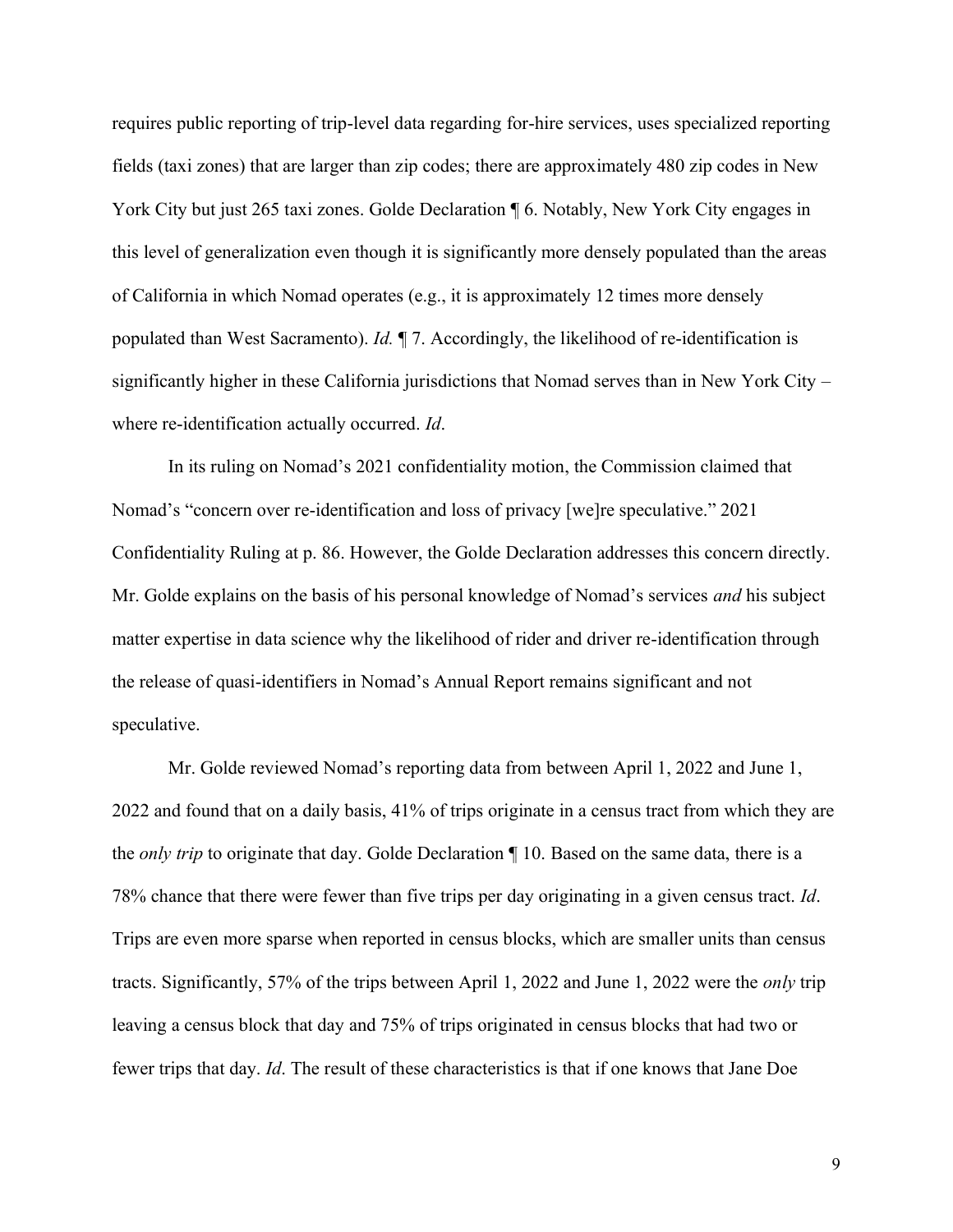traveled from a particular census block or census tract on a given date, it is probable that she was the *only* person who traveled from that area on that day. *Id*. The Annual Report would thus show the specific trip Jane Doe took, revealing her destination, the precise time of her departure and arrival, the type of vehicle she traveled in, any significant events that may have occurred to her on that trip (e.g., an accident or an assault), and other private details about her experience.

Mr. Golde also found that between April 1, 2022 and June 1, 2022, 29% of the census blocks appearing in our data had only a single rider who ever took a trip from there – on any day in that two-month period. *Id.* ¶ 11. That means that for a significant portion of trips recorded in the Annual Report, a specific rider and their trip are re-identifiable with the mere knowledge that the rider traveled from a certain census block – even if the precise date of their trip is unknown.

The risk of violations of privacy resulting from the disclosure of trip data is far from remote. In 2014, Gawker – notorious for its "Gawker Stalker" celebrity tracking website and its bankruptcy in the wake of a \$140 million judgment from an invasion of privacy lawsuit – used a pseudonymized trip data disclosure from New York City's Taxi & Limousine Commission to map out routes taken by specific celebrities in taxi trips throughout New York City, and even reveal how much they tipped their drivers.<sup>1</sup>

In commenting on other TNCs' 2021 confidentiality motions, the Commission stated that quasi-identifiers, such as census blocks, do not implicate constitutionally recognized privacy protections because they are unlikely to reveal an individual's "actual starting and ending address" or "home contact information." 2021 Confidentiality Ruling at pp. 12, 81. However, this analysis overlooks three key points:

<sup>1</sup> *See* J.K. Trotter, "Public NYC Taxicab Database Lets You See How Celebrities Tip," October 23, 2024, *Gawker*, [https://www.gawker.com/the-public-nyc-taxicab-database-that-accidentally-track-1646724546.](https://www.gawker.com/the-public-nyc-taxicab-database-that-accidentally-track-1646724546)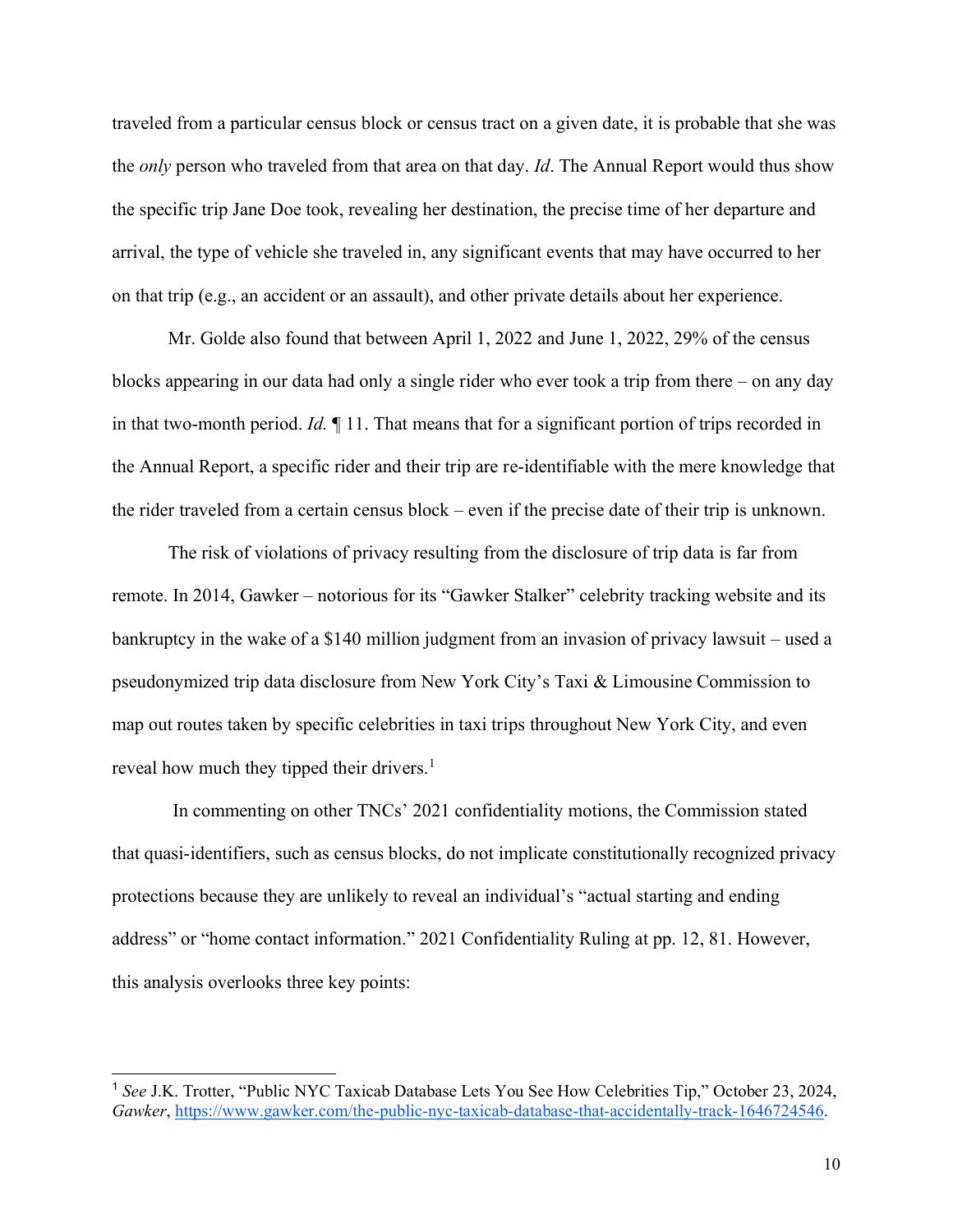*First*, an individual's privacy is not just violated by the release of their contact information; an individual also has a privacy interest and a reasonable expectation of privacy in their work schedules, travel patterns, and other information found in the Annual Reports' data, which can include accidents or allegations of assault or harassment. *See Carpenter v. U.S.*, 138 S. Ct. 2206, 2209-10 (2018) ("[I]ndividuals have a reasonable expectation of privacy in the *whole* of their physical movements.") (emphasis added); *see also United States v. Jones*, 565 U.S. 400, 415 (2012) (J., Sotomayor, concurring) ("GPS monitoring generates a precise, comprehensive record of a person's public movements that reflects a wealth of detail about her familial, political, professional, religious, and sexual associations."); *id.* at 430 (J., Alito, concurring) (collection of vehicle location information over an extended period of time is a violation of reasonable expectation of privacy). The above-referenced publication by Gawker of individuals' travel patterns and tipping practices using New York City's botched taxi data disclosure reveals the ease with which trip data can be used to publicize personal information and perpetuate privacy violations.

*Second*, the Commission's focus on whether the release of any one individual quasiidentifier (e.g., a census block) would reveal private information is misplaced. In the Annual Report, discrete quasi-identifiers like census blocks do not exist in a vacuum, but amid combinations of multiple other quasi-identifiers tied to the same trip or incident, and in a comprehensive database of an entire year's worth of granular data. In fact, in the Commission's TNC annual reporting templates, the "Date" of any given trip is reported down to the *minute* and *second*, and it is tied to data points about the vehicle that transported the rider, as well as the census blocks and census tracts in which the trip began and ended. To identify specific individuals, this data does not need to be "manipulated" in any way, *cf.* 2021 Confidentiality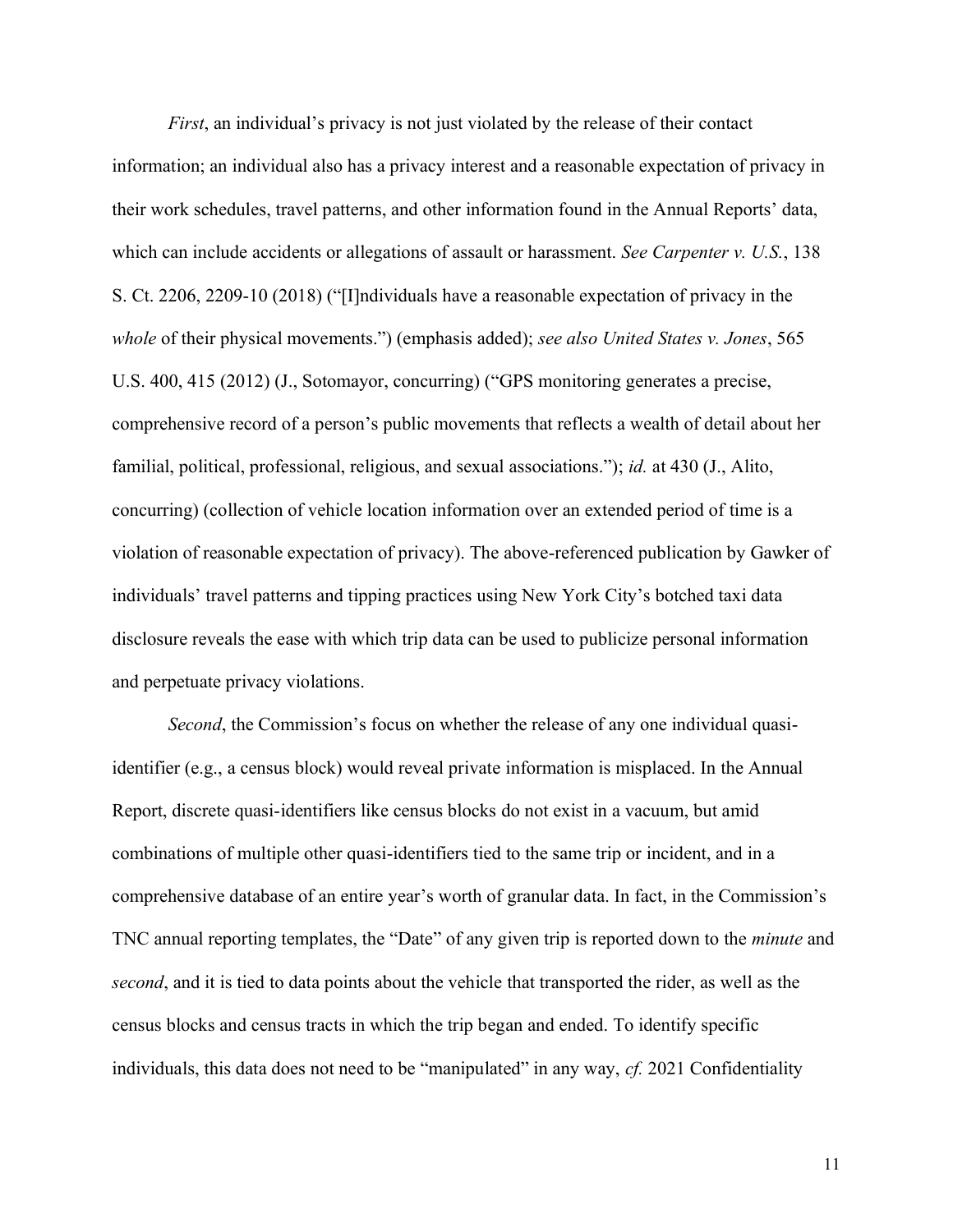Ruling at p. 81; it simply needs to be read in conjunction with other information already known to the reader, found elsewhere in the Annual Report, or tied to direct identifiers linked from other data sets. According to Mr. Golde's declaration, a member of the public who has any knowledge of a given trip's timing, route, vehicle, or some other characteristic can use the Annual Reports to identify that specific trip because so many quasi-identifiers tied to the same trip are provided and especially given the temporal and geographic sparsity of trips in the data. Golde Declaration ¶ 14. In other words, if you know *anything* about a specific trip, you can learn *everything* contained in the Annual Report about that trip.

Finally, Nomad's model of providing its TNC services to municipal or corporate clients limits the number of driver partners who are authorized to operate on the platform in geo-fenced service zones at any given time. Few driver partners use a vehicle of any given make, model, and year, on a particular date. *See* Golde Declaration ¶ 13. Based on Nomad's data between April 1, 2022 and June 1, 2022, Mr. Golde found that during 18% of the hours of operation of any given Nomad service at any given hour, there was *only one* driver partner active on Nomad's platform. *Id.*  $\parallel$  12. This means that there would be a 100% certainty of identifying an individual driver and their trips (which may include an alleged incident of harassment, a zero tolerance violation, or an accident) if an individual knew that driver was operating in a particular zip code at one of those times. *Id*. In other words, even if a driver's unique identification number or vehicle identification number are both omitted from disclosure, as the Commission agreed was necessary to protect drivers' privacy in its 2020 and 2021 Confidentiality Rulings, the driver would still be reidentifiable on the basis of quasi-identifiers like the time and location of a trip.

If the Commission is not willing to remove entire columns from the data set, such as census blocks and census tracts, we ask that it please consider an alternative approach that helps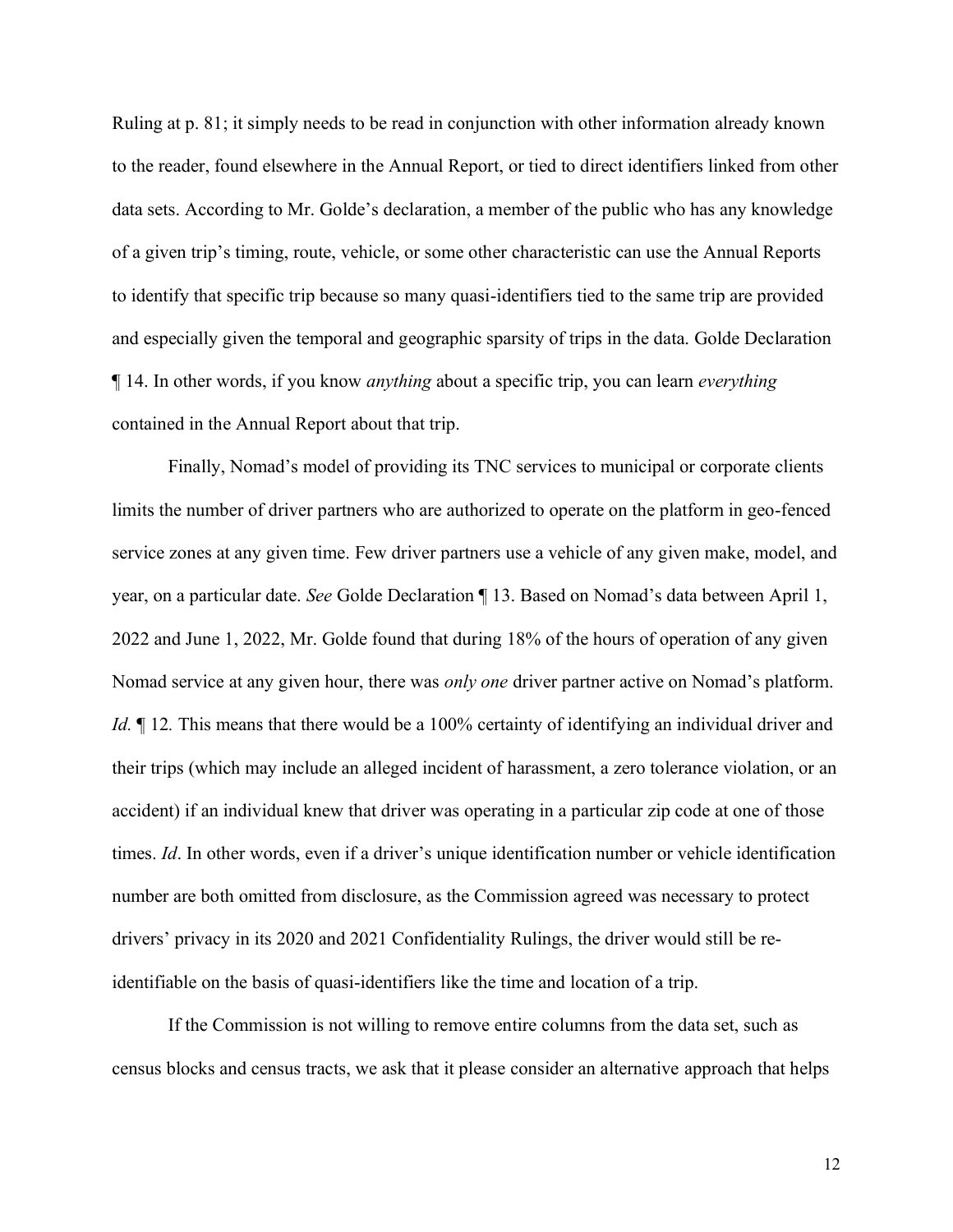to preserve the privacy of California riders and drivers. In particular, we respectfully request that the Commission generalize the "Date" field in the Annual Reports by splitting it into two data points: (i) the actual date of a trip (day, month, year) and (ii) the specific time of a trip (which is currently reported in the "Date" field). Given that the Commission has agreed that latitude and longitude values could be redacted to generalize the trip data (while revealing more generalized information about the location of a trip), it can also redact the specific time of a trip while revealing its date. Additionally, for any days in which there are fewer than some reasonably low number of trips between a zip code pair (e.g., under five trips), those trips should be reported in the public data set only after locational values are generalized to zip codes (rather than census blocks or census tracts) or excluded from more sensitive data sets, such as the ones revealing whether a sexual assault or accident occurred on that trip. More generalized data is not a perfect solution, but it will at least make it harder to isolate a particular rider, driver, trip, or event from the combination of quasi-identifiers in the Annual Reports. *Id.* ¶ 15.

# **2. Certain information in Nomad's trip data is exempted from disclosure on trade secret grounds.**

Government Code § 6254(k) exempts from disclosure "[r]ecords, the disclosure of which is exempted or prohibited by federal or state law including, but not limited to, provisions of the Evidence Code relating to privilege." Under Evidence Code § 1060, holders of trade secrets have the privilege to refrain from disclosing it. The California Uniform Trade Secret Act ("CUTSA") defines trade secrets as information that (1) "derives independent economic value, actual or potential, from not being generally known to the public or to other persons who can obtain economic value from its disclosure or use" and (2) "is the subject of efforts that are reasonable under the circumstances to maintain its secrecy." Civil Code § 3426.1(d).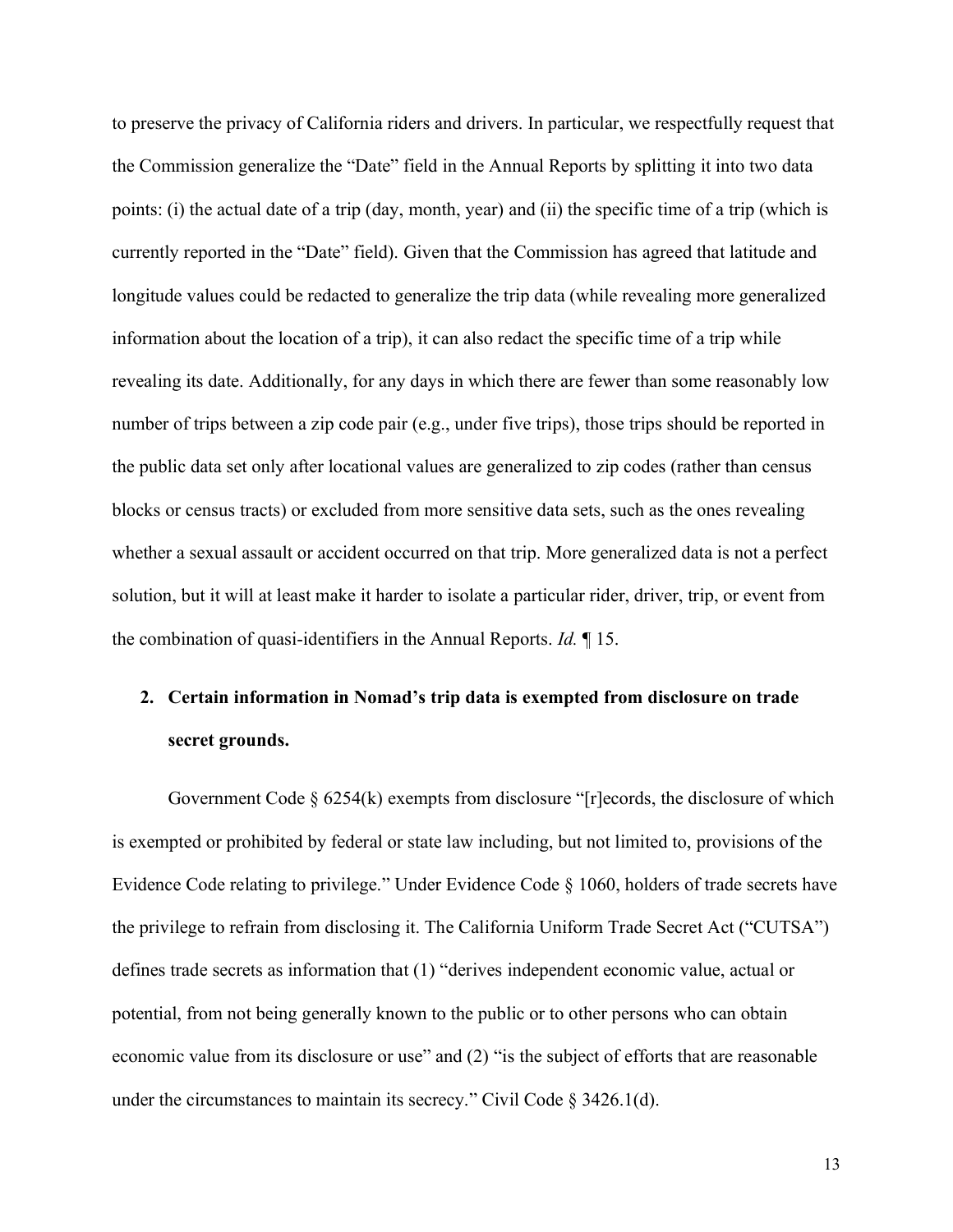Nomad's Algorithms and business methods raise unique concerns in the trade secret context and justify confidential treatment in its Annual Report. In contrast to other TNCs in California, Nomad is not engaged in the direct-to-consumer business in California, but rather operates almost exclusively in the highly competitive TransitTech market, participating in competitive procurements around the world. The disclosure of the information detailed in Exhibits A and B – especially given the trove of information comprising a year's worth of data – would reveal Nomad's unique trade secrets and cause it clear competitive harm. Specifically, the disclosure of this information would enable Nomad's competitors – which are primarily non-TNC entities – to reverse-engineer or duplicate its technology and business models in California and elsewhere around the world.

# *(i) The Algorithms are trade secrets and will be revealed through the disclosure of the trip data.*

A critical element of Nomad's success is its use of Via's Algorithms to efficiently aggregate riders who are traveling in the same direction and facilitate microtransit solutions as an affordable alternative to private passenger transportation. These Algorithms provide Nomad with several key competitive advantages against other bidders in procurements and enable it to facilitate successful microtransit services across the world. The Algorithms are at the heart of Nomad's business and were developed at great effort and cost. *See* Golde Declaration ¶ 16. They derive value from not being generally known; if competitors learned the Algorithms' logic and were able to assess them using detailed trip data, they would be able to reverse-engineer and copy them to better compete with the Company in competitive procurements.

On the limited occasions when the Company shares trip data and driver data with third parties that are not bound by confidentiality obligations, it does so by reporting aggregated data,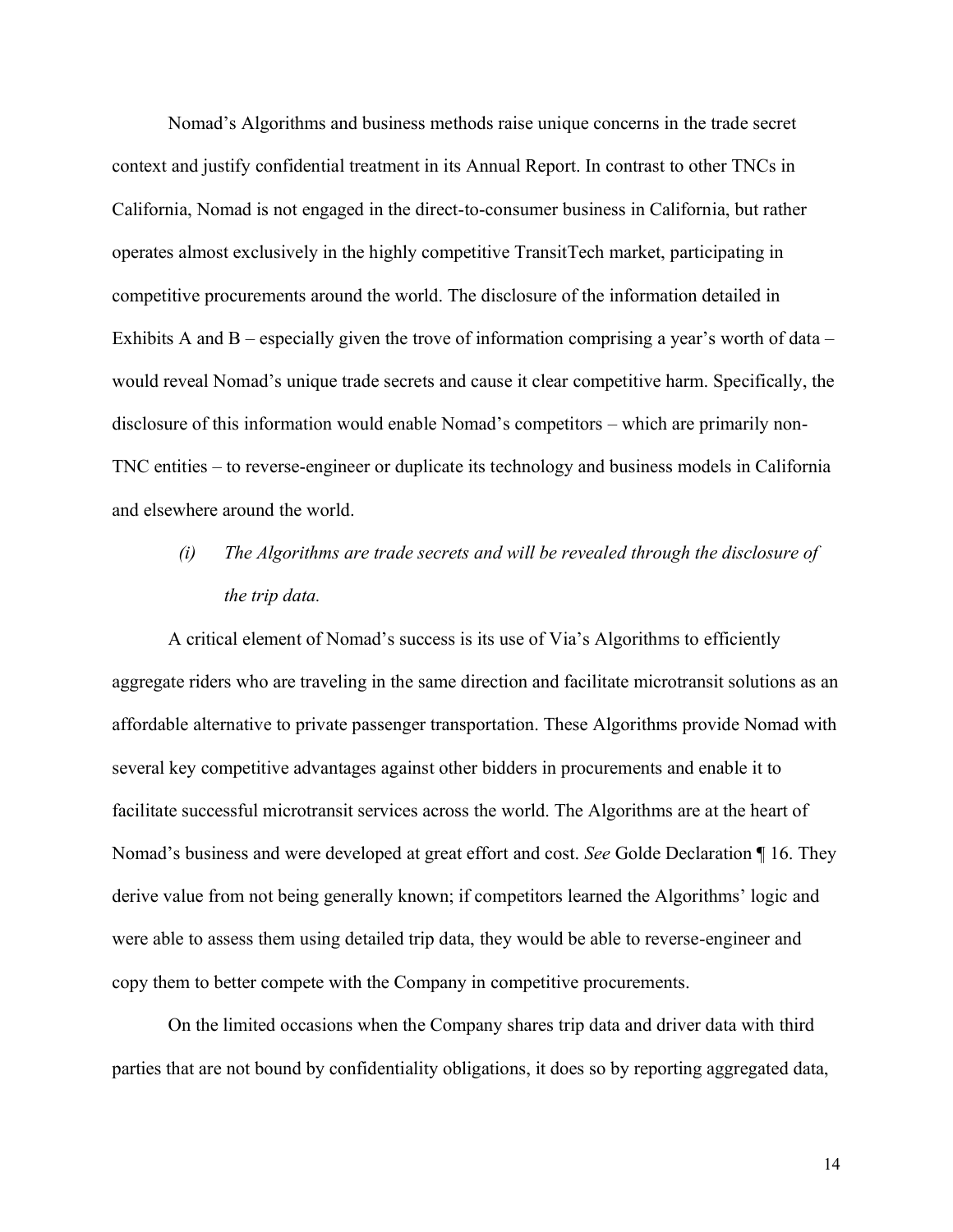carefully limiting trip-level reporting in a way that seeks to prevent the reverse-engineering of the Algorithms, and carefully identifying the information as confidential. *Id*. ¶ 18.

Nomad undertakes significant efforts to preserve the confidentiality of its Algorithms and any reports that could reveal details about them. For example, information about the Algorithms and their inputs is closely guarded within Via, the whole owner of Nomad. Golde Declaration  $\P\P$ 19-22. It is protected through a secure information technology network and all employees who have access to information that could reveal the Algorithms' logic are subject to contractual obligations of confidentiality. *Id.* ¶ 19. As a standard commercial practice, Nomad uses nondisclosure agreements with all of its private partners and invokes the relevant sections of public disclosure laws if disclosing information to public partners or through submissions to regulators. *Id*.  $\mathbb{I}$  20. On occasions when Nomad's public partners need to share granular trip data with academic researchers or think tanks, Nomad requires the recipients to sign non-disclosure agreements. *Id*.

The Commission has previously taken issue with other TNCs' claims that they maintain trip data confidentially by pointing out that drivers know details about the trips they provide and are not bound by confidentiality obligations. 2021 Confidentiality Ruling at pp. 50-52. This concern is inapplicable here. While the driver partners who use Nomad's TNC platform are familiar with their own trips, they are not privy to information about other drivers' trips and certainly do not have access to the types of large data sets of trips through which the Algorithms would be reverse-engineered. Golde Declaration ¶ 21. Just as a business's customer list remains a trade secret, *see, e.g.*, *Morlife, Inc. v. Perry*, despite any individual customer's inescapable awareness that they are on such a list, an individual driver partner's awareness of the particulars of their own trip does not extinguish the full data set's trade secret status. 56 Cal.App.4th 1514,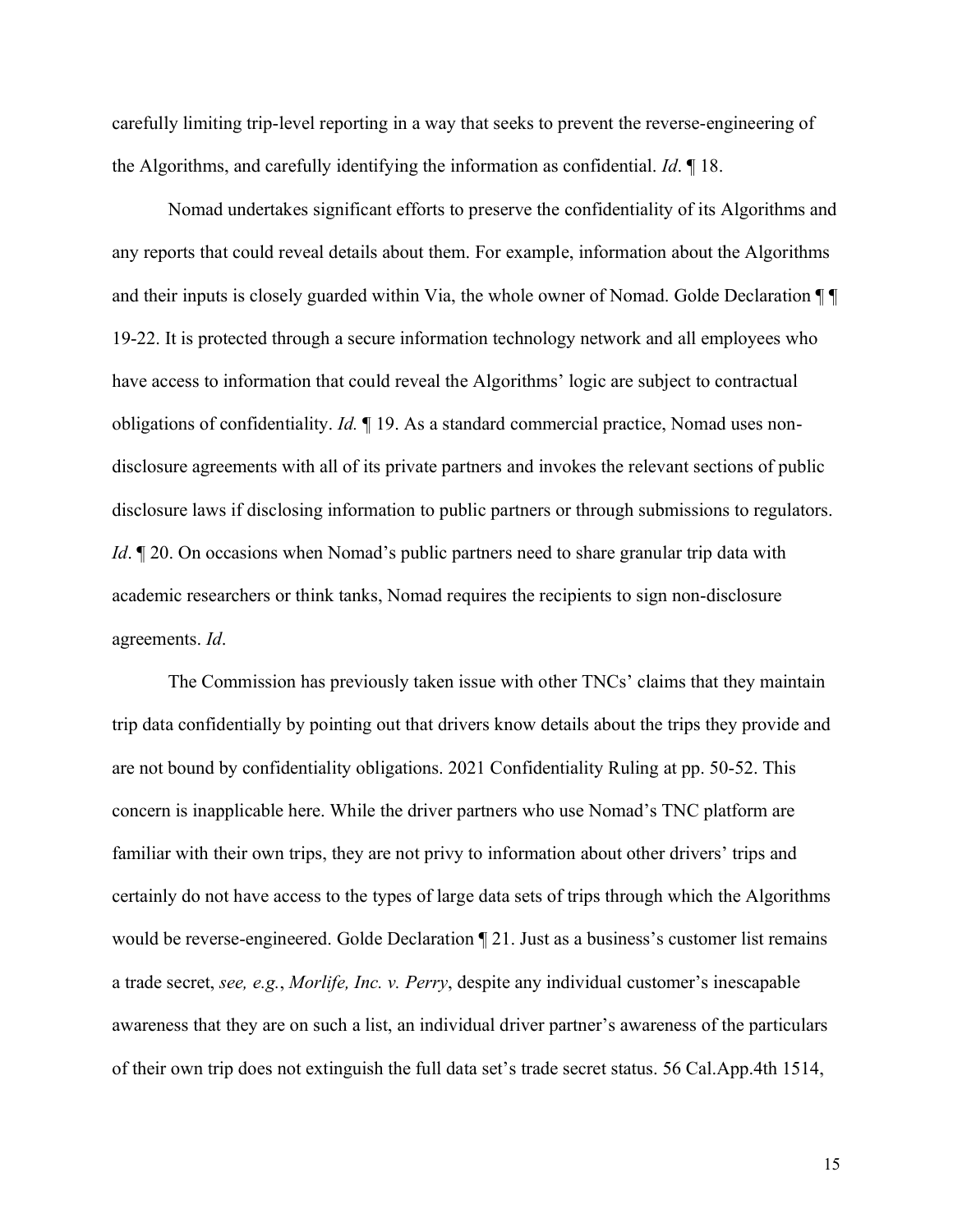1522 (1997). Moreover, Nomad's terms of use expressly prohibit users from "attempt[ing] to interfere with, harm, reverse engineer, [or] steal from" its technology. "Terms of Use," https://ridewithvia.com/terms-of-use/; *see also* Golde Declaration *¶* 21. Additionally, Nomad requires all driver partners to sign independent contractor agreements that contain highly protective non-disclosure provisions to maintain the secrecy of a broad swath of confidential information, including but not limited to rider and driver information and business information that includes the Algorithms. Golde Declaration ¶ 21.

The danger in the disclosure of elements of the trip data in Nomad's Annual Report is that its trade secret Algorithms will be accessible to its sophisticated current and would-be competitors. In particular, the reports for "Ride Requests Accepted," "Ride Requests Accepted Period," and "Ride Requests Not Accepted" include highly detailed data about Nomad's trips. When analyzed by a sophisticated competitor, the reports would disclose the logic behind the Algorithms' ability to efficiently match riders with drivers and route multiple passengers sharing rides – thereby facilitating reverse-engineering. Golde Declaration ¶ 17. Given the low density of Nomad's services in California and the large volume of data submitted on an annual basis to the Commission, sensitive information about the Algorithms and their logic could be ascertained by reviewing census block data, not just precise latitude and longitude positions. Golde Declaration  $\P$  17.

Since Nomad submitted its 2021 motion for confidential treatment, the Commission has further increased the risk of reverse-engineering by making the reporting of "RideIDs" mandatory in the templates for the 2022 Annual Report and finding that "Waybill" information must be released publicly in its ruling on the 2021 motion for confidential treatment. *See* 2021 Confidentiality Ruling at p. 5; Golde Declaration ¶ 17. The disclosure of this information will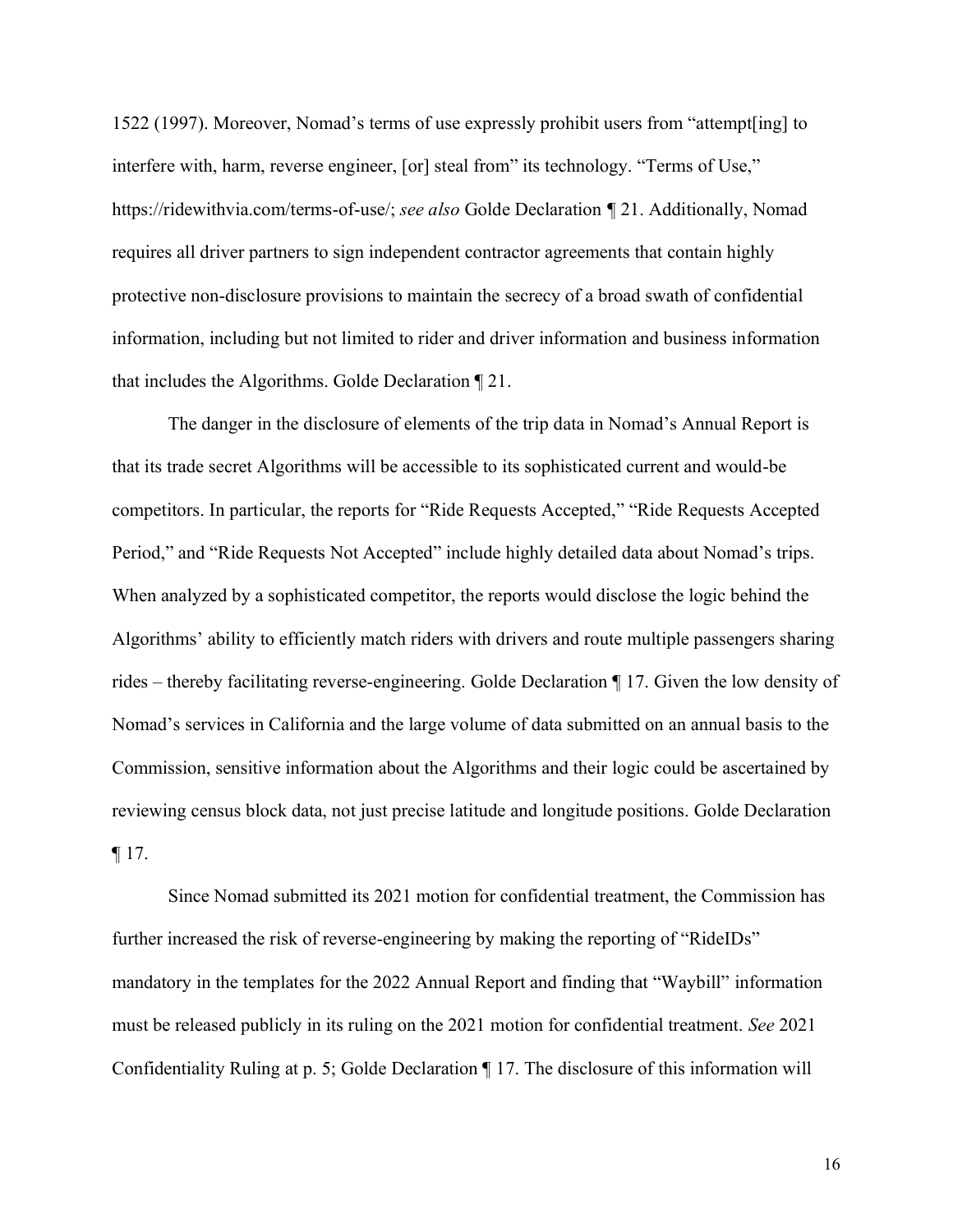further increase the risk of reverse-engineering by making it easier for a competitor to reconstruct the full route of a shared ride (the only type of service Nomad offers in California). Golde Declaration ¶ 17.

*(ii) Nomad's confidential business methods are trade secrets and will be revealed through the disclosure of the trip data.*

In addition to information regarding its Algorithms and their performance, several other data sources identified in Exhibit B below reveal trade secret information about Nomad's business methods, such as its customer support processes and its trip pricing factors. A company's unique business methods are quintessential trade secrets. *See* Cal. Civ. Code § 3426.1 (defining trade secret to include a "method, technique, or process").

Unlike other TNCs in California, Nomad does not offer a direct consumer service and instead works under contract with public and private partners. Its goal is to increase access to reliable and affordable transit and to fulfill contractual obligations – not necessarily to maximize revenue from paying riders. Accordingly, Nomad has designed unique business methods to offer its services efficiently and at an affordable cost to its partners, and it derives economic value from them. Nomad also derives value from being able to compile trip data (periodically transferred into the format of the Annual Reports), which it evaluates to develop insights that will help it to improve its business methods further, and better position itself in response to direct competition in competitive procurements. *See Lyft, Inc. v. City of Seattle*, 190 Wash. 2d 769, 782-83 (Wash. 2018) (reviewing the Uniform Trade Secrets Act and determining that Uber's and Lyft's zip code-based trip data carry "independent economic value" in part because they can be used by the companies to help evaluate and develop new services). Nomad is able to win competitive procurements largely because its business methods are not widely known to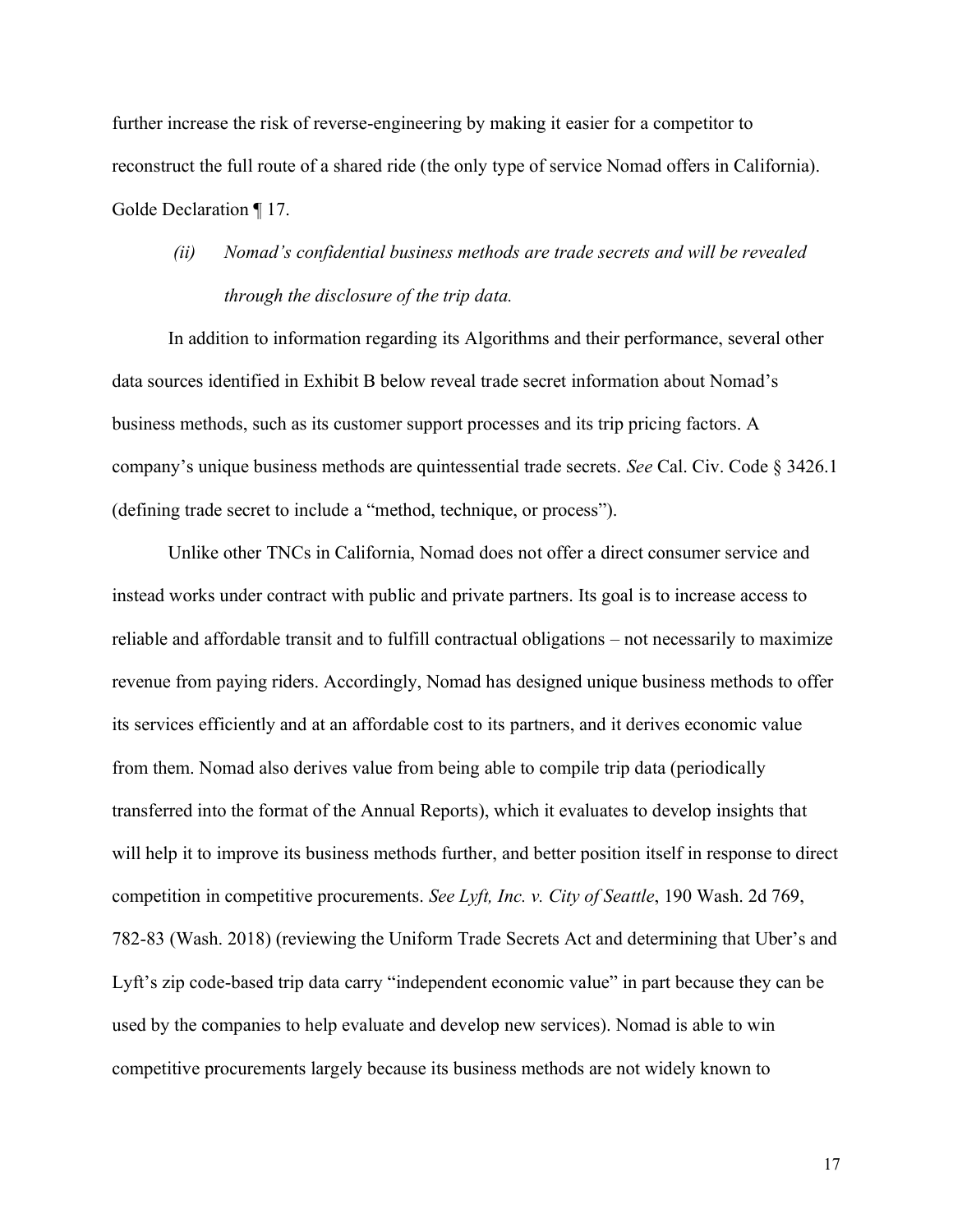competitors who would otherwise be able to replicate them in their own proposals and service structures.

The Company undertakes significant efforts to preserve the confidentiality of the trade secret information regarding its business methods. The Company imposes strict controls on this information, including by using secure information management systems, requiring employees to agree to confidentiality obligations, using highly protective non-disclosure agreements with private partners, including highly protective non-disclosure provisions in the independent contractor agreements signed by drivers, and ensuring that it identifies information as subject to public disclosure exemptions whenever public entities require its disclosure. Golde Declaration ¶ ¶ 19-22.

# *(iii) The release of Nomad's confidential information would result in an unfair business disadvantage to the detriment of the value of Nomad's trip data.*

While not required by the CUTSA, the Commission's D. 16-01-014 orders TNCs claiming unfair competitive impacts to identify their competitors and the unfair business disadvantage that would be caused if their annual reports were to be released. *See* D. 20-03-014, Ordering Paragraph (2)(f).

Here, the competitive harm that would be caused by the disclosure of Nomad's Algorithms and other trade secrets is apparent given its business model. Nomad enters into new partnerships largely by participating in competitive procurements, bidding against numerous other companies, which may provide similar "microtransit" services or software, but are not necessarily regulated as TNCs.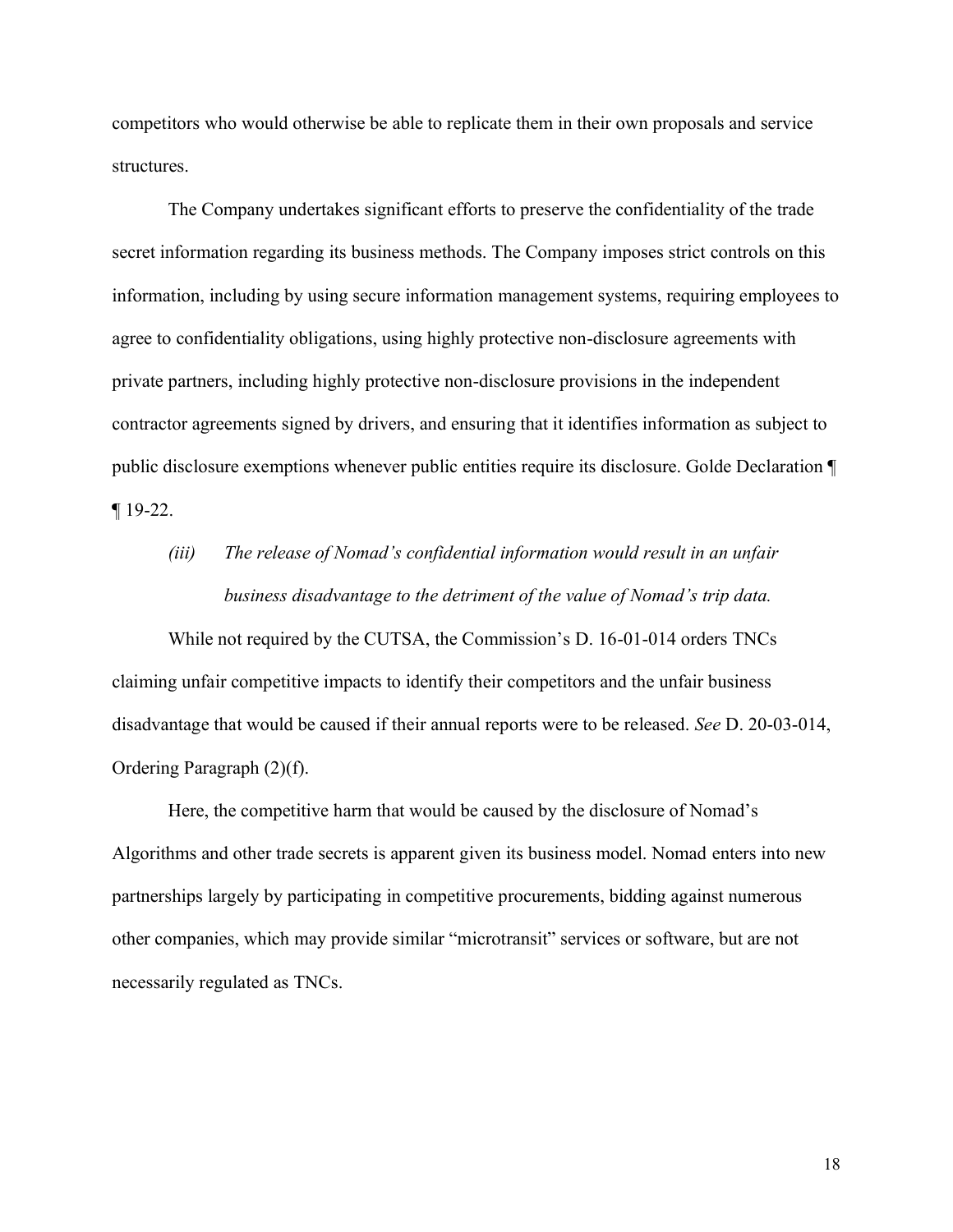Nomad's direct competitors include traditional motor carriers, as well as transportation software companies and microtransit service providers like RideCo, Inc.<sup>2</sup> RideCo – which Nomad had previously named as a competitor in its 2021 motion for confidential treatment – is the defendant in a current patent infringement action filed in the Western District of Texas by Via. Via's complaint alleges *inter alia* that RideCo has a business strategy of copying Via in the "microtransit" marketplace.<sup>3</sup>

Because Nomad's competitors in public and private procurements are often not TNCs and may not operate in California at all, they are not required to submit public reports providing the same level of detail about their operations and service designs which are required under the Commission's annual reporting. Revealing Nomad's trade secrets would unfairly position it with respect to its competitors, which are able to continue to maintain their most sensitive data confidentially. Furthermore, because Nomad does not only participate in procurements in California and the TransitTech market is not limited to California, Nomad's competitors would rely on the trade secrets disclosed through its annual reporting to the Commission to gain an unfair competitive advantage over Nomad and its affiliates outside of the State.

#### **3. Public interest balancing weighs in favor of non-disclosure of Nomad's trip data.**

Under California Government Code section 6255(a), information may be exempted from disclosure even if the information does not qualify for an exemption under any other section of the California Public Records Act. Section 6255(a) allows for non-disclosure where the public

<sup>2</sup> *See* Deloitte, *The Future of Urban Mobility: Flexible, Scalable, On-Demand Transit*, p. 4, [https://www2.deloitte.com/content/dam/Deloitte/ca/Documents/public-sector/ca-en-public-sector-](https://www2.deloitte.com/content/dam/Deloitte/ca/Documents/public-sector/ca-en-public-sector-Urban%20Mobility%20Rpt-VRT-EN-v4_AODA.pdf)[Urban%20Mobility%20Rpt-VRT-EN-v4\\_AODA.pdf.](https://www2.deloitte.com/content/dam/Deloitte/ca/Documents/public-sector/ca-en-public-sector-Urban%20Mobility%20Rpt-VRT-EN-v4_AODA.pdf)

<sup>3</sup> *See* Compl., *Via Transportation, Inc. v. RideCo Inc.*, No. 6:21-cv-00457 (W.D. Tex. 2021).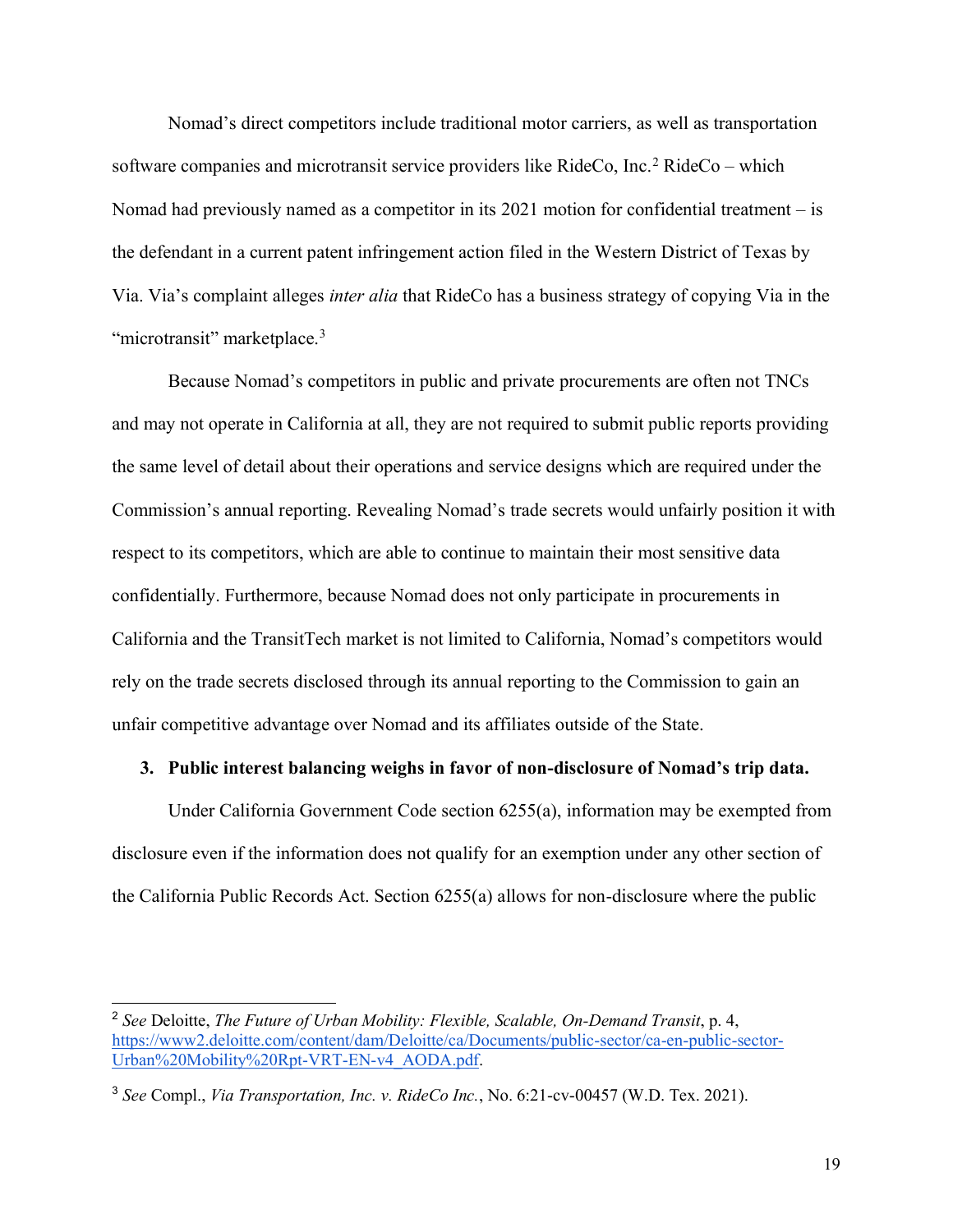interest that is served by "not disclosing the record clearly outweighs the public interest served by disclosure of the record."

The public's interest in the non-disclosure of Nomad's information identified in Exhibits A and B is substantial. The right of privacy, which the California Constitution itself affords to all residents, unquestionably extends to the privacy of users of regulated platforms and services. *See Carpenter v. U.S.*, 138 S. Ct. 2206, 2218 (2018). The Commission has recognized privacy as a compelling basis for non-disclosure. *See* 2021 Confidentiality Ruling at p. 5; 2020 Confidentiality Ruling at p. 5. As noted above, given the structure and scale of Nomad's services, the release of Nomad's trip data in the Annual Report would significantly contravene the public's interest in privacy.

While there are significant public interests weighing against disclosure of the data identified in Exhibits A and B, Nomad maintains that there is no significant countervailing public interest advanced by the disclosure of Nomad's data in light of its unique business model. In its 2021 Confidentiality Ruling, the Commission largely equates the "public's" interest with the governmental interests of municipalities in transparency of TNC data. *See* 2021 Confidentiality Ruling at pp. 56-60. However, Nomad's unique model of partnership with public entities significantly alters the evaluation of the public interest that may exist with respect to the transparency of this data. As noted above, Nomad *already* shares metrics and regular updates about its services in California with its partners – but does so in a way that enables its partners to assess and monitor its services while protecting Nomad's intellectual property and the privacy of individual users. Golde Declaration ¶ 22. Requiring disclosure of the massive data sets found in Nomad's Annual Report would not advance Nomad's public partners' interests in regulating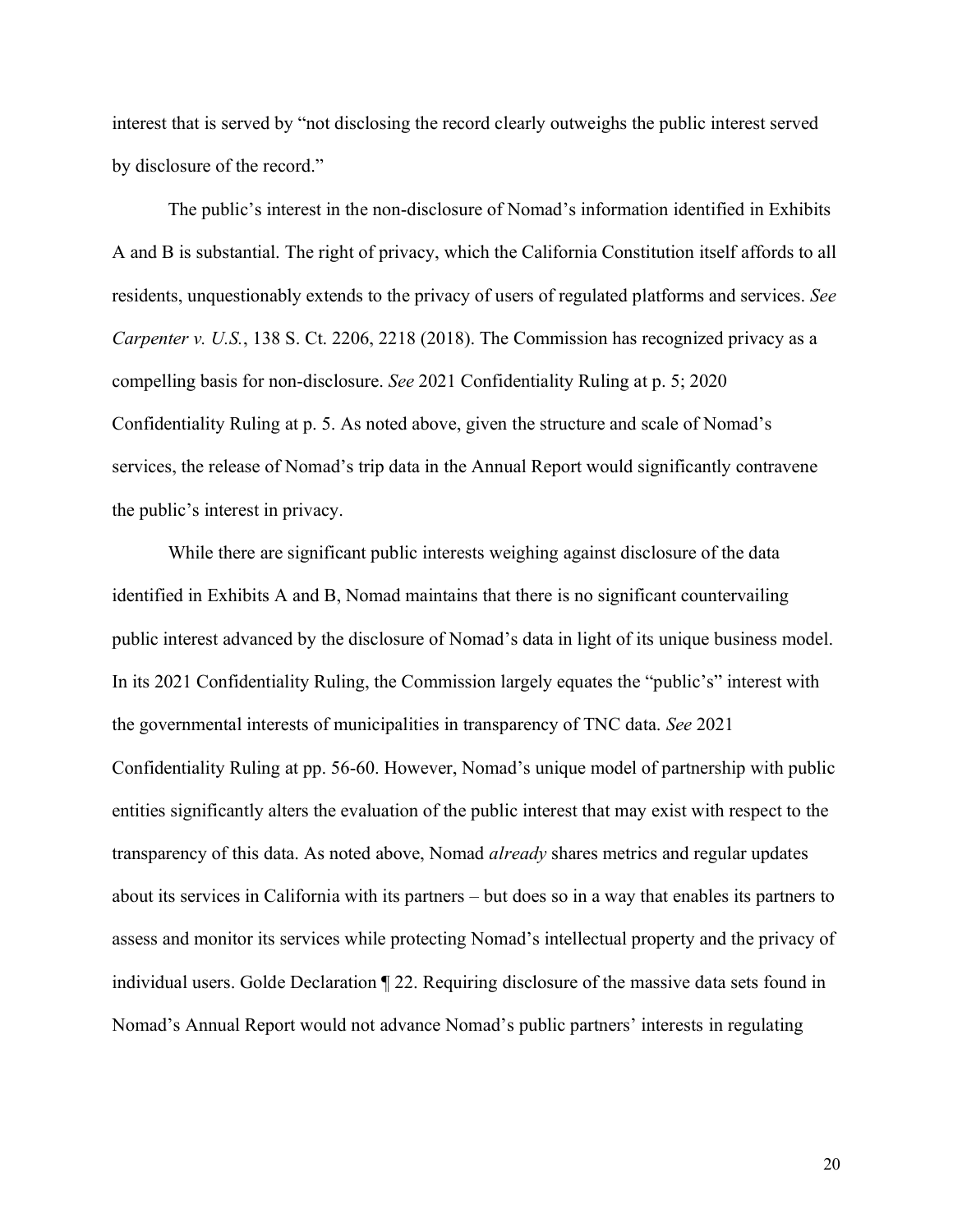Nomad's activities or overseeing its services because they are *already* able to receive the reporting they need.

As a result, the considerations unique to Nomad's business model ensure that it cannot be subjected to the same balancing test applied to TNCs offering direct-to-consumer services. Disclosure would do little to advance public interests but would do substantial harm to the privacy interests of California residents.

#### **IV. CONCLUSION**

For all foregoing reasons, Nomad respectfully requests that the Commission grant this Motion and afford confidential treatment for the specific data fields identified by Nomad in Exhibits A and B.

New York, New York

Date: June 21, 2022

Respectfully Submitted,

*/s/ Erin Abrams*

Erin Abrams

Officer, Nomad Transit, LLC

10 Crosby St. 2nd Fl. NY, NY 10013

[compliance@ridewithvia.com](mailto:compliance@ridewithvia.com)

Attorney for

#### **NOMAD TRANSIT, LLC**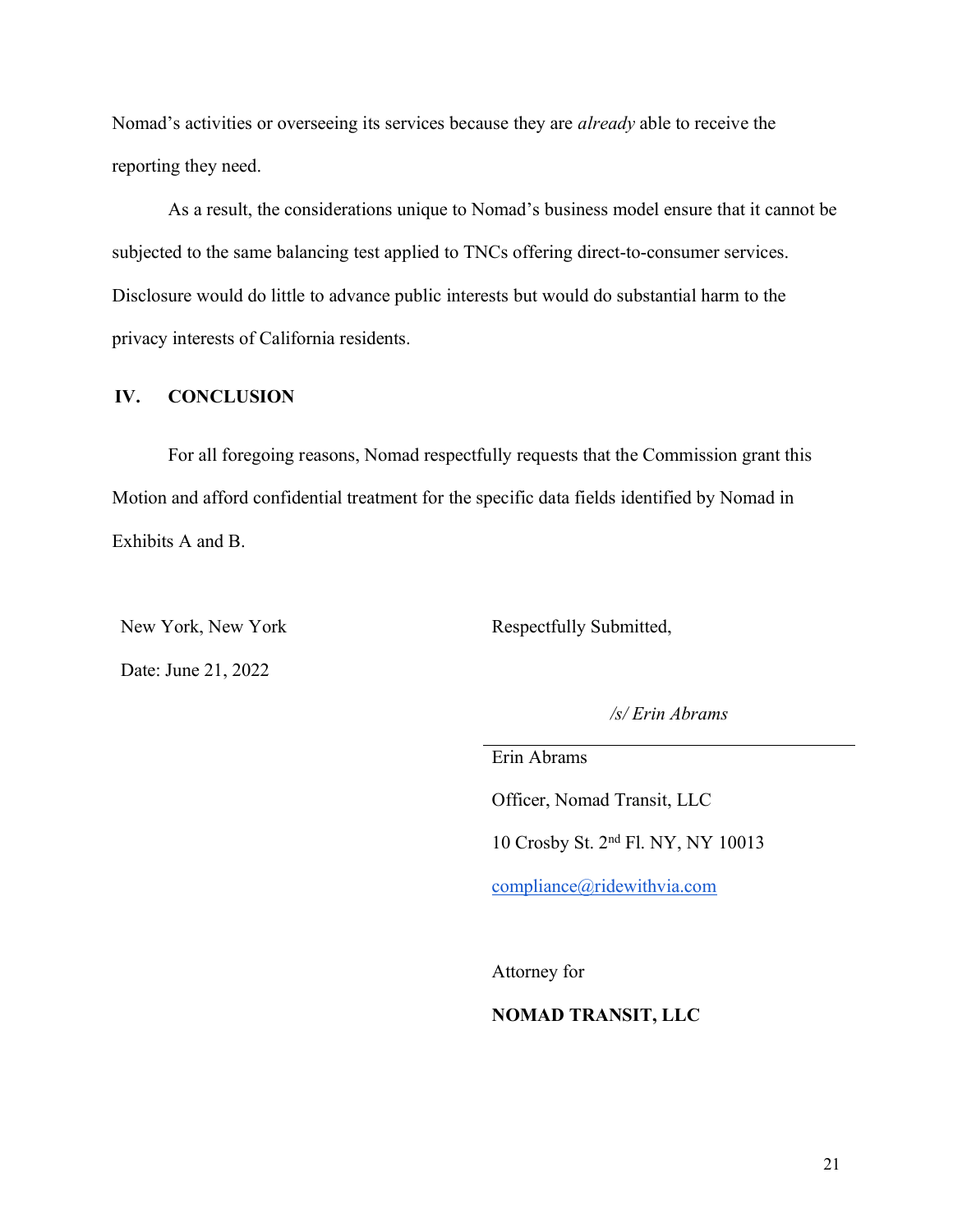### **EXHIBIT A**

The data fields that are listed below include those that the California Public Utilities Commission ("Commission") has previously agreed to treat as confidential. Nomad respectfully requests confidential treatment for these same data fields in Nomad's 2022 Annual Report.

| <b>Accessibility Complaints</b>                                                                                  |
|------------------------------------------------------------------------------------------------------------------|
| DriverID                                                                                                         |
| <b>Accidents &amp; Incidents</b>                                                                                 |
| DriverID                                                                                                         |
| <b>VIN</b>                                                                                                       |
| IncidentAccidentLat                                                                                              |
| IncidentAccidentLong                                                                                             |
| IncidentAccidentParty                                                                                            |
| IncidentParty1 to IncidentParty5                                                                                 |
| IncidentAccidentGuiltyParty                                                                                      |
| Liability - if the proceeding is a criminal proceeding and the record has been sealed by<br>the court            |
| ProceedingInProgress - if the proceeding is a criminal proceeding and the record has<br>been sealed by the court |
| CourtFileNum - if the proceeding is a criminal proceeding and the record has been<br>sealed by the court         |
| ProceedingStatus - if the proceeding is a criminal proceeding and the record has been<br>sealed by the court     |
| AmountPaidAnyParty                                                                                               |
| <b>AmountPaidDriverIns</b>                                                                                       |
| AmountPaidTNC                                                                                                    |
| AmountPaidOther                                                                                                  |
| <b>Assaults &amp; Harassments</b>                                                                                |
| DriverID                                                                                                         |
| <b>VIN</b>                                                                                                       |
| AssaultHarassLat                                                                                                 |
| AssaultHarassLong                                                                                                |
| AssaultHarassType - only for sexual assault and sexual harassment                                                |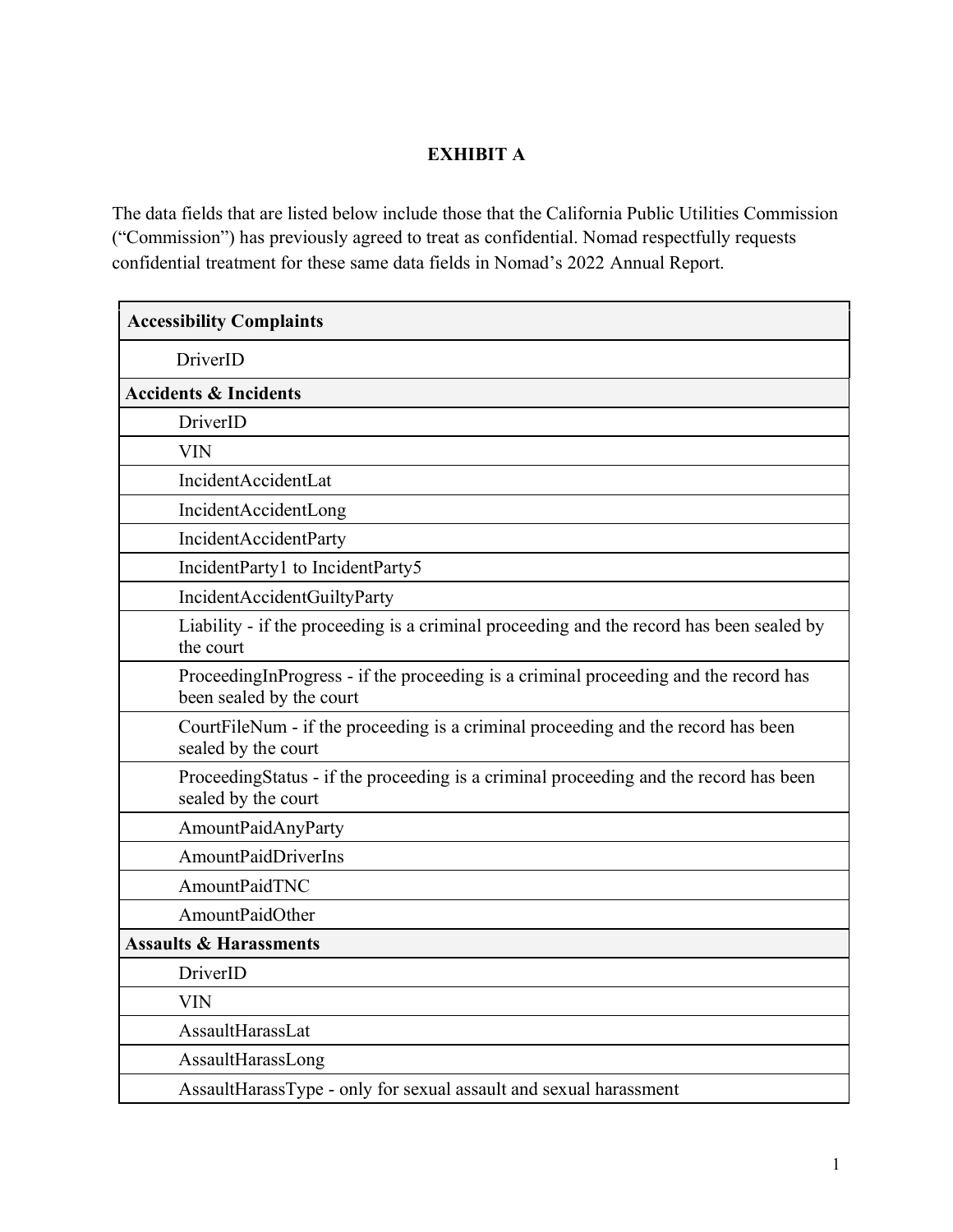| AssaultHarassDescr                                               |  |
|------------------------------------------------------------------|--|
| AssaultHarassDef - only for sexual assault and sexual harassment |  |
| ComplaintResolveDescr                                            |  |
| Driver 50,000+ Miles                                             |  |
| DriverID                                                         |  |
| <b>VIN</b>                                                       |  |
| <b>Driver Names &amp; Identifiers</b>                            |  |
| DriverID                                                         |  |
| DriverFirstName                                                  |  |
| DriverMI                                                         |  |
| DriverLastName                                                   |  |
| DriverLicNum                                                     |  |
| DriverLicState                                                   |  |
| DriverLicExp                                                     |  |
| <b>Driver Number of Hours</b>                                    |  |
| DriverID                                                         |  |
| <b>Driver Number of Miles</b>                                    |  |
| DriverID                                                         |  |
| <b>Law Enforcement Citations</b>                                 |  |
| DriverID                                                         |  |
| <b>VIN</b>                                                       |  |
| CitationReason                                                   |  |
| <b>Off-platform Solicitations</b>                                |  |
| DriverID                                                         |  |
| <b>VIN</b>                                                       |  |
| OffPlatformSolicitationLat                                       |  |
| OffPlatformSolicitationLong                                      |  |
| OffPlatformSolicitationDescr                                     |  |
| ComplaintResolvedDescr                                           |  |
| <b>Ride Requests Accepted</b>                                    |  |
| DriverID                                                         |  |
| <b>VIN</b>                                                       |  |
| AppOnOrPassengerDroppedOffLat                                    |  |
| AppOnOrPassengerDroppedOffLong                                   |  |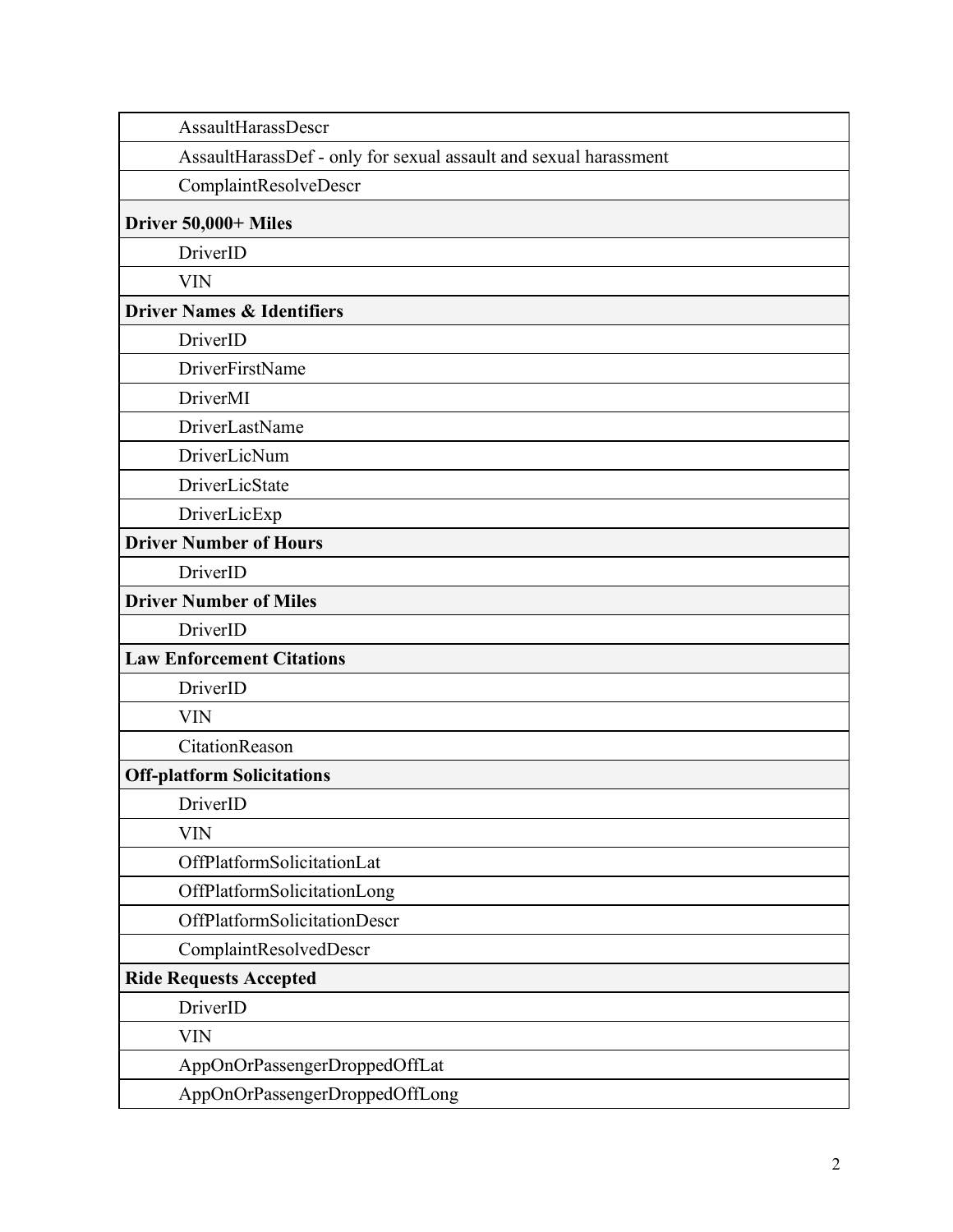| TripReqRequesterLat                   |
|---------------------------------------|
| TripReqRequesterLong                  |
| TripReqDriverLat                      |
| TripReqDriverLong                     |
| ReqAcceptedLat                        |
| ReqAcceptedLong                       |
| PassengerPickupLat                    |
| PassengerPickupLong                   |
| PassengerDropoffLat                   |
| PassengerDropoffLong                  |
| <b>Ride Requests Accepted Periods</b> |
| DriverID                              |
| <b>VIN</b>                            |
| PeriodStartLat                        |
| PeriodStartLong                       |
| PeriodEndLat                          |
| PeriodEndLong                         |
| <b>Ride Requests Not Accepted</b>     |
| DriverID                              |
| <b>VIN</b>                            |
| TripReqRequesterLat                   |
| TripReqRequesterLong                  |
| TripRequesterDestinationLat           |
| TripRequesterDestinationLong          |
| NotAcceptedDriverLat                  |
| NotAcceptedDriverLong                 |
| <b>Suspended Drivers</b>              |
| DriverID                              |
| SuspensionReason                      |
| <b>Zero Tolerance</b>                 |
| DriverID                              |
| <b>VIN</b>                            |
| ZeroToleranceLat                      |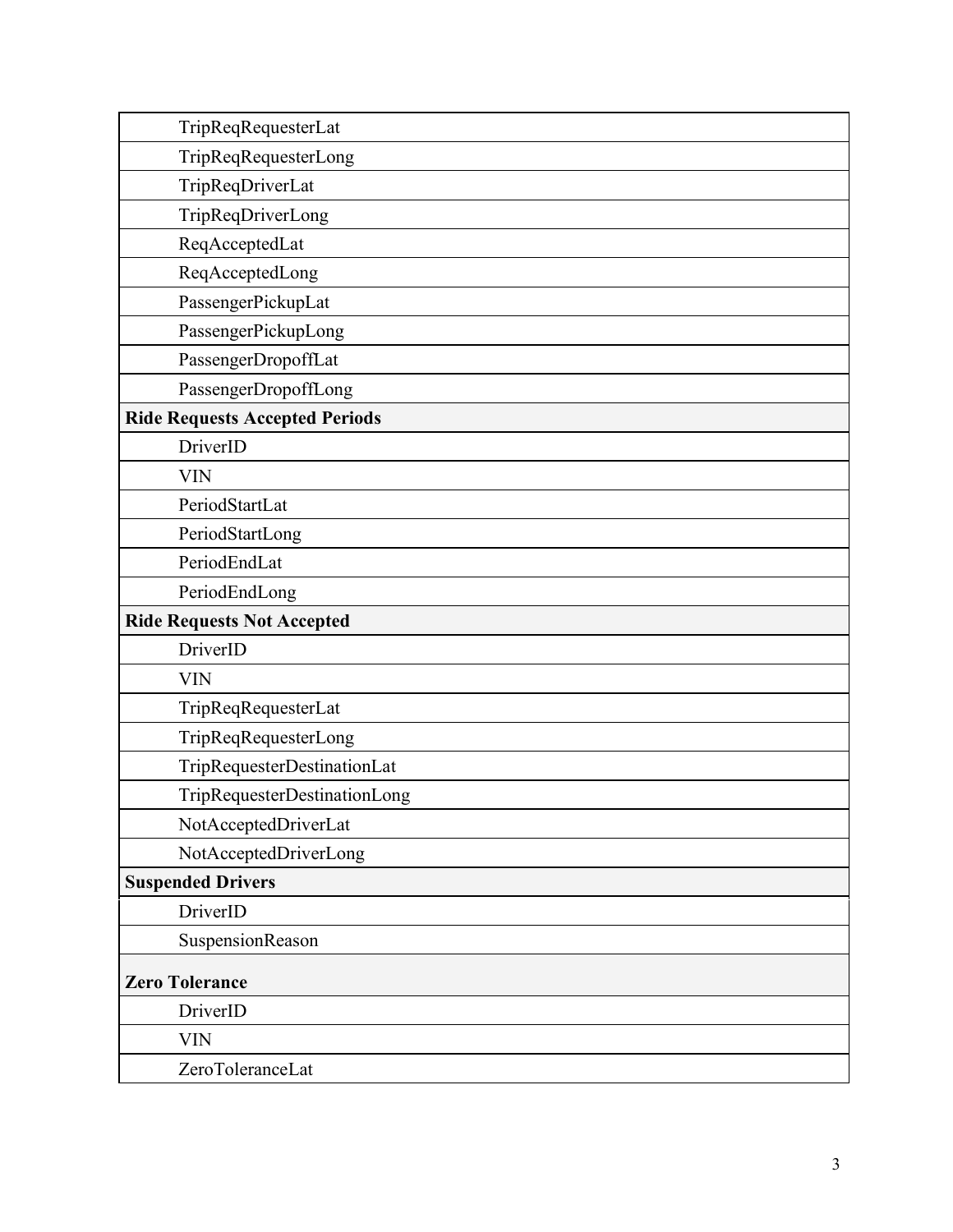| ZeroToleranceLong     |  |
|-----------------------|--|
| ZeroToleranceDescr    |  |
| ComplaintResolveDescr |  |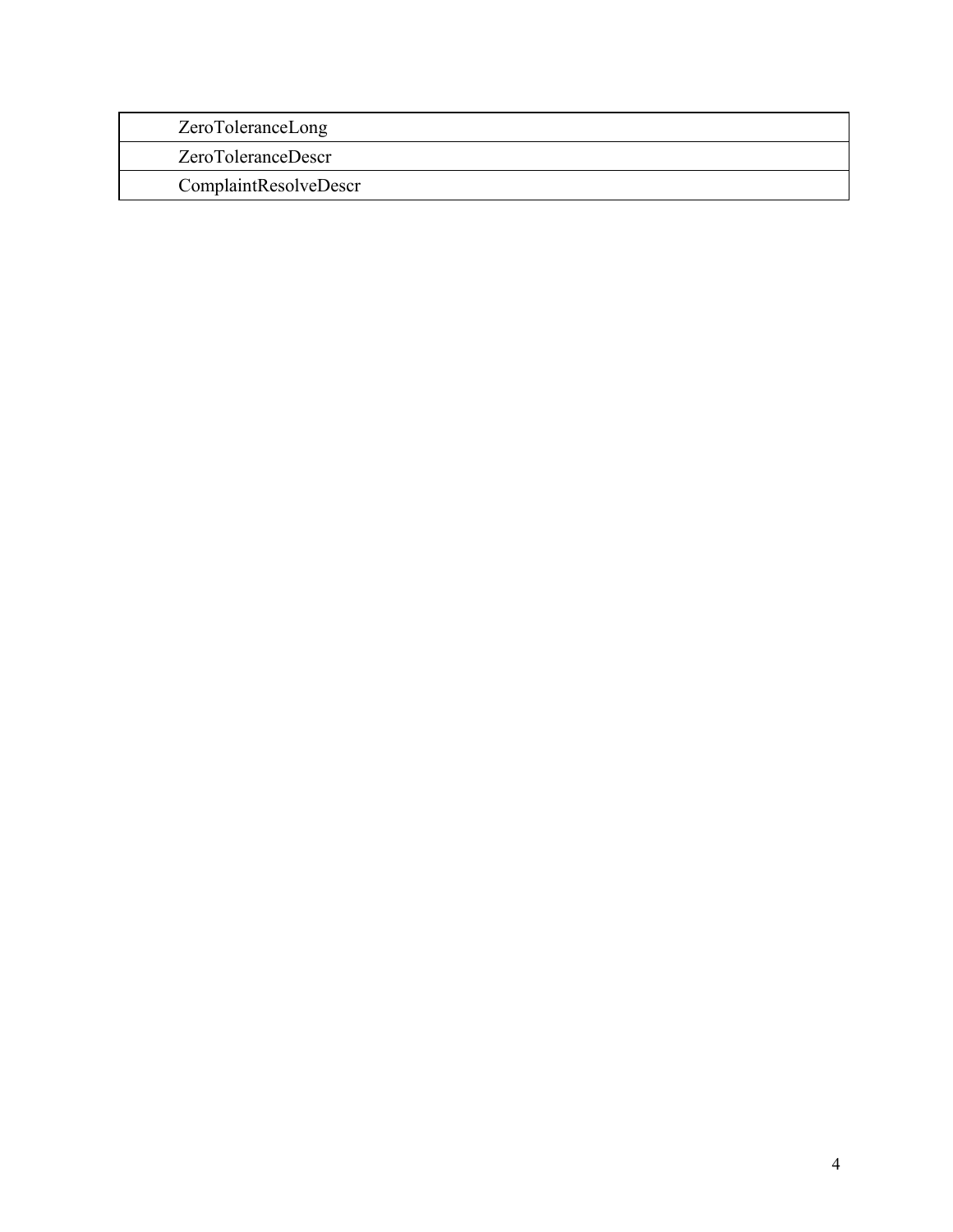### **EXHIBIT B**

Nomad respectfully requests confidential treatment for the data fields listed below.

| <b>Field</b> | <b>Rationale</b>                                                                 |
|--------------|----------------------------------------------------------------------------------|
| RideID       | Personal information of riders and driver partners<br>(see Section III.1 above)  |
|              | Trade secrets and confidential business information<br>(see Section III.2 above) |
|              | Public interest balancing (see Section III.3 above)                              |
|              | Personal information of riders and driver partners<br>(see Section III.1 above)  |
|              | Trade secrets and confidential business information<br>(see Section III.2 above) |
| Waybill1-7   | Public interest balancing (see Section III.3 above)                              |
|              | Personal information of riders and driver partners<br>(see Section III.1 above)  |
|              | Trade secrets and confidential business information<br>(see Section III.2 above) |
| ComplaintID  | Public interest balancing (see Section III.3 above)                              |
|              | Personal information of riders and driver partners<br>(see Section III.1 above)  |
| VehicleMake  | Public interest balancing (see Section III.3 above)                              |
|              | Personal information of riders and driver partners<br>(see Section III.1 above)  |
| VehicleModel | Public interest balancing (see Section III.3 above)                              |
|              | Personal information of riders and driver partners<br>(see Section III.1 above)  |
| VehicleYear  | Public interest balancing (see Section III.3 above)                              |

### **Accidents and Incidents Report:**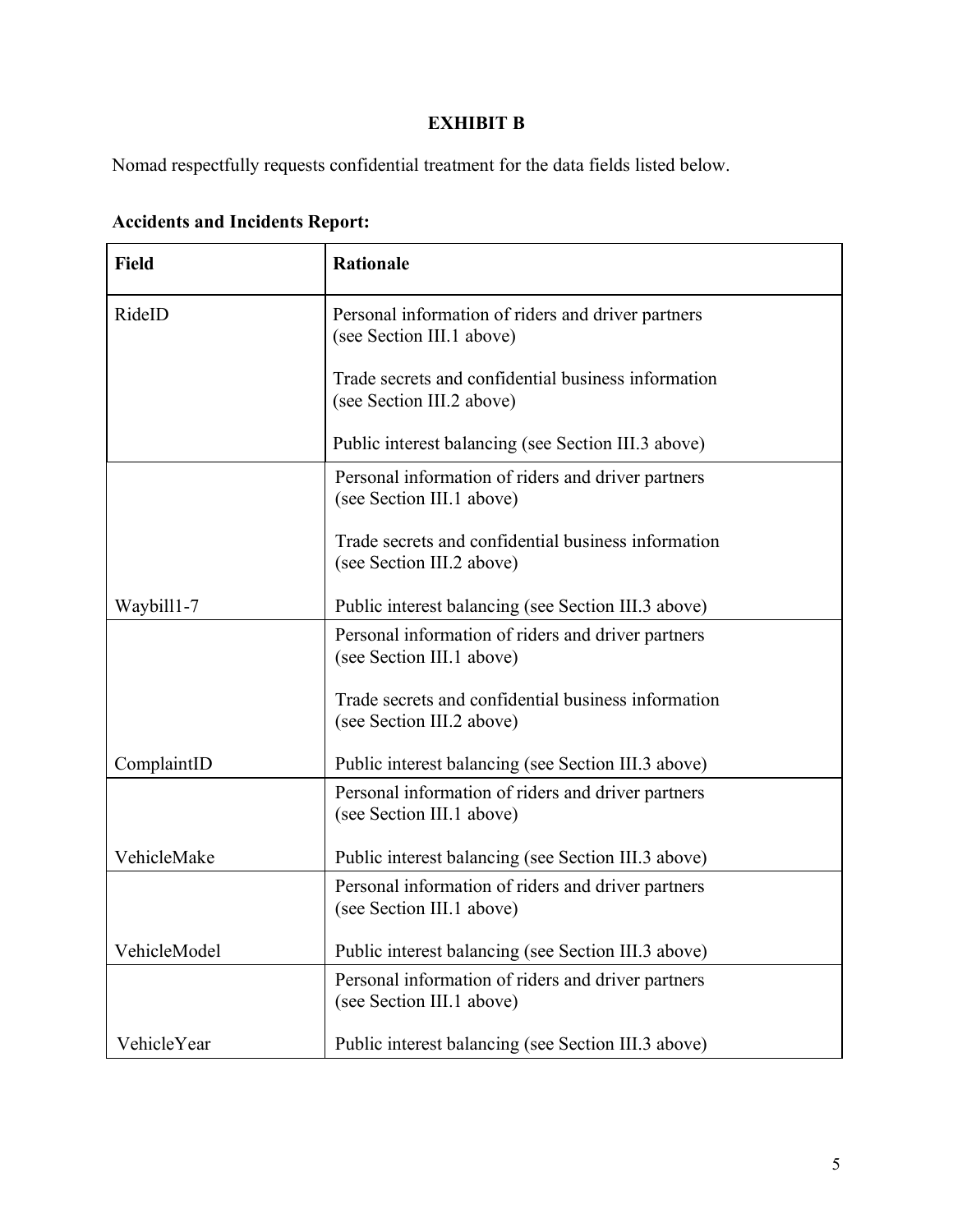|                                    | Personal information of riders and driver partners<br>(see Section III.1 above)  |
|------------------------------------|----------------------------------------------------------------------------------|
|                                    | Trade secrets and confidential business information<br>(see Section III.2 above) |
| IncidentAccidentDate* <sup>1</sup> | Public interest balancing (see Section III.3 above)                              |
|                                    | Personal information of riders and driver partners<br>(see Section III.1 above)  |
| IncidentAccidentZip                | Public interest balancing (see Section III.3 above)                              |
|                                    | Personal information of riders and driver partners<br>(see Section III.1 above)  |
| IncidentAccidentTract              | Public interest balancing (see Section III.3 above)                              |
|                                    | Personal information of riders and driver partners<br>(see Section III.1 above)  |
| IncidentAccidentCB                 | Public interest balancing (see Section III.3 above)                              |
|                                    | Personal information of riders and driver partners<br>(see Section III.1 above)  |
|                                    | Trade secrets and confidential business information<br>(see Section III.2 above) |
| ComplaintFiledDate*                | Public interest balancing (see Section III.3 above)                              |
|                                    | Personal information of riders and driver partners<br>(see Section III.1 above)  |
| IncidentAccidentType               | Public interest balancing (see Section III.3 above)                              |
|                                    | Personal information of riders and driver partners<br>(see Section III.1 above)  |
|                                    | Trade secrets and confidential business information<br>(see Section III.2 above) |
| IncidentAccidentClaim              | Public interest balancing (see Section III.3 above)                              |

<sup>\*</sup> Nomad respectfully requests that the Commission generalize all "Date" fields by splitting it into two data points: (i) the actual date of a trip (day, month, year) and (ii) the specific time of a trip (which is currently reported in the "Date" field), and report only the data in field (i). Nomad's 2022 Motion for Confidential Treatment at pp. 10. Additionally, the Commission can modify the "Date" field of any trip in the Annual Report templates to report only the date, and not the time. Nomad's 2022 Motion for Confidential Treatment at pp. 3-4.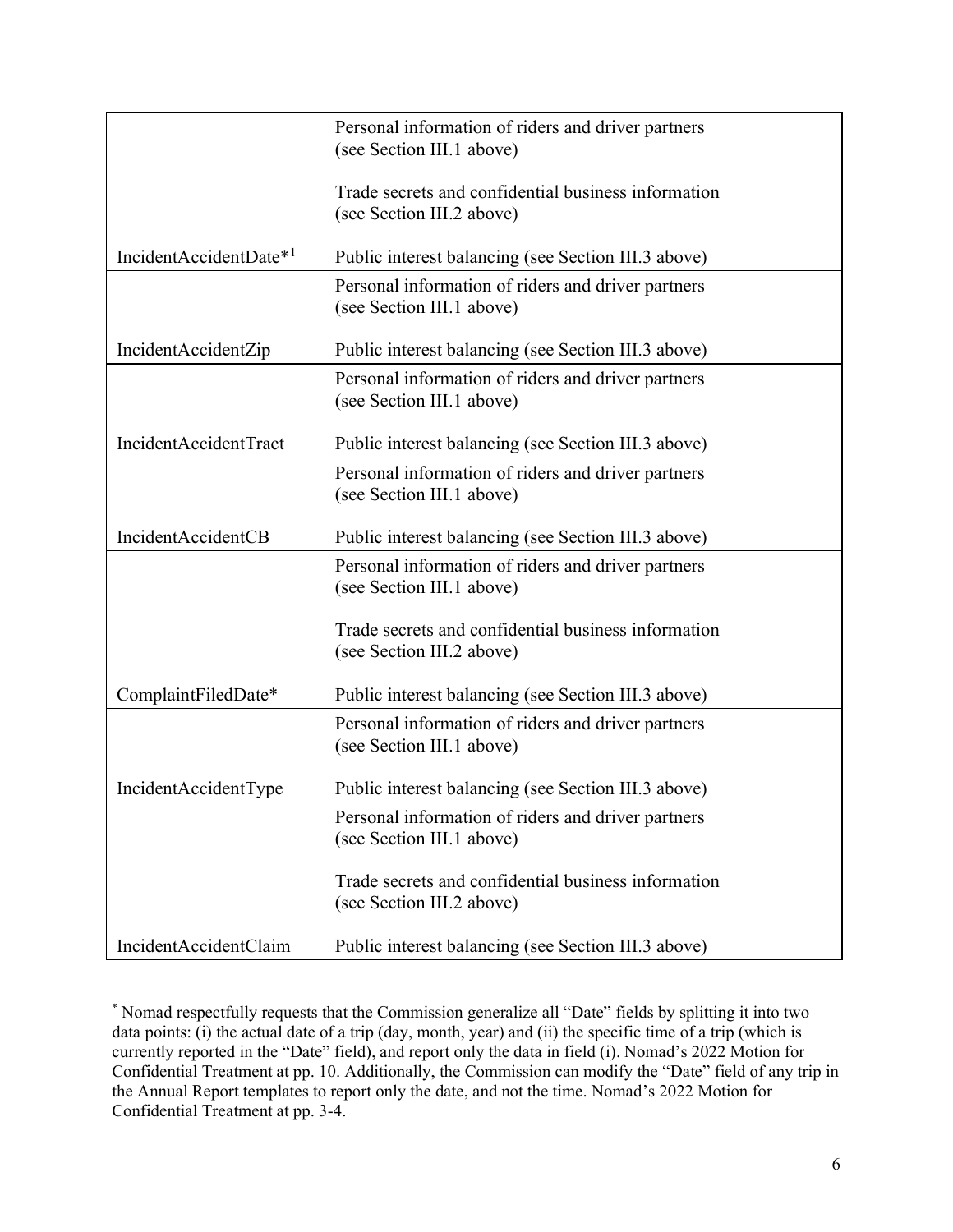|                                   | Personal information of riders and driver partners<br>(see Section III.1 above)  |
|-----------------------------------|----------------------------------------------------------------------------------|
|                                   | Trade secrets and confidential business information<br>(see Section III.2 above) |
| IncidentAccidentDescr             | Public interest balancing (see Section III.3 above)                              |
|                                   | Personal information of riders and driver partners<br>(see Section III.1 above)  |
|                                   | Trade secrets and confidential business information<br>(see Section III.2 above) |
| PrimaryCollisionFactor            | Public interest balancing (see Section III.3 above)                              |
| IncidentAccidentGuiltyPar         | Personal information of riders and driver partners<br>(see Section III.1 above)  |
| ty                                | Public interest balancing (see Section III.3 above)                              |
|                                   | Personal information of riders and driver partners<br>(see Section III.1 above)  |
|                                   | Trade secrets and confidential business information<br>(see Section III.2 above) |
| Liability <sup>2</sup>            | Public interest balancing (see Section III.3 above)                              |
|                                   | Personal information of riders and driver partners<br>(see Section III.1 above)  |
| ProceedingInProgress <sup>3</sup> | Public interest balancing (see Section III.3 above)                              |
|                                   | Personal information of riders and driver partners<br>(see Section III.1 above)  |
| CourtFileNum <sup>4</sup>         | Public interest balancing (see Section III.3 above)                              |

<sup>2</sup> Nomad respectfully requests that this data field be treated confidentially without the qualifications that confidential treatment only be afforded if the proceeding is a criminal proceeding and the record has been sealed by a court.

<sup>&</sup>lt;sup>3</sup> Nomad respectfully requests that this data field be treated confidentially without the qualifications that confidential treatment only be afforded if the proceeding is a criminal proceeding and the record has been sealed by a court.

<sup>4</sup> Nomad respectfully requests that this data field be treated confidentially without the qualifications that confidential treatment only be afforded if the proceeding is a criminal proceeding and the record has been sealed by a court.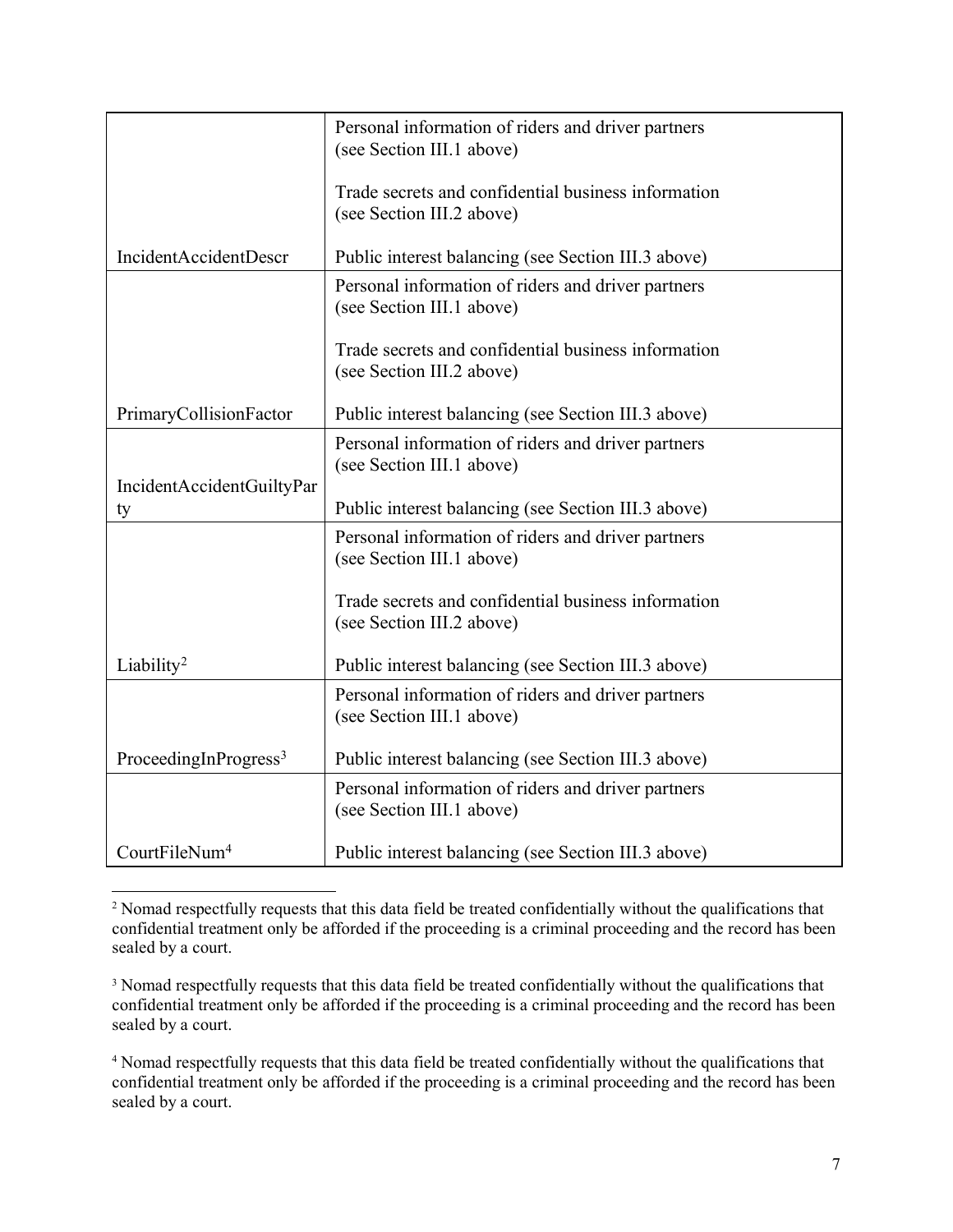|                               | Personal information of riders and driver partners                               |
|-------------------------------|----------------------------------------------------------------------------------|
|                               | (see Section III.1 above)                                                        |
| ProceedingStatus <sup>5</sup> | Public interest balancing (see Section III.3 above)                              |
|                               | Personal information of riders and driver partners<br>(see Section III.1 above)  |
|                               | Trade secrets and confidential business information<br>(see Section III.2 above) |
| PoolTrip                      | Public interest balancing (see Section III.3 above)                              |
|                               | Personal information of riders and driver partners<br>(see Section III.1 above)  |
|                               | Trade secrets and confidential business information<br>(see Section III.2 above) |
| ComplaintResolveDate*         | Public interest balancing (see Section III.3 above)                              |
|                               | Personal information of riders and driver partners<br>(see Section III.1 above)  |
|                               | Trade secrets and confidential business information<br>(see Section III.2 above) |
| AccidentPeriodWaybill 1-      | Public interest balancing (see Section III.3 above)                              |

### **Assaults and Harassments Report:**

| <b>Field</b> | <b>Rationale</b>                                                                 |
|--------------|----------------------------------------------------------------------------------|
| RideID       | Personal information of riders and driver partners<br>(see Section III.1 above)  |
|              | Trade secrets and confidential business information<br>(see Section III.2 above) |
|              | Public interest balancing (see Section III.3 above)                              |
|              | Personal information of riders and driver partners<br>(see Section III.1 above)  |
| Waybill1-7   |                                                                                  |

<sup>5</sup> Nomad respectfully requests that this data field be treated confidentially without the qualifications that confidential treatment only be afforded if the proceeding is a criminal proceeding and the record has been sealed by a court.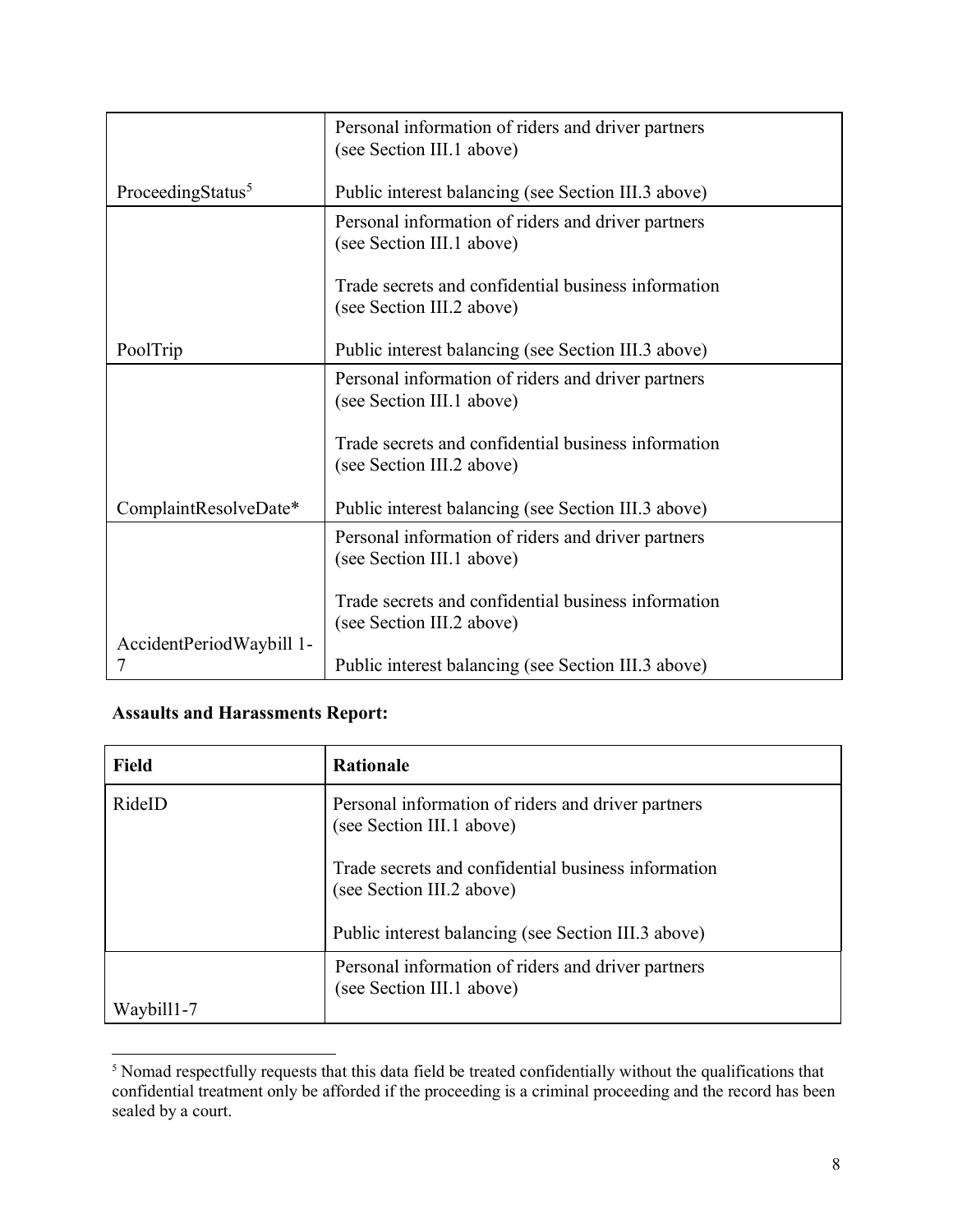|                    | Trade secrets and confidential business information<br>(see Section III.2 above) |
|--------------------|----------------------------------------------------------------------------------|
|                    | Public interest balancing (see Section III.3 above)                              |
|                    | Personal information of riders and driver partners<br>(see Section III.1 above)  |
|                    | Trade secrets and confidential business information<br>(see Section III.2 above) |
| ComplaintID        | Public interest balancing (see Section III.3 above)                              |
| VehicleMake        | Personal information of riders and driver partners<br>(see Section III.1 above)  |
|                    | Public interest balancing (see Section III.3 above)                              |
| VehicleModel       | Personal information of riders and driver partners<br>(see Section III.1 above)  |
|                    | Public interest balancing (see Section III.3 above)                              |
| VehicleYear        | Personal information of riders and driver partners<br>(see Section III.1 above)  |
|                    | Public interest balancing (see Section III.3 above)                              |
| AssaultHarassDate* | Personal information of riders and driver partners<br>(see Section III.1 above)  |
|                    | Trade secrets and confidential business information<br>(see Section III.2 above) |
|                    | Public interest balancing (see Section III.3 above)                              |
| AssaultHarassZip   | Personal information of riders and driver partners<br>(see Section III.1 above)  |
|                    | Public interest balancing (see Section III.3 above)                              |
| AssaultHarassTract | Personal information of riders and driver partners<br>(see Section III.1 above)  |
|                    | Public interest balancing (see Section III.3 above)                              |
| AssaultHarassCB    | Personal information of riders and driver partners                               |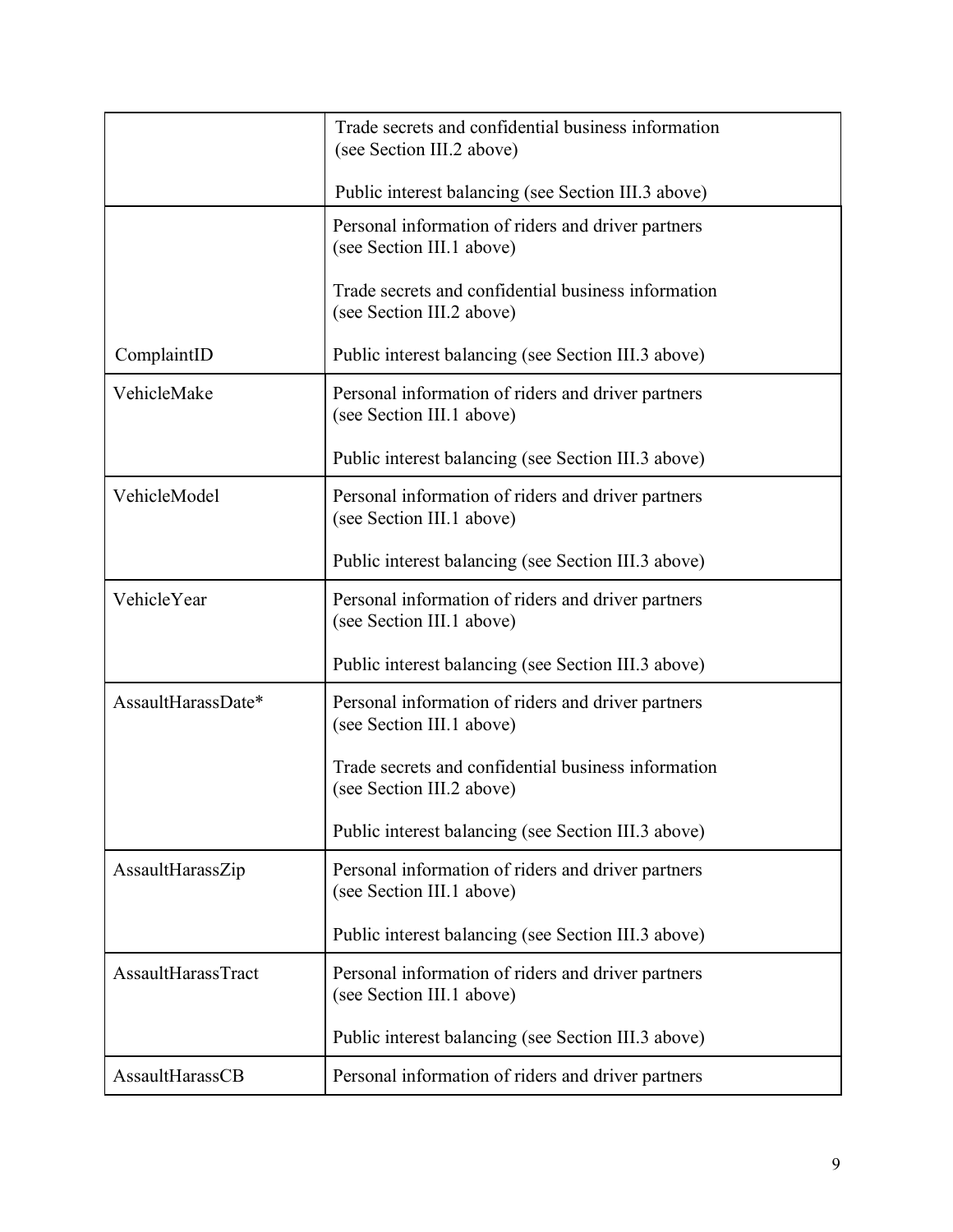|                       | (see Section III.1 above)                                                        |
|-----------------------|----------------------------------------------------------------------------------|
|                       | Public interest balancing (see Section III.3 above)                              |
|                       | Personal information of riders and driver partners<br>(see Section III.1 above)  |
|                       | Trade secrets and confidential business information<br>(see Section III.2 above) |
| ComplaintFiledDate*   | Public interest balancing (see Section III.3 above)                              |
| Investigation         | Personal information of riders and driver partners<br>(see Section III.1 above)  |
|                       | Trade secrets and confidential business information<br>(see Section III.2 above) |
|                       | Public interest balancing (see Section III.3 above)                              |
| DriverSuspendDate*    | Personal information of riders and driver partners<br>(see Section III.1 above)  |
|                       | Trade secrets and confidential business information<br>(see Section III.2 above) |
|                       | Public interest balancing (see Section III.3 above)                              |
| PassengerSuspendDate* | Personal information of riders and driver partners<br>(see Section III.1 above)  |
|                       | Trade secrets and confidential business information<br>(see Section III.2 above) |
|                       | Public interest balancing (see Section III.3 above)                              |
|                       | Personal information of riders and driver partners<br>(see Section III.1 above)  |
|                       | Trade secrets and confidential business information<br>(see Section III.2 above) |
| ComplaintResolveDate* | Public interest balancing (see Section III.3 above)                              |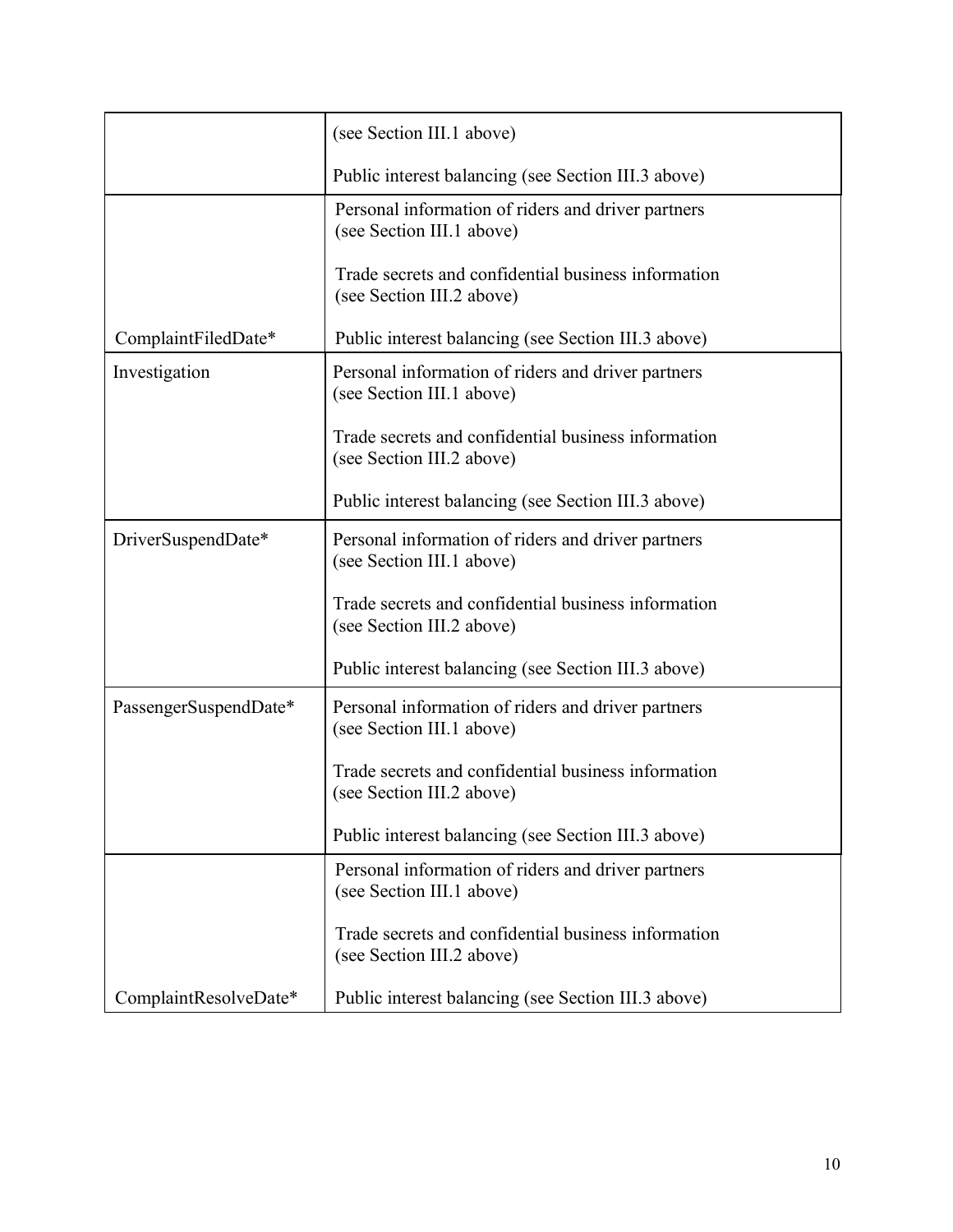|                               | Personal information of riders and driver partners<br>(see Section III.1 above)  |
|-------------------------------|----------------------------------------------------------------------------------|
| AssaultHarasType <sup>6</sup> | Public interest balancing (see Section III.3 above)                              |
|                               | Personal information of riders and driver partners<br>(see Section III.1 above)  |
| AssaultHarassDef <sup>7</sup> | Public interest balancing (see Section III.3 above)                              |
| <b>DriverConsequence</b>      | Personal information of riders and driver partners<br>(see Section III.1 above)  |
|                               | Trade secrets and confidential business information<br>(see Section III.2 above) |
|                               | Public interest balancing (see Section III.3 above)                              |
| PassengerConsequence          | Personal information of riders and driver partners<br>(see Section III.1 above)  |
|                               | Trade secrets and confidential business information<br>(see Section III.2 above) |
|                               | Public interest balancing (see Section III.3 above)                              |

#### **Driver Number of Hours Report:**

| <b>Field</b>     | <b>Rationale</b>                                                                 |
|------------------|----------------------------------------------------------------------------------|
|                  | Trade secrets and confidential business information<br>(see Section III.2 above) |
| DriverHoursYear  | Public interest balancing (see Section III.3 above)                              |
|                  | Trade secrets and confidential business information<br>(see Section III.2 above) |
| DriverHoursMonth | Public interest balancing (see Section III.3 above)                              |
| DriverHoursDay   | Trade secrets and confidential business information                              |

<sup>6</sup> Nomad appreciates that the Commission has treated this data field confidentially for sexual assault and sexual harassment, and respectfully requests that this data field receive confidential treatment for all other non-sexual assaults and harassments.

<sup>7</sup> Nomad appreciates that the Commission has treated this data field confidentially for sexual assault and sexual harassment, and respectfully requests that this data field receive confidential treatment for all other non-sexual assaults and harassments.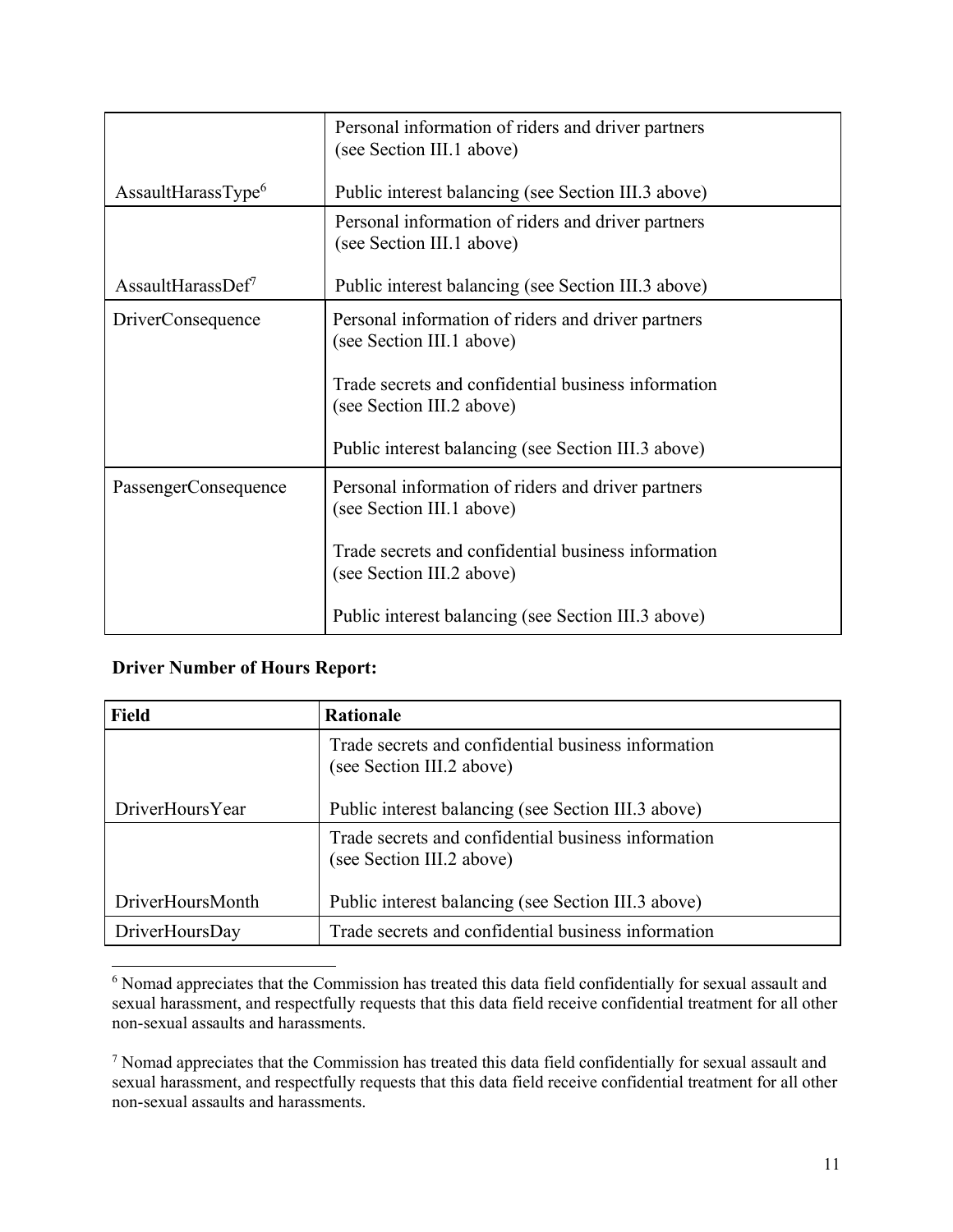|                        | (see Section III.2 above)                                                        |
|------------------------|----------------------------------------------------------------------------------|
|                        | Public interest balancing (see Section III.3 above)                              |
|                        | Trade secrets and confidential business information<br>(see Section III.2 above) |
| DriverHoursRecordedDay | Public interest balancing (see Section III.3 above)                              |

# **Driver Number of Miles Report:**

| <b>Field</b>           | <b>Rationale</b>                                                                 |
|------------------------|----------------------------------------------------------------------------------|
|                        | Trade secrets and confidential business information<br>(see Section III.2 above) |
| <b>DriverMilesYear</b> | Public interest balancing (see Section III.3 above)                              |
|                        | Trade secrets and confidential business information<br>(see Section III.2 above) |
| DriverMilesMonth       | Public interest balancing (see Section III.3 above)                              |
|                        | Trade secrets and confidential business information<br>(see Section III.2 above) |
| DriverMilesDay         | Public interest balancing (see Section III.3 above)                              |
|                        | Trade secrets and confidential business information<br>(see Section III.2 above) |
| DriverMilesRecordedDay | Public interest balancing (see Section III.3 above)                              |

### **Law Enforcement Citations Report:**

| <b>Field</b> | <b>Rationale</b>                                                                |
|--------------|---------------------------------------------------------------------------------|
| RideID       | Personal information of riders and driver partners<br>(see Section III.1 above) |
|              | Public interest balancing (see Section III.3 above)                             |
|              | Personal information of riders and driver partners<br>(see Section III.1 above) |
| Waybill1-7   | Public interest balancing (see Section III.3 above)                             |
| CitationID   | Personal information of riders and driver partners                              |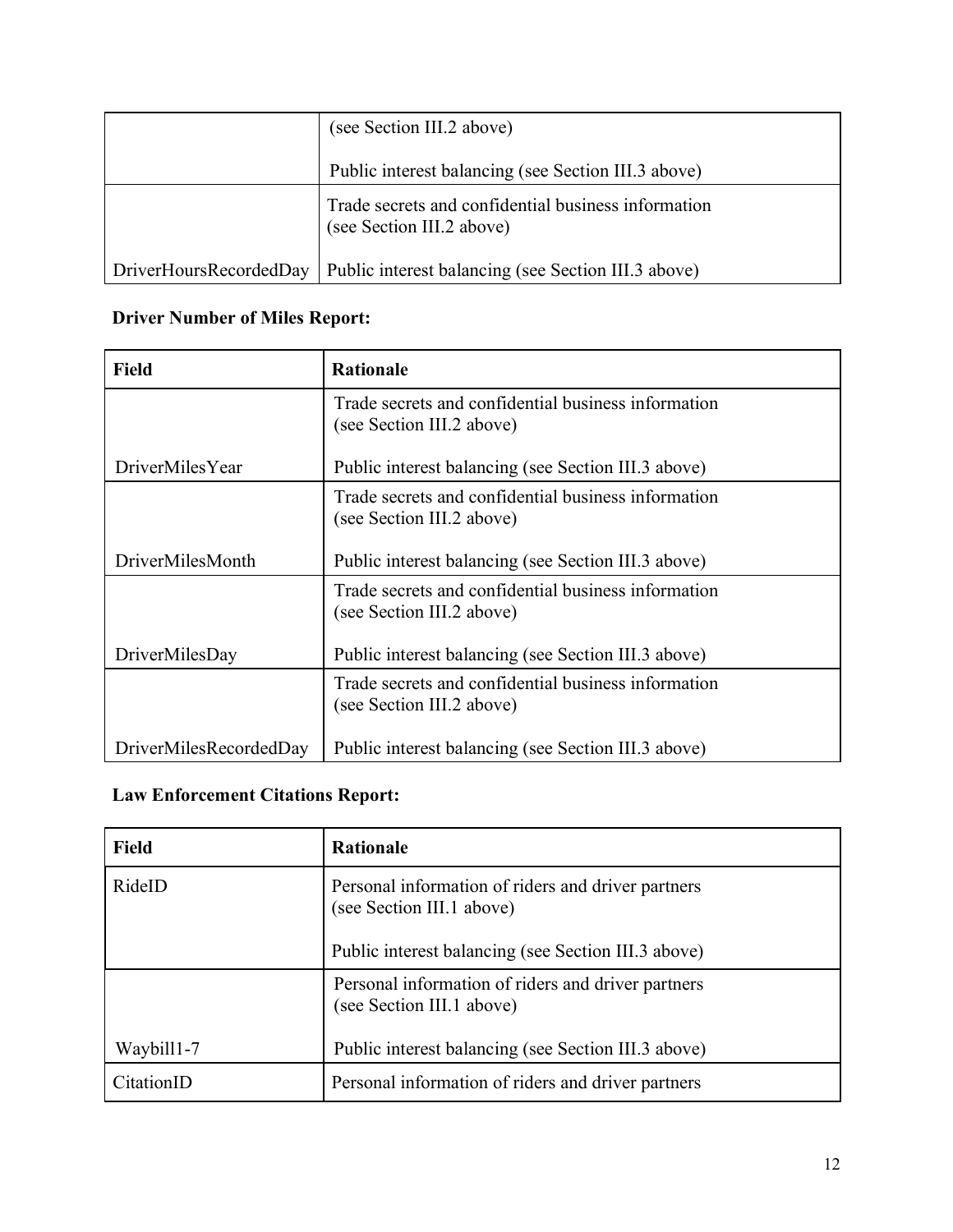|              | (see Section III.1 above)                                                       |
|--------------|---------------------------------------------------------------------------------|
|              | Public interest balancing (see Section III.3 above)                             |
| VehicleMake  | Personal information of riders and driver partners<br>(see Section III.1 above) |
|              | Public interest balancing (see Section III.3 above)                             |
| VehicleModel | Personal information of riders and driver partners<br>(see Section III.1 above) |
|              | Public interest balancing (see Section III.3 above)                             |
| VehicleYear  | Personal information of riders and driver partners<br>(see Section III.1 above) |
|              | Public interest balancing (see Section III.3 above)                             |

# **Off-Platform Solicitations Report:**

| <b>Field</b>        | <b>Rationale</b>                                                                 |
|---------------------|----------------------------------------------------------------------------------|
|                     | Personal information of riders and driver partners<br>(see Section III.1 above)  |
| VehicleMake         | Public interest balancing (see Section III.3 above)                              |
|                     | Personal information of riders and driver partners<br>(see Section III.1 above)  |
| VehicleModel        | Public interest balancing (see Section III.3 above)                              |
|                     | Personal information of riders and driver partners<br>(see Section III.1 above)  |
| VehicleYear         | Public interest balancing (see Section III.3 above)                              |
|                     | Personal information of riders and driver partners<br>(see Section III.1 above)  |
|                     | Trade secrets and confidential business information<br>(see Section III.2 above) |
| IncidentDate*       | Public interest balancing (see Section III.3 above)                              |
| ComplaintFiledDate* | Personal information of riders and driver partners<br>(see Section III.1 above)  |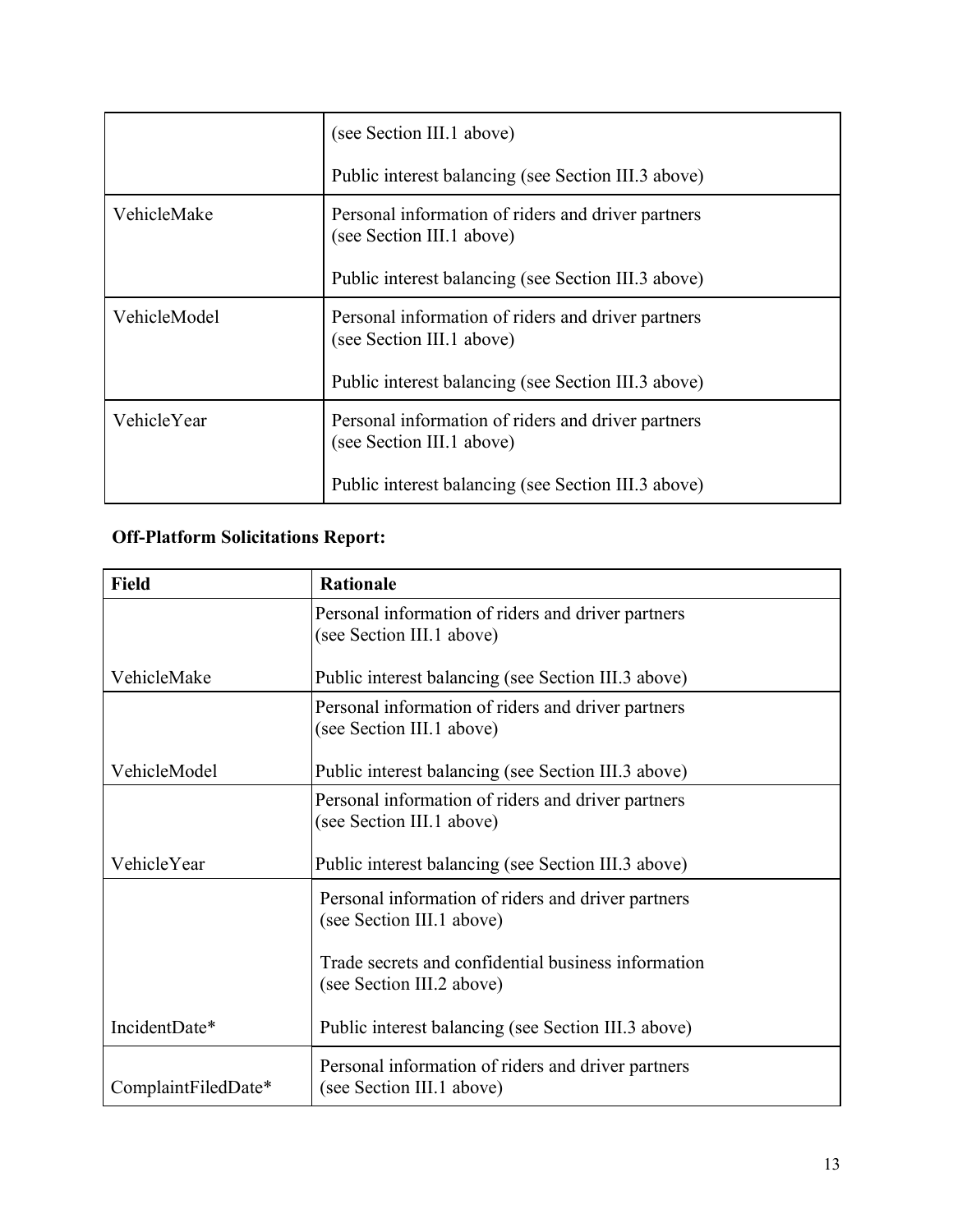|                                           | Trade secrets and confidential business information                              |
|-------------------------------------------|----------------------------------------------------------------------------------|
|                                           | (see Section III.2 above)                                                        |
|                                           | Public interest balancing (see Section III.3 above)                              |
|                                           | Personal information of riders and driver partners<br>(see Section III.1 above)  |
|                                           | Trade secrets and confidential business information<br>(see Section III.2 above) |
| ComplaintResolveDate*                     | Public interest balancing (see Section III.3 above)                              |
|                                           | Personal information of riders and driver partners<br>(see Section III.1 above)  |
| OffPlatformSolicitationZi<br>$\mathbf{p}$ | Public interest balancing (see Section III.3 above)                              |
|                                           | Personal information of riders and driver partners<br>(see Section III.1 above)  |
|                                           | Trade secrets and confidential business information<br>(see Section III.2 above) |
| OffPlatformSolicitationTr<br>act          | Public interest balancing (see Section III.3 above)                              |
|                                           | Personal information of riders and driver partners<br>(see Section III.1 above)  |
|                                           | Trade secrets and confidential business information<br>(see Section III.2 above) |
|                                           | OffPlatformSolicitationCB   Public interest balancing (see Section III.3 above)  |
|                                           | Trade secrets and confidential business information<br>(see Section III.2 above) |
| <b>InvestigationConducted</b>             | Public interest balancing (see Section III.3 above)                              |
|                                           | Personal information of riders and driver partners<br>(see Section III.1 above)  |
|                                           | Trade secrets and confidential business information<br>(see Section III.2 above) |
| <b>DriverConsequence</b>                  | Public interest balancing (see Section III.3 above)                              |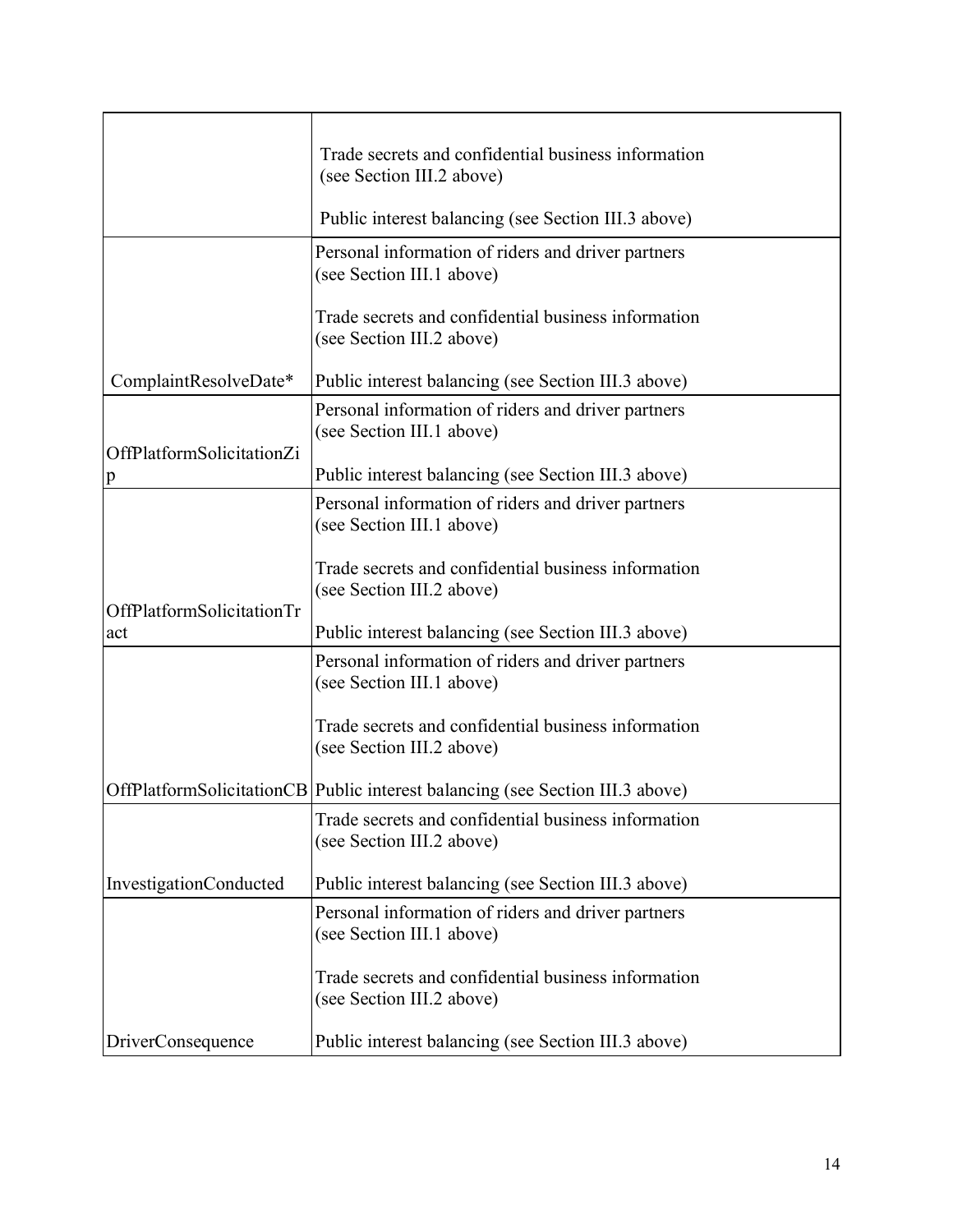# **Ride Requests Accepted Report:**

| <b>Field</b>                        | <b>Rationale</b>                                                                 |
|-------------------------------------|----------------------------------------------------------------------------------|
|                                     | Personal information of riders and driver partners<br>(see Section III.1 above)  |
|                                     | Trade secrets and confidential business information<br>(see Section III.2 above) |
| RideID                              | Public interest balancing (see Section III.3 above)                              |
|                                     | Personal information of riders and driver partners<br>(see Section III.1 above)  |
|                                     | Trade secrets and confidential business information<br>(see Section III.2 above) |
| Waybill1-7                          | Public interest balancing (see Section III.3 above)                              |
| VehicleMake                         | Personal information of riders and driver partners<br>(see Section III.1 above)  |
|                                     | Public interest balancing (see Section III.3 above)                              |
| VehicleModel                        | Personal information of riders and driver partners<br>(see Section III.1 above)  |
|                                     | Public interest balancing (see Section III.3 above)                              |
| VehicleYear                         | Personal information of riders and driver partners<br>(see Section III.1 above)  |
|                                     | Public interest balancing (see Section III.3 above)                              |
| AppOnOrPassengerDrop                | Personal information of riders and driver partners<br>(see Section III.1 above)  |
| pedOffZip                           | Public interest balancing (see Section III.3 above)                              |
|                                     | Personal information of riders and driver partners<br>(see Section III.1 above)  |
|                                     | Trade secrets and confidential business information<br>(see Section III.2 above) |
| AppOnOrPassengerDrop<br>pedOffTract | Public interest balancing (see Section III.3 above)                              |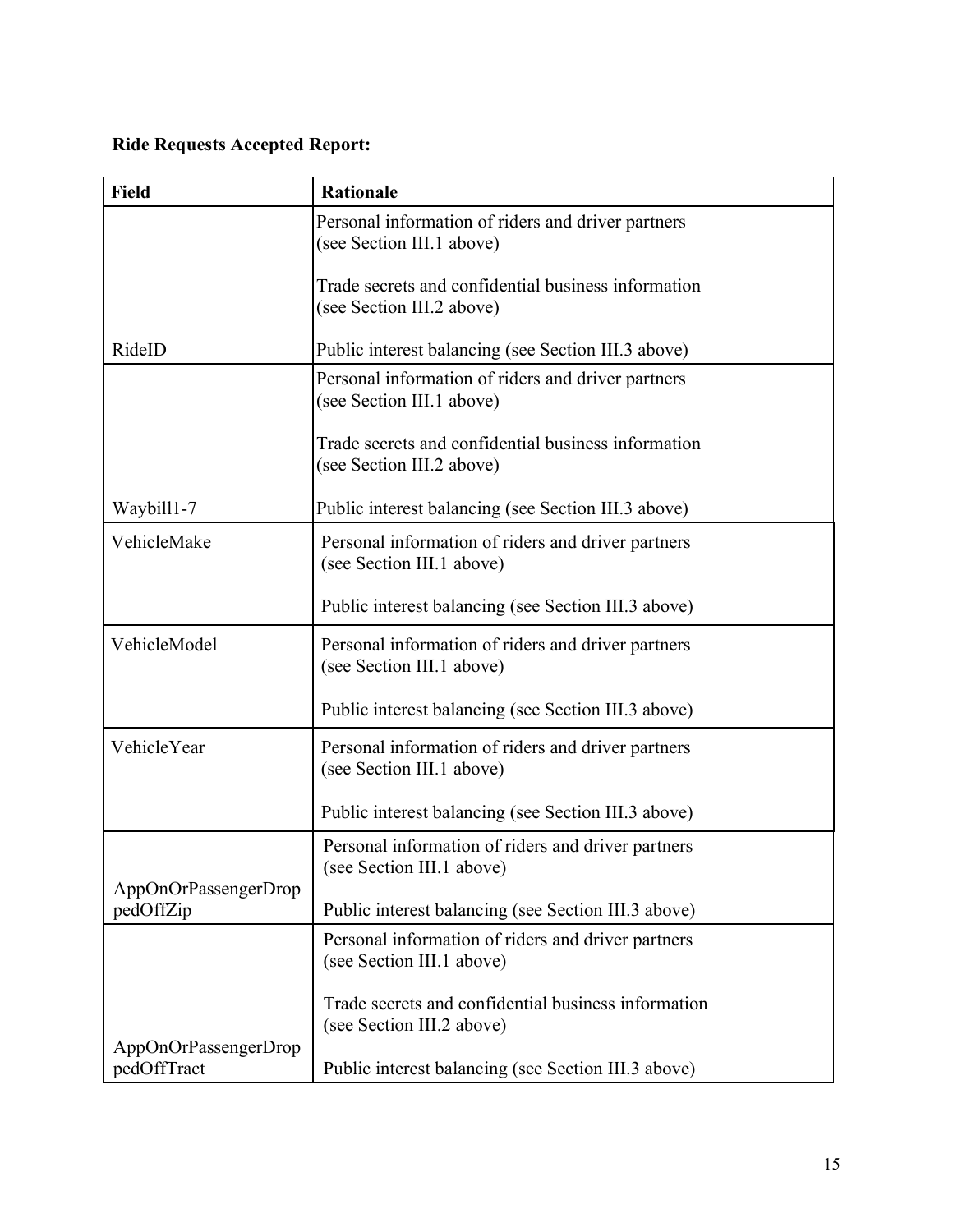|                                     | Personal information of riders and driver partners<br>(see Section III.1 above)  |
|-------------------------------------|----------------------------------------------------------------------------------|
|                                     | Trade secrets and confidential business information                              |
|                                     | (see Section III.2 above)                                                        |
| AppOnOrPassengerDrop<br>pedOffCB    | Public interest balancing (see Section III.3 above)                              |
|                                     | Personal information of riders and driver partners<br>(see Section III.1 above)  |
|                                     | Trade secrets and confidential business information<br>(see Section III.2 above) |
| AppOnOrPassengerDrop<br>pedOffDate* | Public interest balancing (see Section III.3 above)                              |
|                                     | Personal information of riders and driver partners<br>(see Section III.1 above)  |
| TripReqRequesterZip                 | Public interest balancing (see Section III.3 above)                              |
|                                     | Personal information of riders and driver partners<br>(see Section III.1 above)  |
|                                     | Trade secrets and confidential business information<br>(see Section III.2 above) |
| TripReqRequesterTract               | Public interest balancing (see Section III.3 above)                              |
|                                     | Personal information of riders and driver partners<br>(see Section III.1 above)  |
|                                     | Trade secrets and confidential business information<br>(see Section III.2 above) |
| TripReqRequesterCB                  | Public interest balancing (see Section III.3 above)                              |
|                                     | Personal information of riders and driver partners<br>(see Section III.1 above)  |
| TripReqDriverZip                    | Public interest balancing (see Section III.3 above)                              |
|                                     | Personal information of riders and driver partners<br>(see Section III.1 above)  |
|                                     | Trade secrets and confidential business information<br>(see Section III.2 above) |
| TripReqDriverTract                  | Public interest balancing (see Section III.3 above)                              |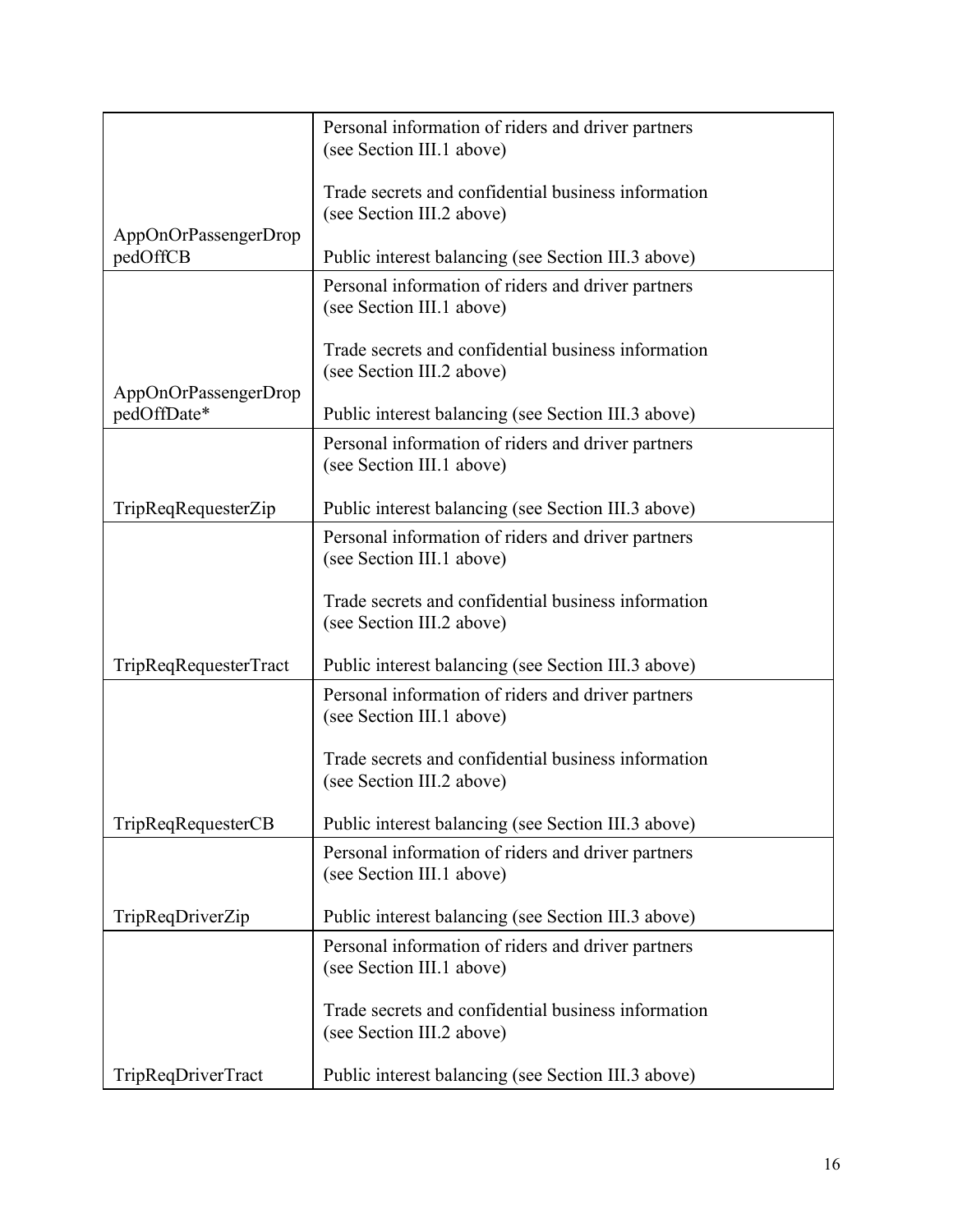|                        | Personal information of riders and driver partners<br>(see Section III.1 above)  |
|------------------------|----------------------------------------------------------------------------------|
|                        | Trade secrets and confidential business information<br>(see Section III.2 above) |
| <b>TripReqDriverCB</b> | Public interest balancing (see Section III.3 above)                              |
|                        | Personal information of riders and driver partners<br>(see Section III.1 above)  |
|                        | Trade secrets and confidential business information<br>(see Section III.2 above) |
| TripReqDate*           | Public interest balancing (see Section III.3 above)                              |
|                        | Trade secrets and confidential business information<br>(see Section III.2 above) |
| PeriodOneMilesTraveled | Public interest balancing (see Section III.3 above)                              |
|                        | Personal information of riders and driver partners<br>(see Section III.1 above)  |
|                        | Trade secrets and confidential business information<br>(see Section III.2 above) |
| ReqAcceptedDate*       | Public interest balancing (see Section III.3 above)                              |
|                        | Personal information of riders and driver partners<br>(see Section III.1 above)  |
| ReqAcceptedZip         | Public interest balancing (see Section III.3 above)                              |
|                        | Personal information of riders and driver partners<br>(see Section III.1 above)  |
|                        | Trade secrets and confidential business information<br>(see Section III.2 above) |
| ReqAcceptedTract       | Public interest balancing (see Section III.3 above)                              |
|                        | Personal information of riders and driver partners<br>(see Section III.1 above)  |
|                        | Trade secrets and confidential business information<br>(see Section III.2 above) |
| ReqAcceptedCB          | Public interest balancing (see Section III.3 above)                              |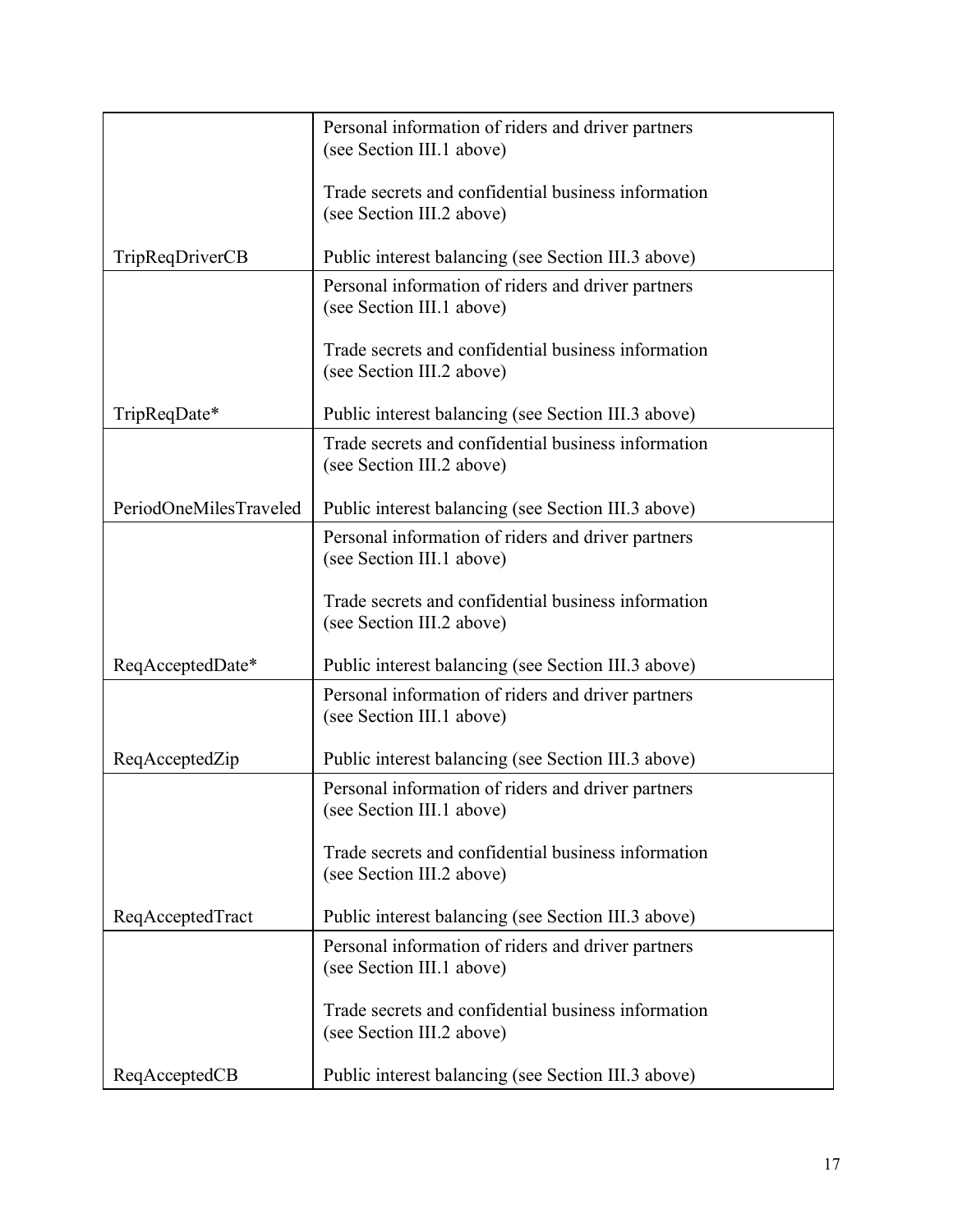|                         | Personal information of riders and driver partners                               |
|-------------------------|----------------------------------------------------------------------------------|
|                         | (see Section III.1 above)                                                        |
|                         | Trade secrets and confidential business information                              |
| PassengerPickupDatePres | (see Section III.2 above)                                                        |
| ched*                   | Public interest balancing (see Section III.3 above)                              |
|                         | Personal information of riders and driver partners<br>(see Section III.1 above)  |
|                         | Trade secrets and confidential business information<br>(see Section III.2 above) |
| PassengerPickupDate*    | Public interest balancing (see Section III.3 above)                              |
|                         | Trade secrets and confidential business information<br>(see Section III.2 above) |
| PeriodTwoMilesTraveled  | Public interest balancing (see Section III.3 above)                              |
|                         | Personal information of riders and driver partners<br>(see Section III.1 above)  |
| PassengerPickupZip      | Public interest balancing (see Section III.3 above)                              |
|                         | Personal information of riders and driver partners<br>(see Section III.1 above)  |
|                         | Trade secrets and confidential business information<br>(see Section III.2 above) |
| PassengerPickupTract    | Public interest balancing (see Section III.3 above)                              |
|                         | Personal information of riders and driver partners<br>(see Section III.1 above)  |
|                         | Trade secrets and confidential business information<br>(see Section III.2 above) |
| PassengerPickupCB       | Public interest balancing (see Section III.3 above)                              |
|                         | Personal information of riders and driver partners<br>(see Section III.1 above)  |
|                         | Trade secrets and confidential business information<br>(see Section III.2 above) |
| PassengerDropoffDate*   | Public interest balancing (see Section III.3 above)                              |
| PassengerDropoffZip     | Personal information of riders and driver partners                               |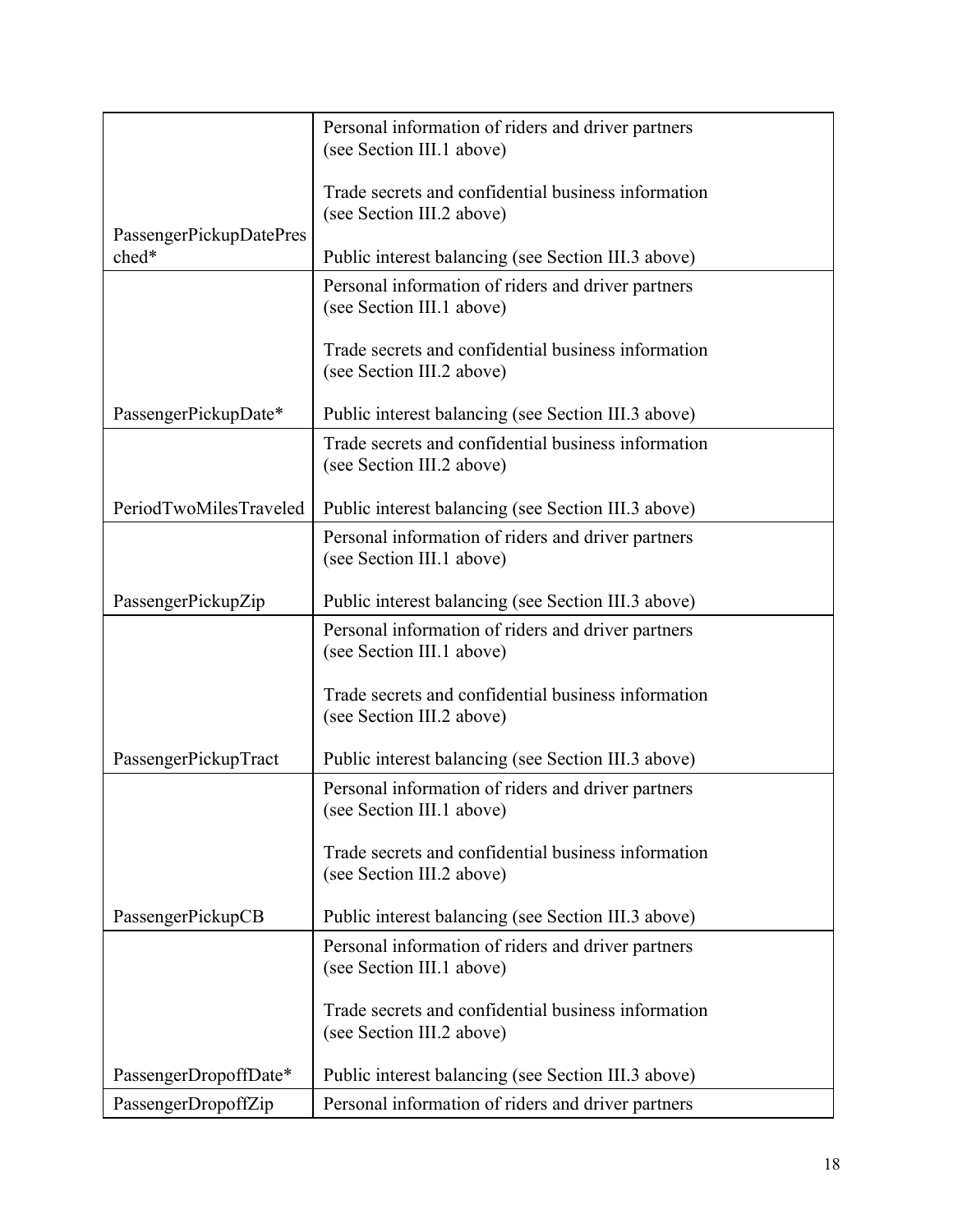|                                | (see Section III.1 above)                                                        |
|--------------------------------|----------------------------------------------------------------------------------|
|                                | Public interest balancing (see Section III.3 above)                              |
|                                | Personal information of riders and driver partners<br>(see Section III.1 above)  |
|                                | Trade secrets and confidential business information<br>(see Section III.2 above) |
| PassengerDropoffTract          | Public interest balancing (see Section III.3 above)                              |
|                                | Personal information of riders and driver partners<br>(see Section III.1 above)  |
|                                | Trade secrets and confidential business information<br>(see Section III.2 above) |
| PassengerDropoffCB             | Public interest balancing (see Section III.3 above)                              |
| PeriodThreeMilesTravele        | Trade secrets and confidential business information<br>(see Section III.2 above) |
| d                              | Public interest balancing (see Section III.3 above)                              |
|                                | Trade secrets and confidential business information<br>(see Section III.2 above) |
| PoolRequestUnmatch             | Public interest balancing (see Section III.3 above)                              |
|                                | Trade secrets and confidential business information<br>(see Section III.2 above) |
| PoolRequestMatch               | Public interest balancing (see Section III.3 above)                              |
|                                | Personal information of riders and driver partners<br>(see Section III.1 above)  |
| Tip                            | Public interest balancing (see Section III.3 above)                              |
|                                | Trade secrets and confidential business information<br>(see Section III.2 above) |
| FareFactor1 to<br>FareFactor15 | Public interest balancing (see Section III.3 above)                              |
|                                | Trade secrets and confidential business information<br>(see Section III.2 above) |
| VehicleOccupancyP1             | Public interest balancing (see Section III.3 above)                              |
| VehicleOccupancyP2             | Trade secrets and confidential business information                              |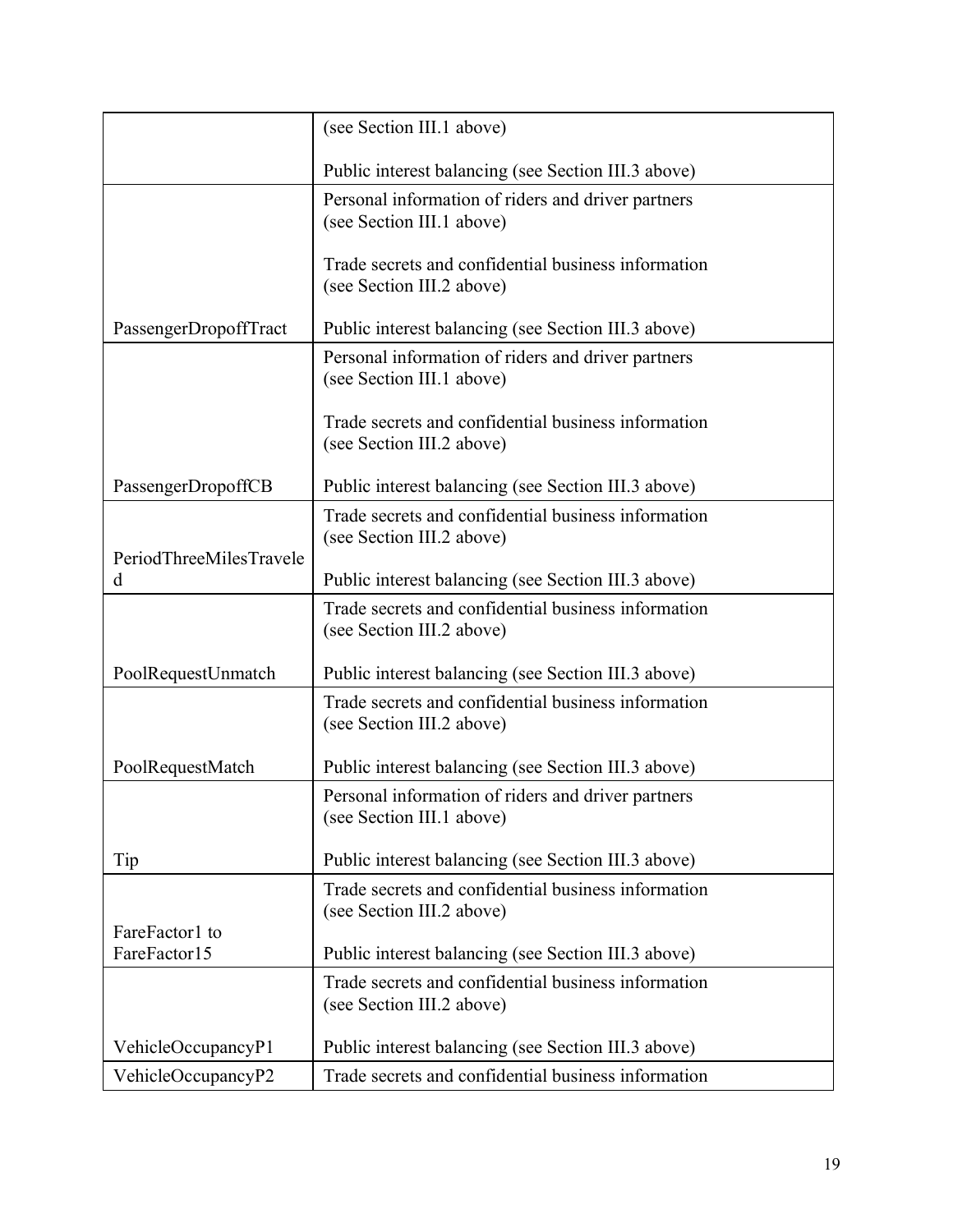|                        | (see Section III.2 above)                                                        |
|------------------------|----------------------------------------------------------------------------------|
|                        | Public interest balancing (see Section III.3 above)                              |
|                        | Trade secrets and confidential business information<br>(see Section III.2 above) |
| VehicleOccupancyP3     | Public interest balancing (see Section III.3 above)                              |
| RideIDMilesTraveledP23 | Trade secrets and confidential business information<br>(see Section III.2 above) |
| RideIDMilesTraveledP3  | Trade secrets and confidential business information<br>(see Section III.2 above) |
|                        | Personal information of riders and driver partners<br>(see Section III.1 above)  |
| WAVReq                 | Public interest balancing (see Section III.3 above)                              |
|                        | Personal information of riders and driver partners<br>(see Section III.1 above)  |
| AccessibleVehReq       | Public interest balancing (see Section III.3 above)                              |

# **Ride Requests Accepted Period Report:**

| <b>Field</b> | <b>Rationale</b>                                                                 |
|--------------|----------------------------------------------------------------------------------|
|              | Personal information of riders and driver partners<br>(see Section III.1 above)  |
|              | Trade secrets and confidential business information<br>(see Section III.2 above) |
| Waybill      | Public interest balancing (see Section III.3 above)                              |
| VehicleMake  | Personal information of riders and driver partners<br>(see Section III.1 above)  |
|              | Public interest balancing (see Section III.3 above)                              |
| VehicleModel | Personal information of riders and driver partners<br>(see Section III.1 above)  |
|              | Public interest balancing (see Section III.3 above)                              |
| VehicleYear  | Personal information of riders and driver partners<br>(see Section III.1 above)  |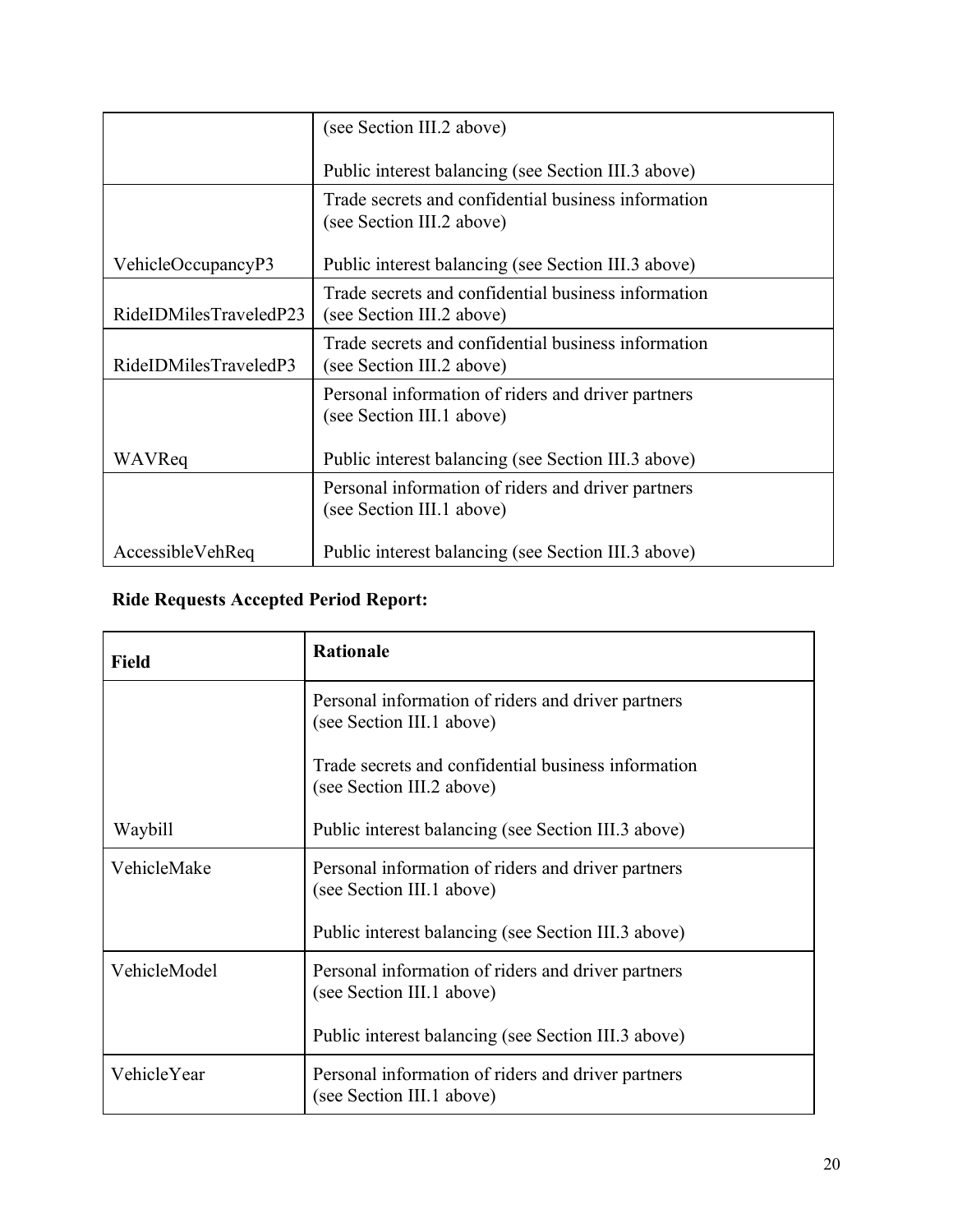|                  | Public interest balancing (see Section III.3 above)                              |
|------------------|----------------------------------------------------------------------------------|
|                  | Personal information of riders and driver partners<br>(see Section III.1 above)  |
|                  | Trade secrets and confidential business information<br>(see Section III.2 above) |
| PeriodStartDate* | Public interest balancing (see Section III.3 above)                              |
|                  | Personal information of riders and driver partners<br>(see Section III.1 above)  |
| PeriodStartZip   | Public interest balancing (see Section III.3 above)                              |
|                  | Personal information of riders and driver partners<br>(see Section III.1 above)  |
|                  | Trade secrets and confidential business information<br>(see Section III.2 above) |
| PeriodStartTract | Public interest balancing (see Section III.3 above)                              |
|                  | Personal information of riders and driver partners<br>(see Section III.1 above)  |
|                  | Trade secrets and confidential business information<br>(see Section III.2 above) |
| PeriodStartCB    | Public interest balancing (see Section III.3 above)                              |
|                  | Personal information of riders and driver partners<br>(see Section III.1 above)  |
|                  | Trade secrets and confidential business information<br>(see Section III.2 above) |
| PeriodEndDate*   | Public interest balancing (see Section III.3 above)                              |
|                  | Personal information of riders and driver partners<br>(see Section III.1 above)  |
| PeriodEndZip     | Public interest balancing (see Section III.3 above)                              |
| PeriodEndTract   | Personal information of riders and driver partners<br>(see Section III.1 above)  |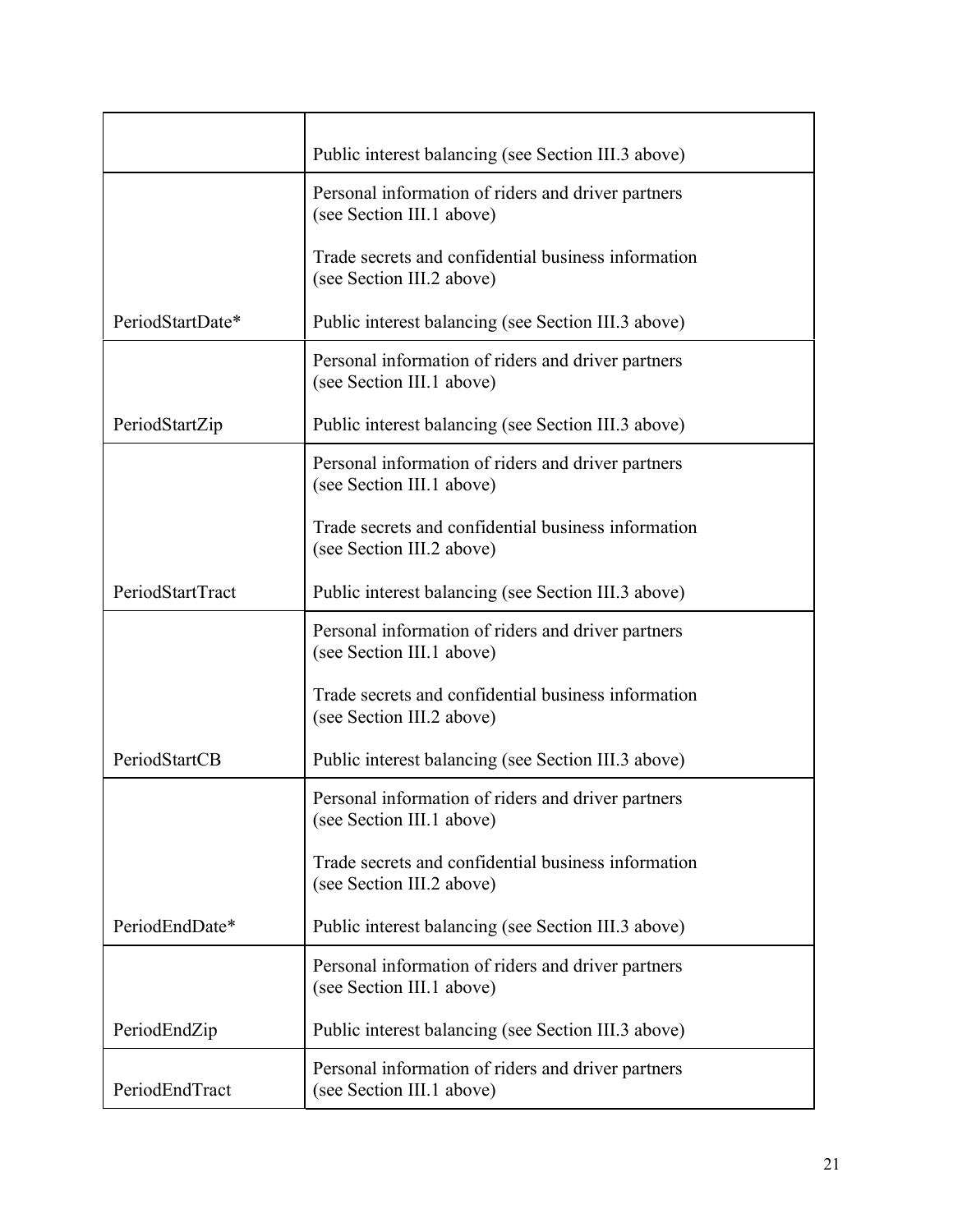|                     | Trade secrets and confidential business information<br>(see Section III.2 above)<br>Public interest balancing (see Section III.3 above) |
|---------------------|-----------------------------------------------------------------------------------------------------------------------------------------|
|                     | Personal information of riders and driver partners<br>(see Section III.1 above)                                                         |
|                     | Trade secrets and confidential business information<br>(see Section III.2 above)                                                        |
| PeriodEndCB         | Public interest balancing (see Section III.3 above)                                                                                     |
|                     | Trade secrets and confidential business information<br>(see Section III.2 above)                                                        |
| PeriodMilesTraveled | Public interest balancing (see Section III.3 above)                                                                                     |
| PoolRequestUnmatch  | Trade secrets and confidential business information<br>(see Section III.2 above)                                                        |
| PoolRequestMatch    | Trade secrets and confidential business information<br>(see Section III.2 above)                                                        |

# **Ride Requests Not Accepted Report:**

| <b>Field</b> | <b>Rationale</b>                                                                |
|--------------|---------------------------------------------------------------------------------|
| VehicleMake  | Personal information of riders and driver partners<br>(see Section III.1 above) |
|              | Public interest balancing (see Section III.3 above)                             |
| VehicleModel | Personal information of riders and driver partners<br>(see Section III.1 above) |
|              | Public interest balancing (see Section III.3 above)                             |
| VehicleYear  | Personal information of riders and driver partners<br>(see Section III.1 above) |
|              | Public interest balancing (see Section III.3 above)                             |
| TripReqDate* | Personal information of riders and driver partners<br>(see Section III.1 above) |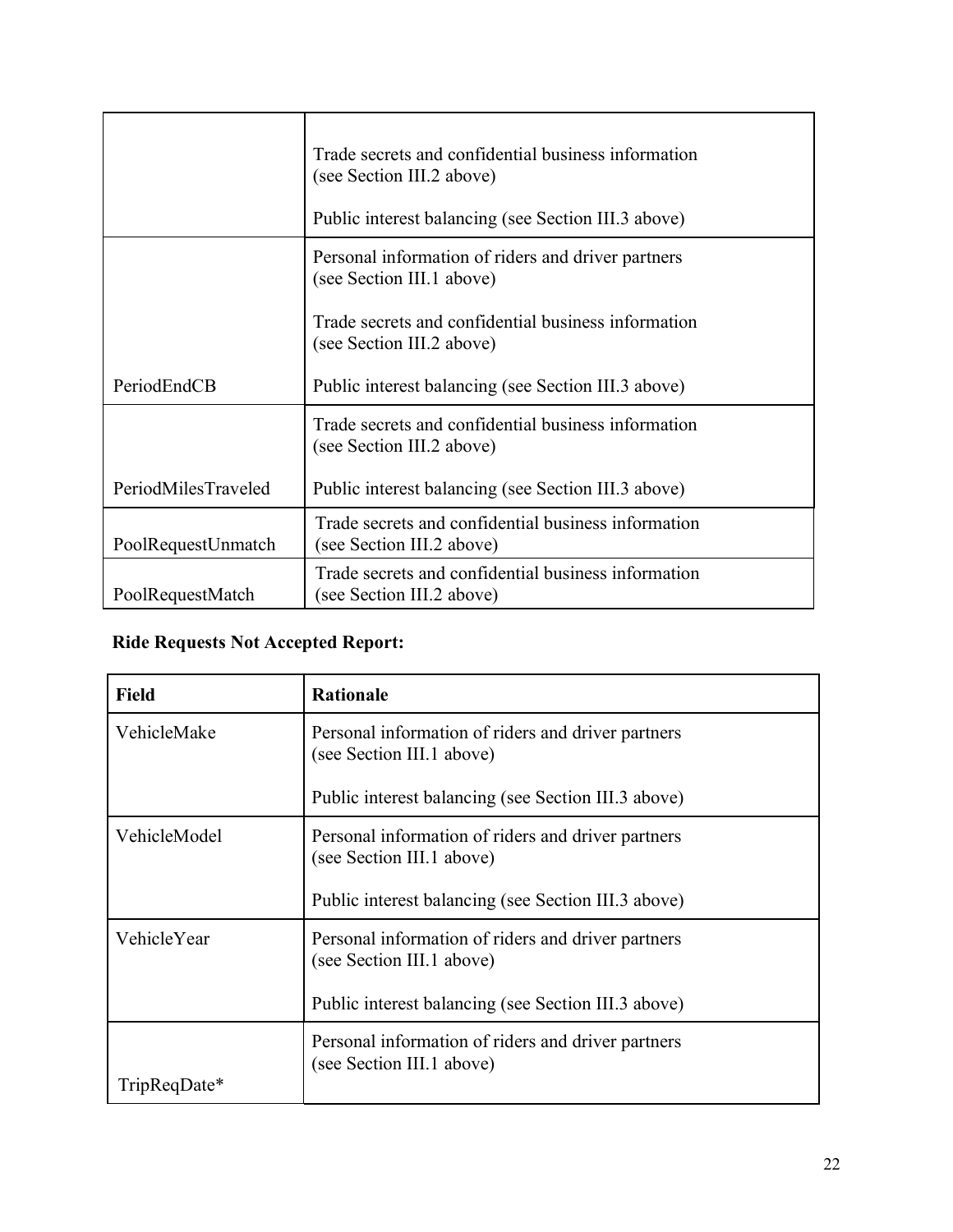|                                   | Trade secrets and confidential business information<br>(see Section III.2 above) |
|-----------------------------------|----------------------------------------------------------------------------------|
|                                   | Public interest balancing (see Section III.3 above)                              |
|                                   | Personal information of riders and driver partners<br>(see Section III.1 above)  |
| TripReqRequesterZip               | Public interest balancing (see Section IIII.3 above)                             |
|                                   | Personal information of riders and driver partners<br>(see Section III.1 above)  |
|                                   | Trade secrets and confidential business information<br>(see Section III.2 above) |
| TripReqRequesterTract             | Public interest balancing (see Section III.3 above)                              |
|                                   | Personal information of riders and driver partners<br>(see Section III.1 above)  |
|                                   | Trade secrets and confidential business information<br>(see Section III.2 above) |
| <b>TripReqRequesterCB</b>         | Public interest balancing (see Section III.3 above)                              |
|                                   | Personal information of riders and driver partners<br>(see Section III.1 above)  |
| TripRequesterDestinati<br>onZip   | Public interest balancing (see Section III.3 above)                              |
|                                   | Personal information of riders and driver partners<br>(see Section III.1 above)  |
|                                   | Trade secrets and confidential business information<br>(see Section III.2 above) |
| TripRequesterDestinati<br>onTract | Public interest balancing (see Section III.3 above)                              |
|                                   | Personal information of riders and driver partners<br>(see Section III.1 above)  |
|                                   | Trade secrets and confidential business information<br>(see Section III.2 above) |
| TripRequesterDestinati<br>onCB    | Public interest balancing (see Section III.3 above)                              |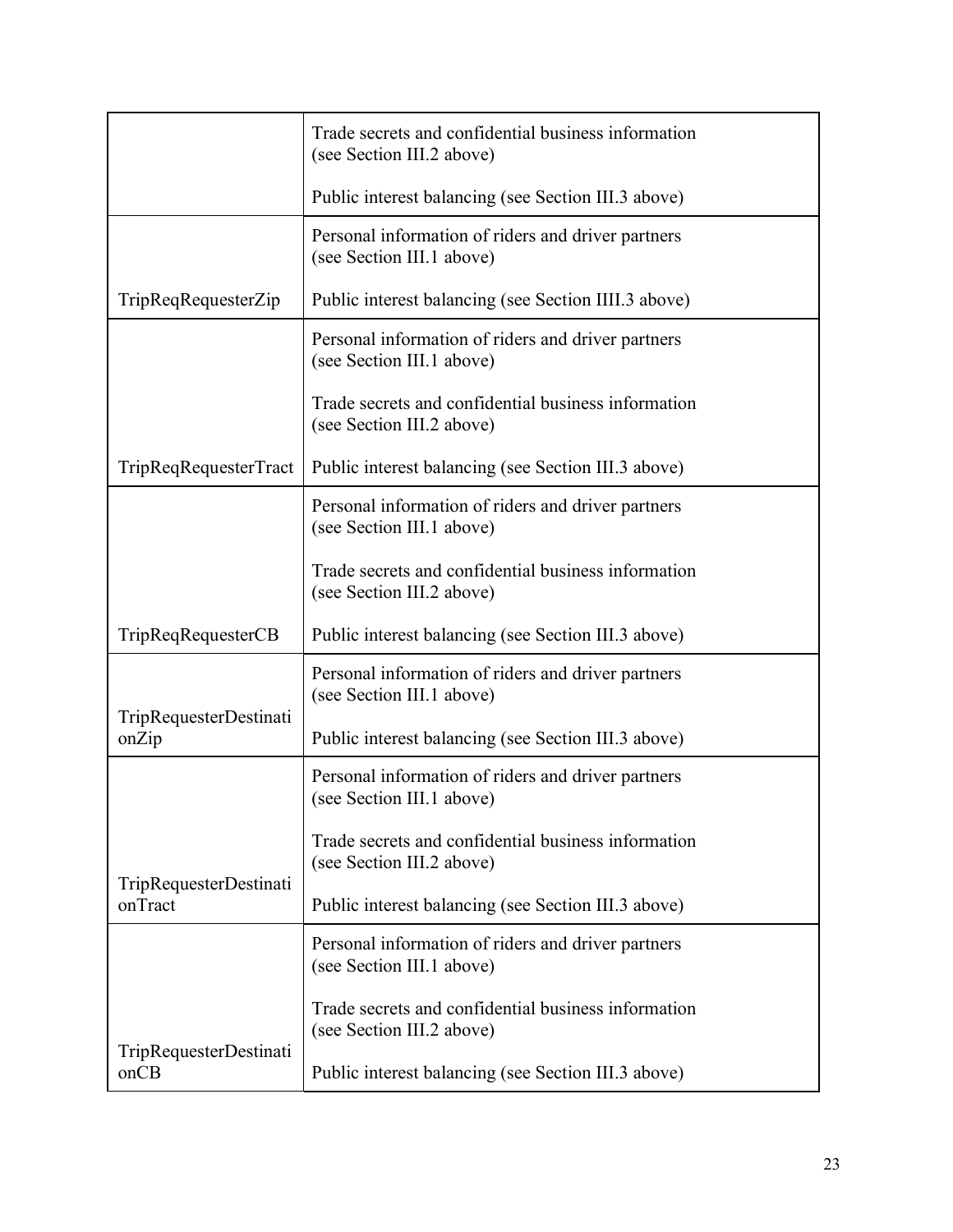|                            | Personal information of riders and driver partners<br>(see Section III.1 above)  |
|----------------------------|----------------------------------------------------------------------------------|
|                            | Trade secrets and confidential business information<br>(see Section III.2 above) |
| NotAcceptedDate*           | Public interest balancing (see Section III.3 above)                              |
|                            | Personal information of riders and driver partners<br>(see Section III.1 above)  |
| NotAcceptedDriverZip       | Public interest balancing (see Section III.3 above)                              |
|                            | Personal information of riders and driver partners<br>(see Section III.1 above)  |
|                            | Trade secrets and confidential business information<br>(see Section III.2 above) |
| NotAcceptedDriverTrac<br>t | Public interest balancing (see Section III.3 above)                              |
|                            | Personal information of riders and driver partners<br>(see Section III.1 above)  |
|                            | Trade secrets and confidential business information<br>(see Section III.2 above) |
| NotAcceptedDriverCB        | Public interest balancing (see Section III.3 above)                              |
|                            | Personal information of riders and driver partners<br>(see Section III.1 above)  |
| WAVReq                     | Public interest balancing (see Section III.3 above)                              |
|                            | Personal information of riders and driver partners<br>(see Section III.1 above)  |
| AccessibleVehReq           | Public interest balancing (see Section III.3 above)                              |

# **Suspended Drivers Report:**

| Field       | <b>Rationale</b>                                                                |
|-------------|---------------------------------------------------------------------------------|
|             | Personal information of riders and driver partners<br>(see Section III.1 above) |
| ComplaintID | Trade secrets and confidential business information                             |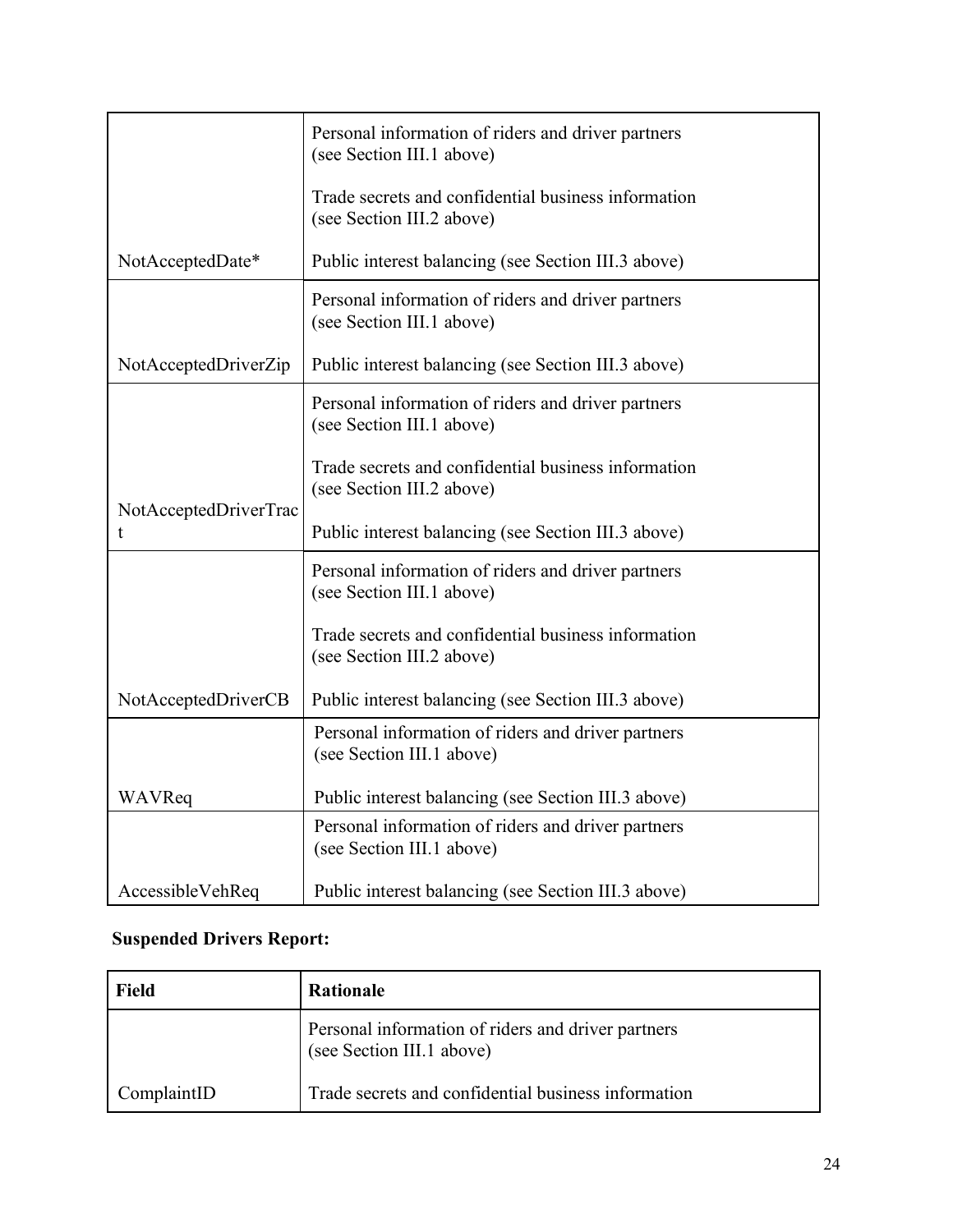|                   | (see Section III.2 above)                                                        |
|-------------------|----------------------------------------------------------------------------------|
|                   | Public interest balancing (see Section III.3 above)                              |
| SuspensionDate*   | Personal information of riders and driver partners<br>(see Section III.1 above)  |
|                   | Trade secrets and confidential business information<br>(see Section III.2 above) |
|                   | Public interest balancing (see Section III.3 above)                              |
| ReactivationDate* | Personal information of riders and driver partners<br>(see Section III.1 above)  |
|                   | Trade secrets and confidential business information<br>(see Section III.2 above) |
|                   | Public interest balancing (see Section III.3 above)                              |
| SuspensionReason  | Personal information of riders and driver partners<br>(see Section III.1 above)  |
|                   | Trade secrets and confidential business information<br>(see Section III.2 above) |
|                   | Public interest balancing (see Section III.3 above)                              |

# **Zero Tolerance Report:**

| <b>Field</b> | <b>Rationale</b>                                                                 |
|--------------|----------------------------------------------------------------------------------|
| RideID       | Personal information of riders and driver partners<br>(see Section III.1 above)  |
|              | Trade secrets and confidential business information<br>(see Section III.2 above) |
|              | Public interest balancing (see Section III.3 above)                              |
|              | Personal information of riders and driver partners<br>(see Section III.1 above)  |
| Waybill1-7   | Trade secrets and confidential business information<br>(see Section III.2 above) |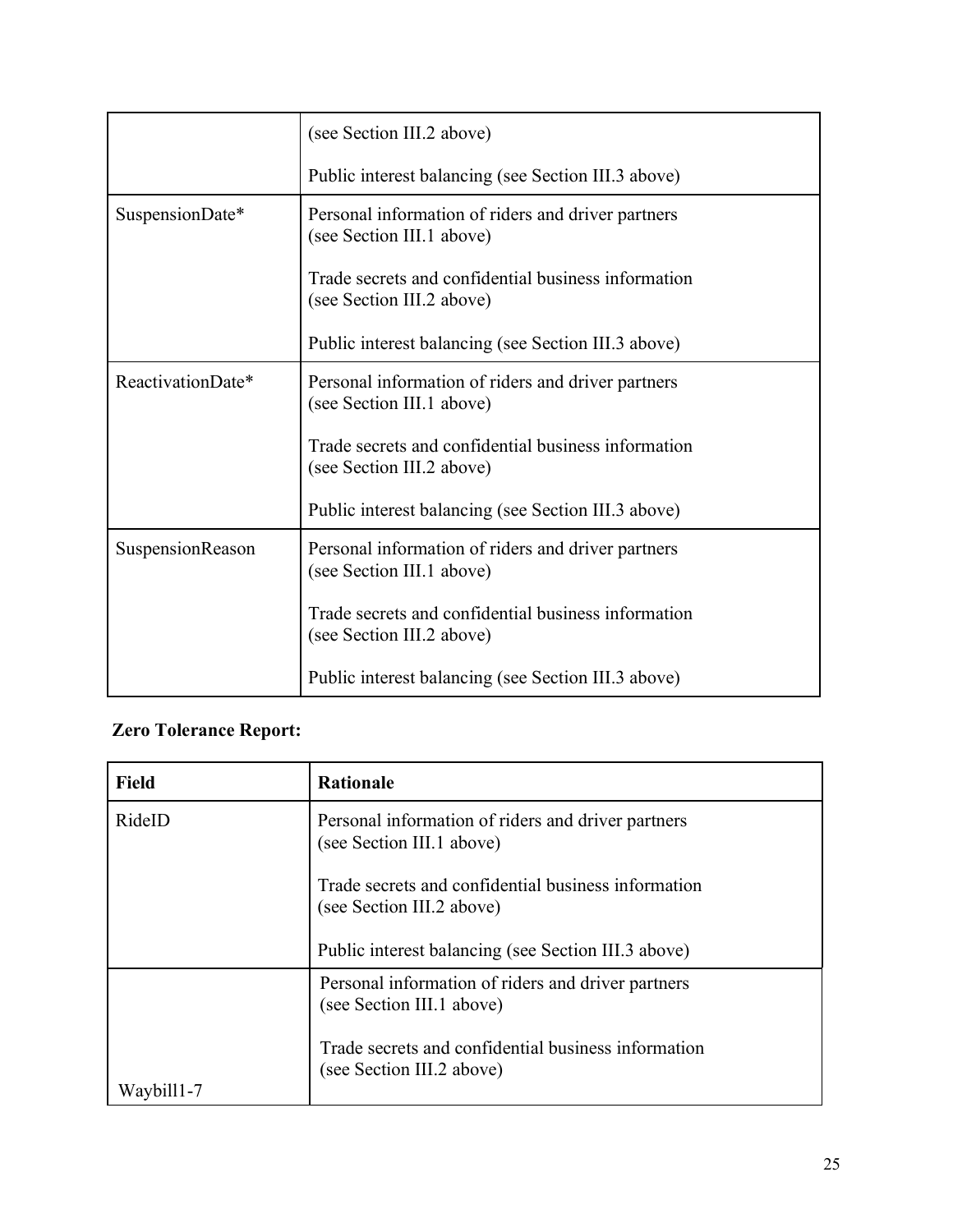|                     | Public interest balancing (see Section III.3 above)                              |
|---------------------|----------------------------------------------------------------------------------|
|                     | Personal information of riders and driver partners<br>(see Section III.1 above)  |
|                     | Trade secrets and confidential business information<br>(see Section III.2 above) |
| ComplaintID         | Public interest balancing (see Section III.3 above)                              |
| VehicleMake         | Personal information of riders and driver partners<br>(see Section III.1 above)  |
| VehicleModel        | Personal information of riders and driver partners<br>(see Section III.1 above)  |
| VehicleYear         | Personal information of riders and driver partners<br>(see Section III.1 above)  |
|                     | Personal information of riders and driver partners<br>(see Section III.1 above)  |
|                     | Trade secrets and confidential business information<br>(see Section III.2 above) |
| ZeroToleranceDate*  | Public interest balancing (see Section III.3 above)                              |
|                     | Personal information of riders and driver partners<br>(see Section III.1 above)  |
| ZeroToleranceZip    | Public interest balancing (see Section III.3 above)                              |
|                     | Personal information of riders and driver partners<br>(see Section III.1 above)  |
| ZeroToleranceTract  | Public interest balancing (see Section III.3 above)                              |
|                     | Personal information of riders and driver partners<br>(see Section III.1 above)  |
| ZeroToleranceCB     | Public interest balancing (see Section III.3 above)                              |
|                     | Personal information of riders and driver partners<br>(see Section III.1 above)  |
| ComplaintFiledDate* | Trade secrets and confidential business information<br>(see Section III.2 above) |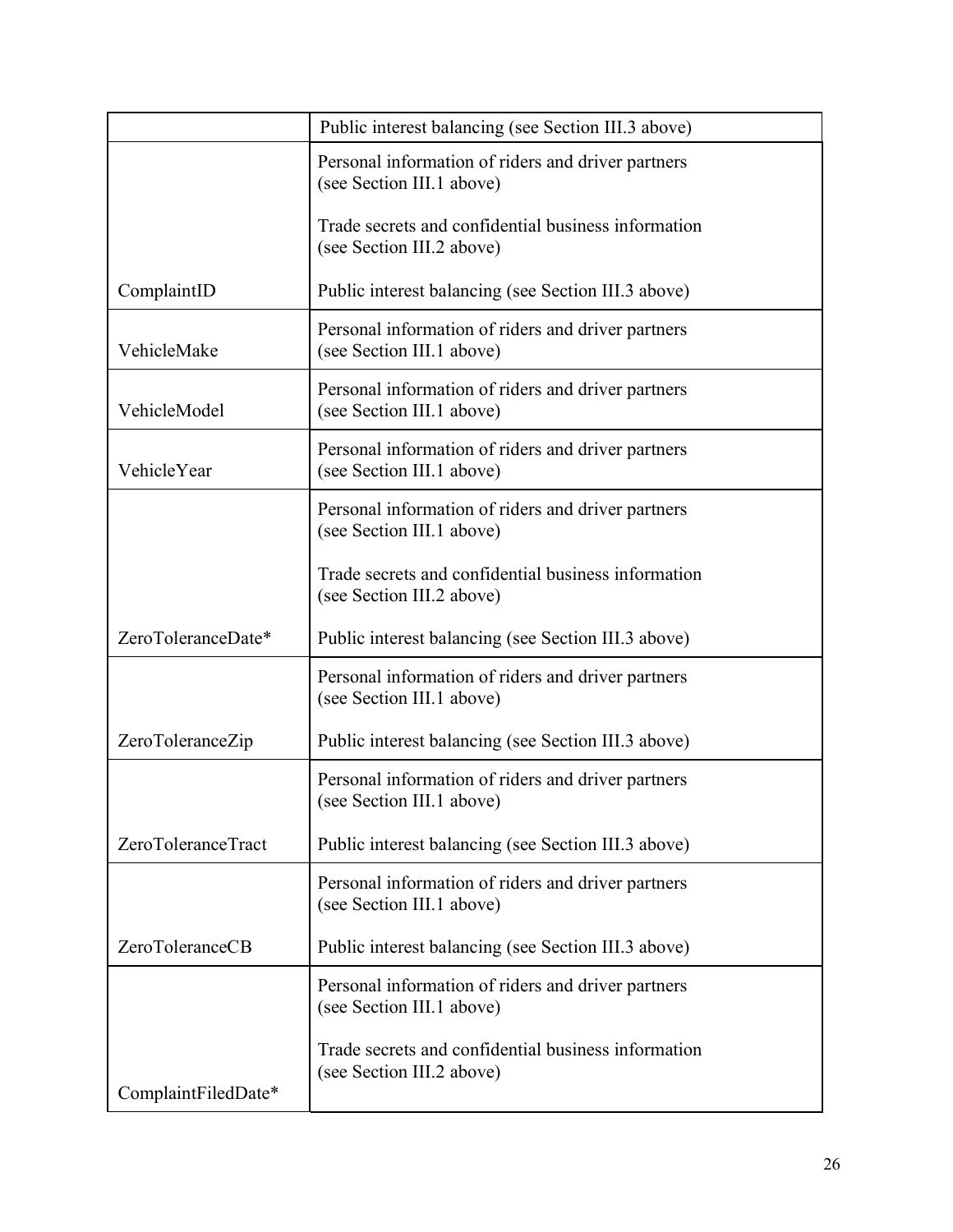|                          | Public interest balancing (see Section III.3 above)                              |
|--------------------------|----------------------------------------------------------------------------------|
|                          | Personal information of riders and driver partners<br>(see Section III.1 above)  |
|                          | Trade secrets and confidential business information<br>(see Section III.2 above) |
| ComplaintResolveDate*    | Public interest balancing (see Section III.3 above)                              |
|                          | Personal information of riders and driver partners<br>(see Section III.1 above)  |
|                          | Trade secrets and confidential business information<br>(see Section III.2 above) |
| ZeroToleranceDescr       | Public interest balancing (see Section III.3 above)                              |
|                          | Personal information of riders and driver partners<br>(see Section III.1 above)  |
|                          | Trade secrets and confidential business information<br>(see Section III.2 above) |
| <b>DriverConsequence</b> | Public interest balancing (see Section III.3 above)                              |
|                          | Personal information of riders and driver partners<br>(see Section III.1 above)  |
|                          | Trade secrets and confidential business information<br>(see Section III.2 above) |
| ComplaintResolveDescr    | Public interest balancing (see Section III.3 above)                              |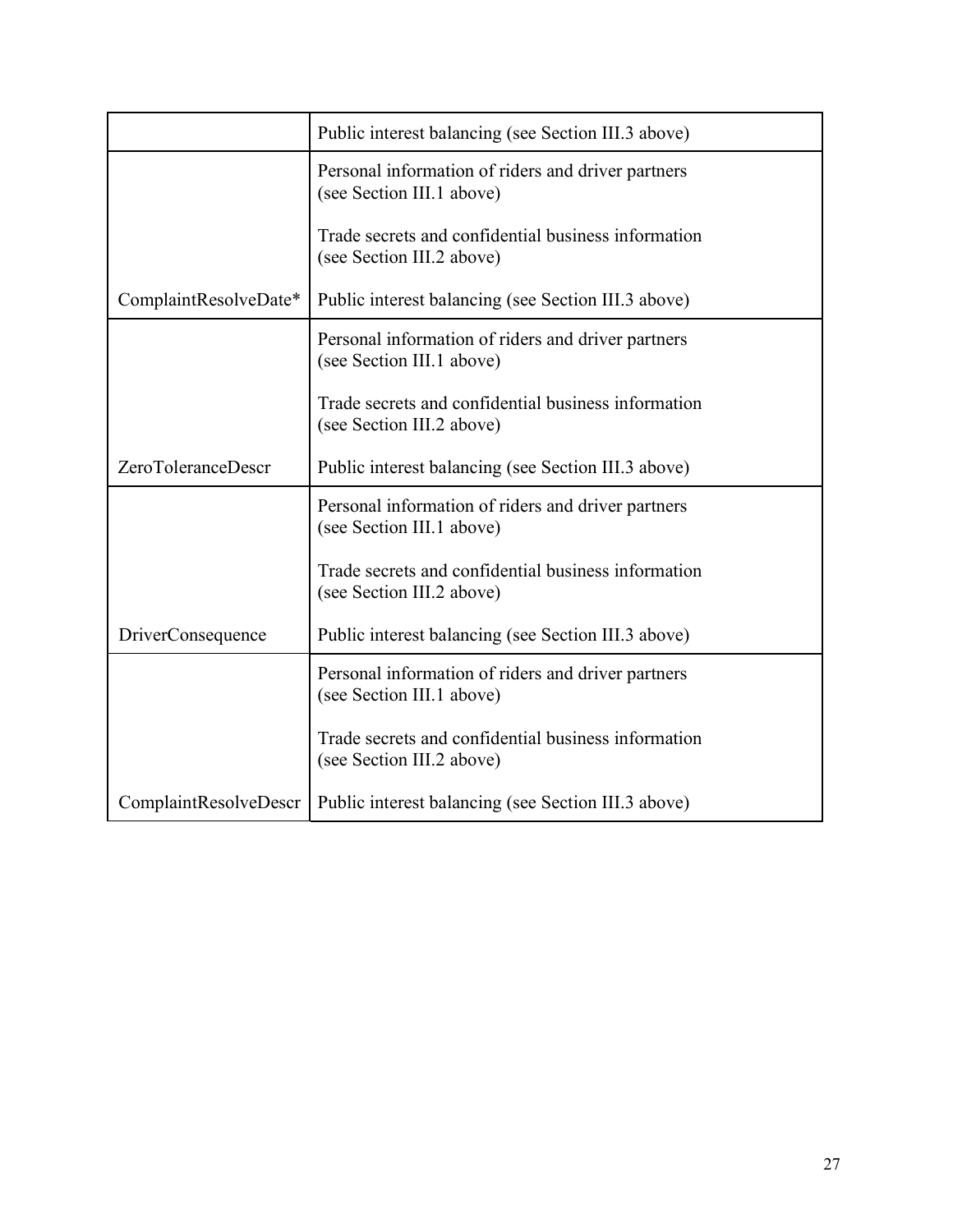#### **SAAR GOLDE DECLARATION IN SUPPORT OF NOMAD TRANSIT LLC'S MOTION FOR CONFIDENTIAL TREATMENT**

- I, Saar Golde, declare and state as follows:
	- 1. I make this declaration in support of Nomad Transit LLC's ("Nomad") request for confidential treatment of certain data included in its Transportation Network Company ("TNC") 2022 Annual Report ("Annual Report"). This declaration is submitted pursuant to Decision (D.) 20-03-014, as modified by D. 21-06-023 and consistent with General Order 66-D. I hereby declare that the below statements are true and correct to the best of my knowledge, belief, and information currently available to me.
	- 2. I obtained my Bachelor of Science in Physics and Mathematics at the Hebrew University of Jerusalem. I also hold a Master of Science in Management Science from Tel Aviv University and a Ph.D. in Economics from Stanford University. I have over fifteen years of experience in data science. Additionally, I have worked on privacy and anonymization issues for at least three corporations across various industries for at least nine years.
	- 3. I am currently Chief Data Scientist at Via Transportation, Inc. ("Via"), the parent company of Nomad. I have held this position since March 2016. In my role, I oversee the Data Science team, which is responsible for collecting and reporting aggregated and trip-level data to regulators, as well as to Nomad's public and private commercial partners. In this declaration, I will use the "Company" to refer to Nomad, Via, and their affiliates, collectively.
	- 4. I am familiar with Nomad's operations in the State of California, as well as its annual data reporting obligations to the Public Utilities Commission of the State of California (the "Commission"). The Annual Report provided to the Commission requires Nomad to share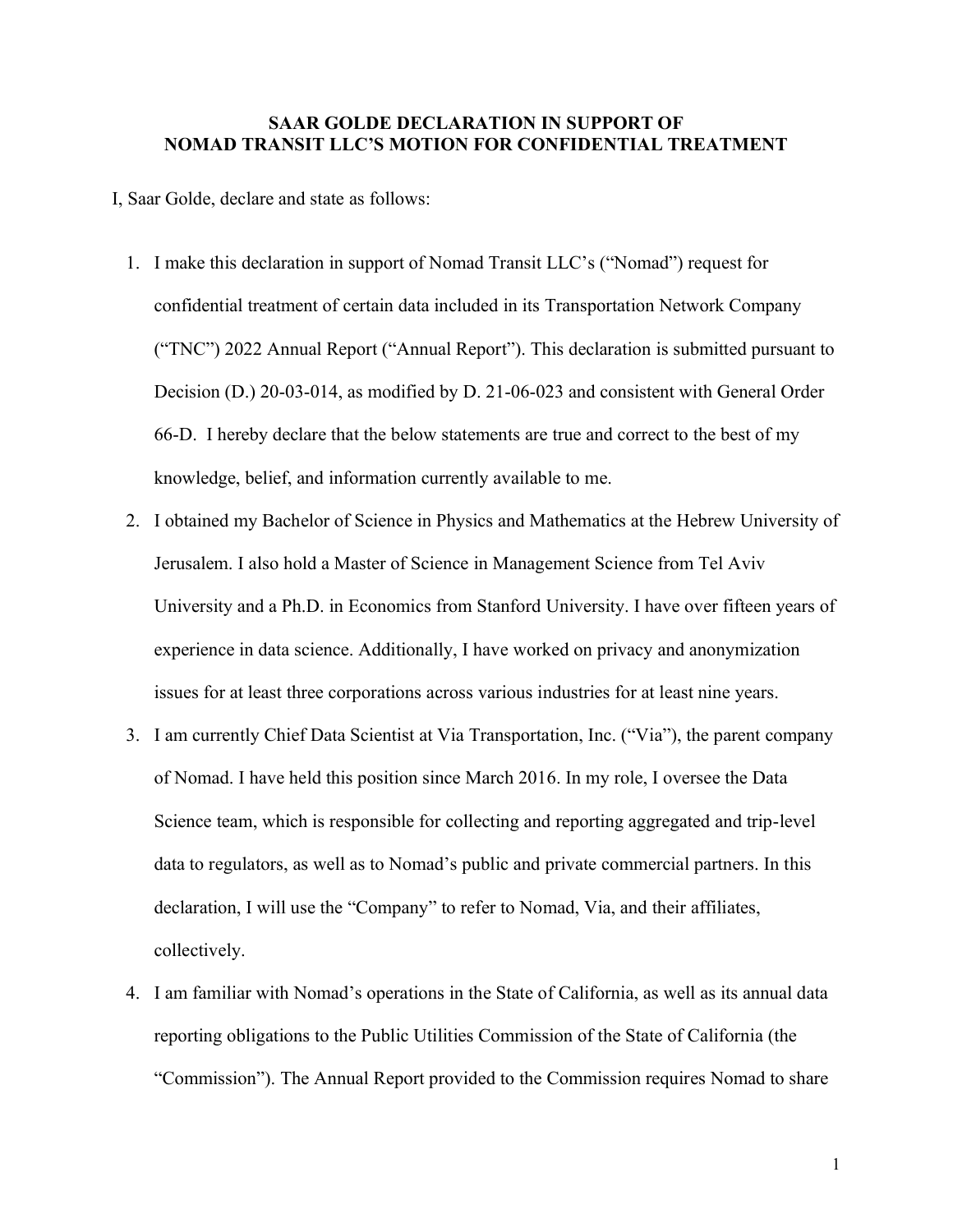data that includes information for every Nomad trip in California, including details that are personal to riders and driver partners.

- 5. I understand that the Commission has made certain changes to its reporting requirements in an effort to protect user privacy. For example, in 2020, the Commission allowed TNCs to withhold longitude and latitude information from disclosure in their Annual Reports. Nevertheless, even if the precise longitude or latitude information is withheld and geolocation data is aggregated, the likelihood of re-identification of a rider or driver using other quasi-identifiers, such as the relevant date and time, is high. This is largely attributable to the massive volume of quasi-identifiers that are disclosed in the Annual Reports. For instance, knowledge of the destination's census block, census tract, or zip code is sufficient for re-identification if someone knows the time of a person's ride request or pick-up time.
- 6. I understand that similar information has been used to determine rider identity and personal trip information in New York City, another jurisdiction which requires annual public reporting of trip-level data regarding for-hire services. Members of the general public reidentified this information to pinpoint individual trips and identify passengers. This occurred despite the fact that New York City uses specialized reporting fields (taxi zones) that are larger than zip codes; there are approximately 480 zip codes in New York City but just 265 taxi zones.
- 7. New York City engages in this level of generalization even though it is significantly more densely populated than the areas of California in which Nomad operates. For example, New York City is approximately 12 times more densely populated than West Sacramento.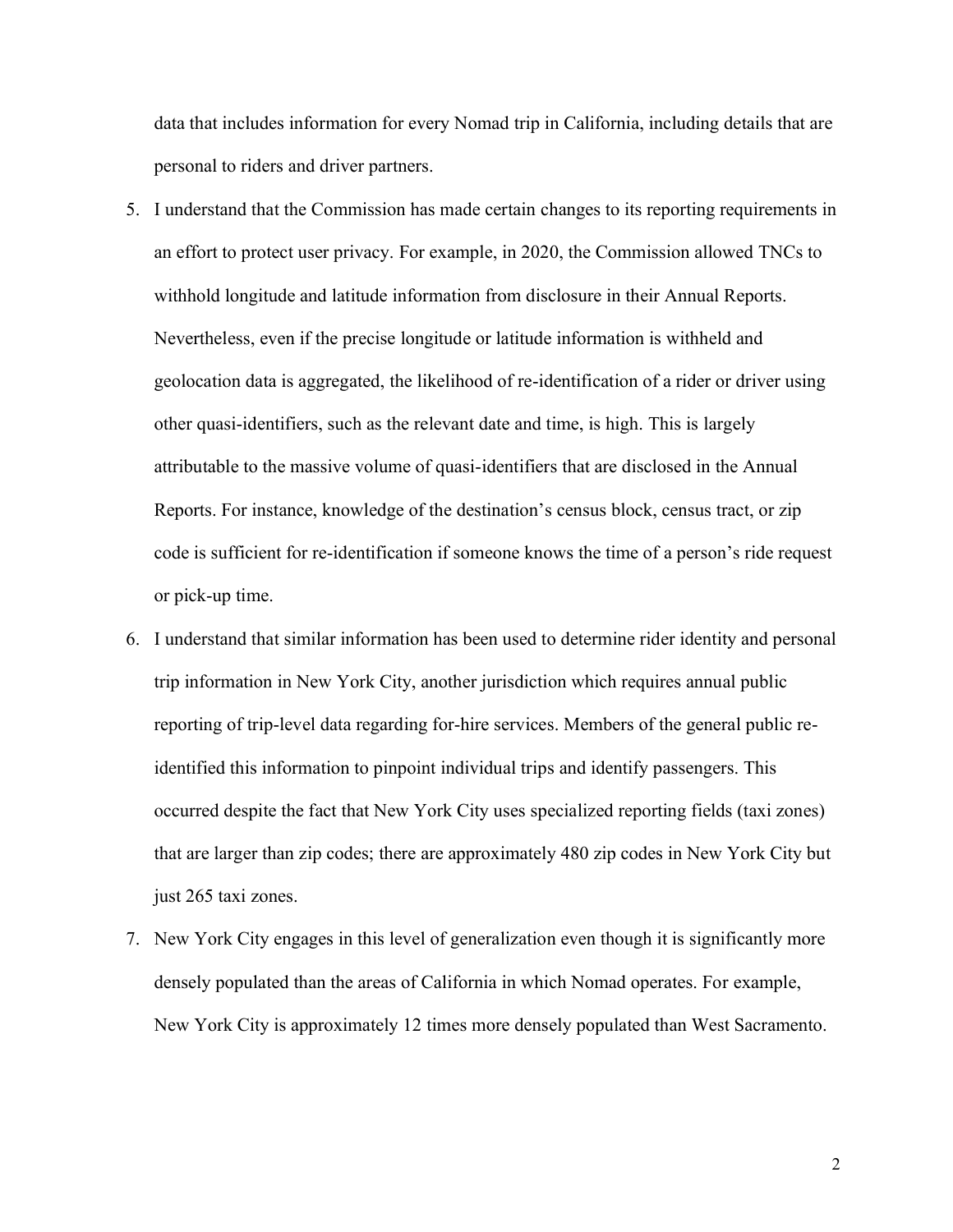The likelihood of re-identification is significantly higher in these California jurisdictions that Nomad serves than in New York City – where re-identification actually occurred.

- 8. The likelihood of re-identification is further heightened in conditions where there is (i) low trip density, or (ii) a limited set of riders and drivers using a service in a particular area. Both of these conditions are characteristic of the services that Nomad provides in California.
- 9. The relatively low trip density found in Nomad's Annual Report data is a function of the fact that its services involve much smaller sets of riders and drivers than those of traditional TNCs in the State. For example, certain Nomad services allow only select, limited groups of riders in a specific geographic area to use the service, e.g., for transportation to and from office locations. In such instances, employees are likely to live in dispersed areas, with just one or two employees traveling between the work campus and any given census block, census tract, and possibly even zip code.
- 10. It also becomes progressively easier to isolate a single trip to re-identify a rider or driver as the size of a geographical unit decreases from a zip code or census tract to a census block. However, neither census tracts nor census blocks provide a significant degree of anonymity to an individual in isolation if the number of people who travel from or to any such census tract or census block in a given time or date is very small. From my review of Nomad's reporting data between April 1, 2022 and June 1, 2022, I found that 41% of trips originate in a census tract from which they are the only trip to originate that day, and there is a 78% chance that fewer than five trips per day originated in a given census tract. Significantly, 57% of trips are the *only* trips leaving a census block that day, and 75% of trips originated in census blocks that had two or fewer trips that day. The result of these characteristics is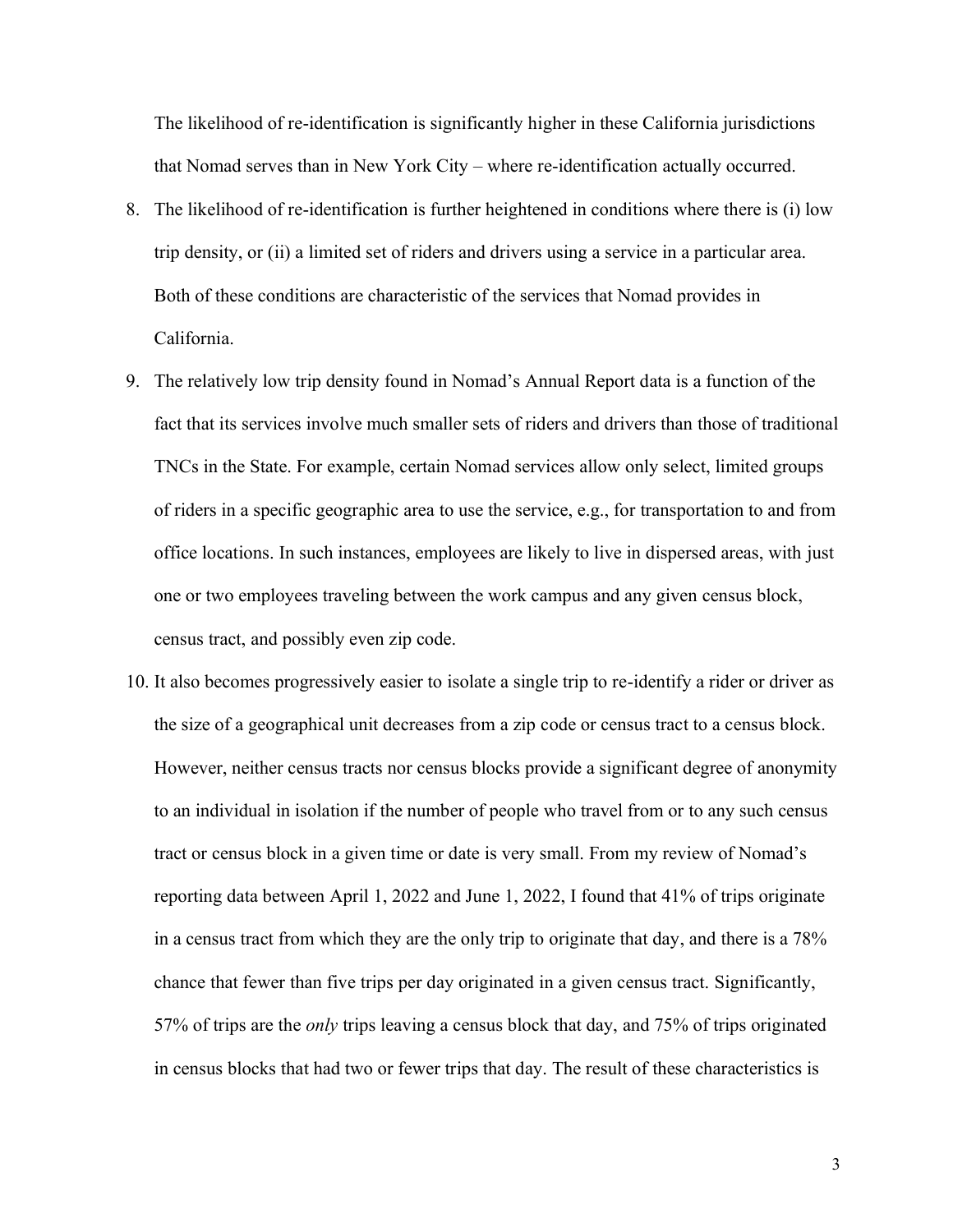that if one knows that Jane Doe traveled from a particular census block or census tract on a given date, it is probable that she was the *only* person who traveled from that area on that day.

- 11. I also observed that between April 1, 2022 and June 1, 2022, 19% of census tracts and 29% of census blocks appearing in our data had only a single rider who took a trip from there – on any day in that two-month period. Given the limited number of trips that occur between these geolocational pairs on Nomad's services and that the number of unique pairs is even lower, a person who knows the trip's origin and destination could use Nomad's data reporting to identify the trip, learn the exact time that the rider left, discern their destination, and use the Ride ID for that trip to link it to other data in the Annual Report, including whether that rider was involved in an accident or assault.
- 12. Nomad also partners with a much smaller set of drivers than that of larger volume TNCs like Uber and Lyft. As a result, the likelihood of re-identification associated with the public disclosure of Nomad's Annual Report dataset is higher than with larger TNCs operating in the State. From my review of Nomad's reporting data between April 1, 2022 and June 1, 2022, I found that during 18% of the hours of operation of any given Nomad service at any given hour, there was only one driver partner active on Nomad's platform. This means that there would be a 100% certainty of identifying an individual driver and their trips (which may include an alleged incident of harassment, a zero tolerance violation, or an accident) if an individual knew that driver was operating in a particular zip code at one of those times. During almost 44% of the service hours, fewer than five drivers were active.
- 13. Considering that so few driver partners use a vehicle of any given make, model, and year, on a particular date, the likelihood of re-identifying a driver partner using other quasi-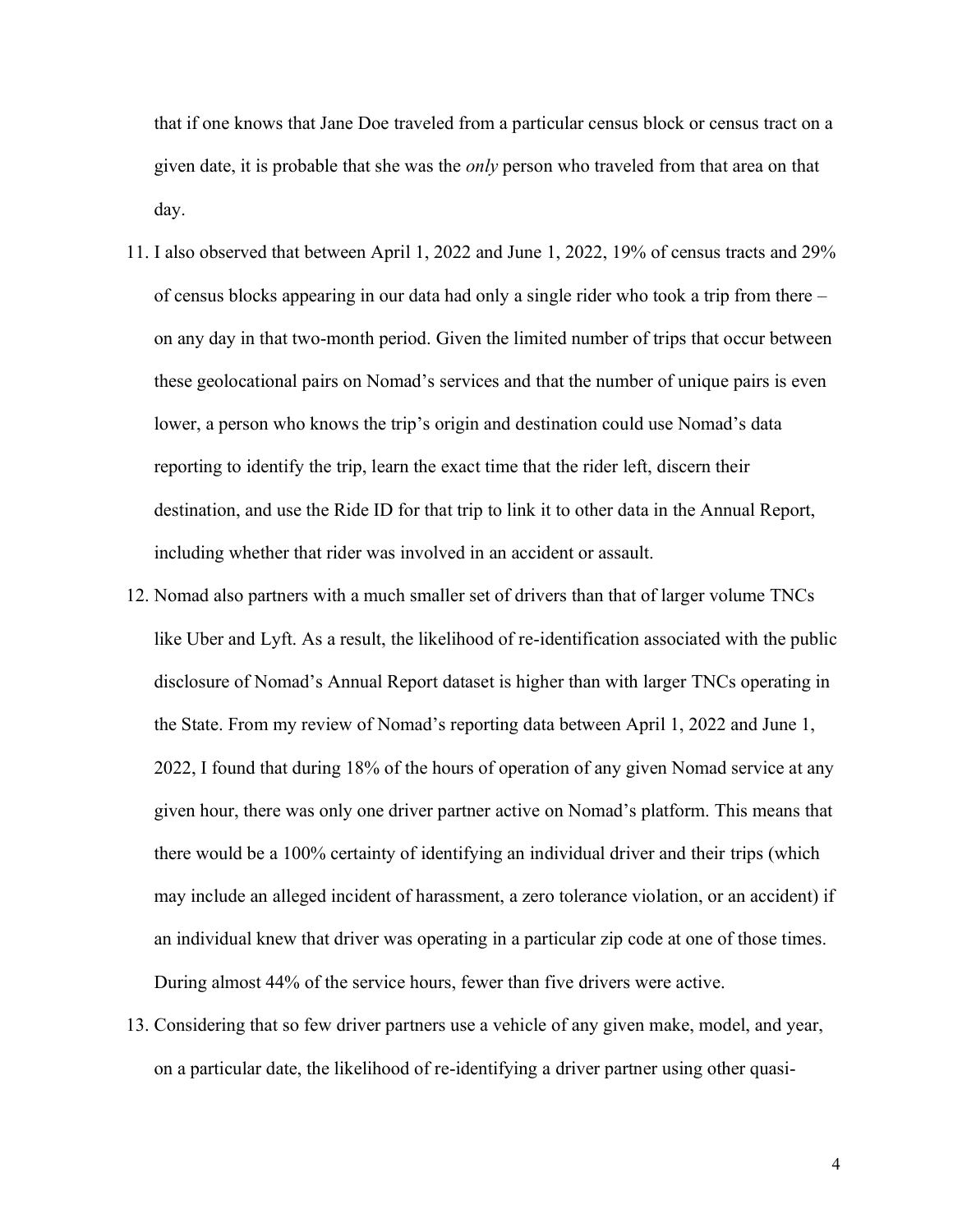identifiers – even if a driver partner's unique identification number or vehicle identification number are both omitted from disclosure – is significantly increased. For example, a driver partner implicated in a (potentially unsubstantiated) zero tolerance complaint, assault, or other incident could be identified with relative ease if the specific time, location, and vehicle information associated with the incident were to remain public.

- 14. Although Nomad implements best practices to protect customer and driver partner privacy, re-identification is highly likely if quasi-identifiers such as the general location of an origin or destination or the date and time of the trip remain public. A member of the public who has any knowledge of a given trip's timing, route, vehicle, or some other characteristic can use the Annual Reports to identify that specific trip because so many quasi-identifiers tied to the same trip are provided and given the temporal and geographic sparsity of trips in the data.
- 15. To protect user privacy, the Commission could generalize the "Date" field in the Annual Reports by splitting it into two data points: (i) the actual date of a trip (day, month, year) and (ii) the specific time of a trip (which is currently reported in the "Date" field). The Commission can also redact the specific time of a trip while revealing its date. Additionally, for any days in which there are fewer than some reasonably low number of trips between a zip code pair (e.g., under five trips), those trips should be reported in the public data set only after locational values are generalized to zip codes (rather than census blocks or census tracts) or those trips should be excluded from more sensitive data sets, such as those revealing whether a sexual assault or accident occurred on that trip. Although more generalized data is not a perfect solution, it will at least make it harder to isolate a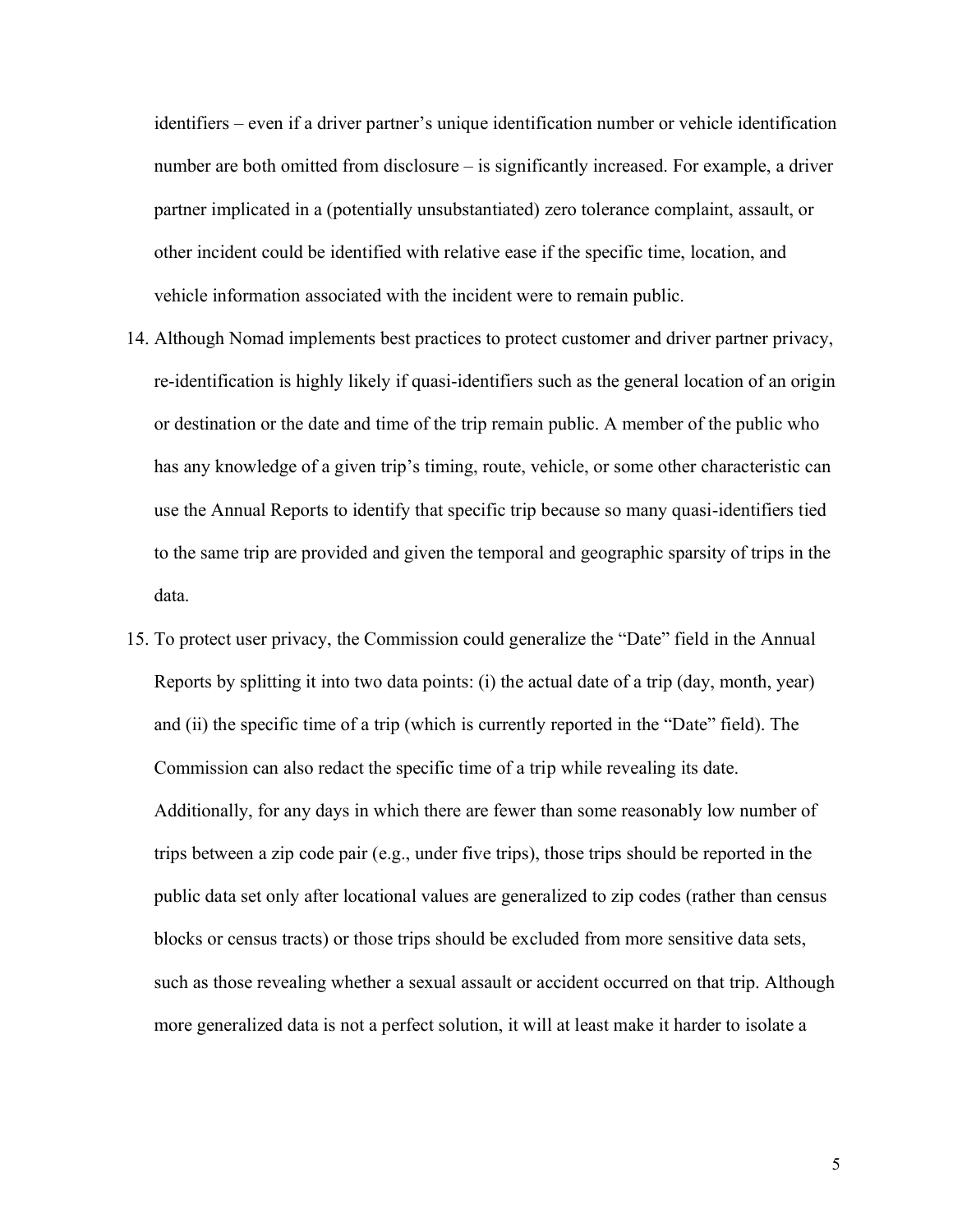particular rider, driver, trip, or event from the combination of quasi-identifiers in the Annual Reports.

- 16. Nomad's services in the State of California are all shared ride services, which use Via's proprietary algorithms (the "Algorithms") to match riders with drivers and provide routing for each vehicle in a way that optimizes travel times, wait times, and costs. The Company's Algorithms are confidential and proprietary trade secrets resulting from a significant investment of our resources.
- 17. Nomad's reports for "Ride Requests Accepted," "Ride Requests Accepted Period," and "Ride Requests Not Accepted" include large volumes of highly detailed data about Nomad's trips. Given the low density of Nomad's services in California and the large volume of data submitted on an annual basis to the Commission, sensitive information about the Algorithms and their logic could be ascertained by reviewing census block data, not just precise latitude and longitude positions. The likelihood that this information would reveal trade secrets is high, as the data reflects the logic behind the Algorithms' ability to efficiently match riders with drivers and route multiple passengers sharing trips. The Commission has further increased the risk of reverse-engineering by making the reporting of "RideIDs" mandatory in the templates for the 2022 Annual Report and finding that "Waybill" information must be released publicly in its ruling on the 2021 motion for confidential treatment. Sophisticated current or would-be competitors could ascertain how the Algorithms constructed the full route of the shared ride. Upon information and belief, other TNCs often use the trip data of competitors for their own research purposes.
- 18. On the limited occasions when the Company shares trip data and driver data with third parties that are not bound by confidentiality obligations, it does so by reporting aggregated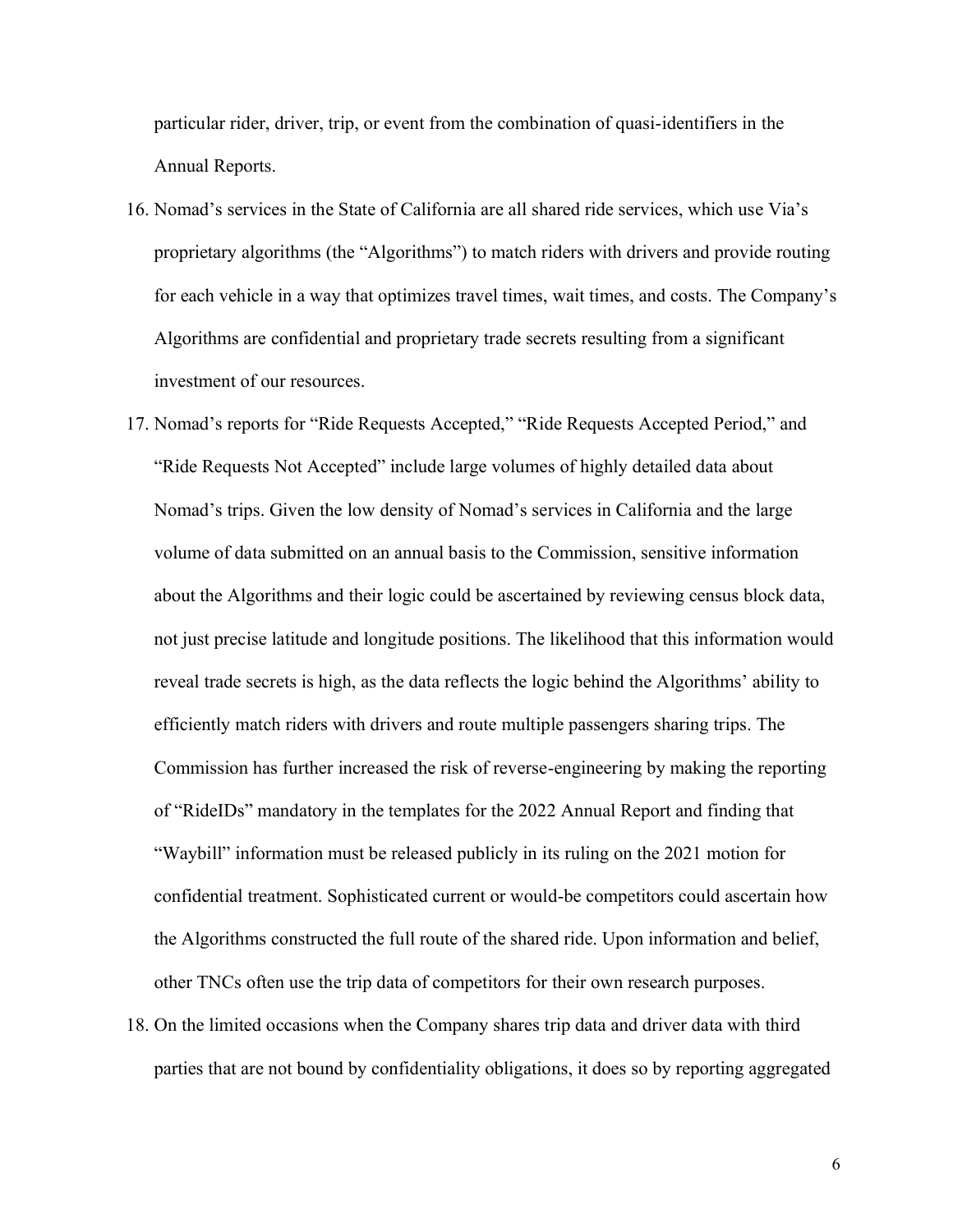data, carefully limiting trip-level reporting in a way that seeks to prevent the reverseengineering of the Algorithms, and carefully identifying the information as confidential.

- 19. The Company undertakes significant efforts to preserve the confidentiality of the Algorithms, any reports that could reveal details about them, and the Company's unique business methods and practices. Upon information and belief, the Company's trade secrets are protected through secure information management systems, protected by appropriate security controls, and access is limited to a subset of employees who have been approved to use such information and who are subject to contractual obligations of confidentiality.
- 20. As a standard commercial practice, Nomad uses highly protective non-disclosure agreements with all of its private partners. It also invokes the relevant sections of the California Public Records Act whenever disclosing information, such as the information in its Annual Reports, to public partners and in data submissions to regulators. On occasions when Nomad's public partners share trip data provided by Nomad, which may reveal information about its Algorithms or other trade secrets, with academic researchers or think tanks, the Company requires the recipients to sign non-disclosure agreements.
- 21. Nomad also requires driver partners to sign independent contractor agreements that contain highly protective non-disclosure provisions to maintain the confidences of a broad swath of confidential information, including but not limited to rider and driver information and business information. Nomad's Terms of Use expressly prohibit users – both riders and drivers alike – from "attempt[ing] to interfere with, harm, reverse engineer, [or] steal from" the Service. While the driver partners who use Nomad's TNC platform are familiar with their own trips, they are not privy to information about other drivers' trips and certainly do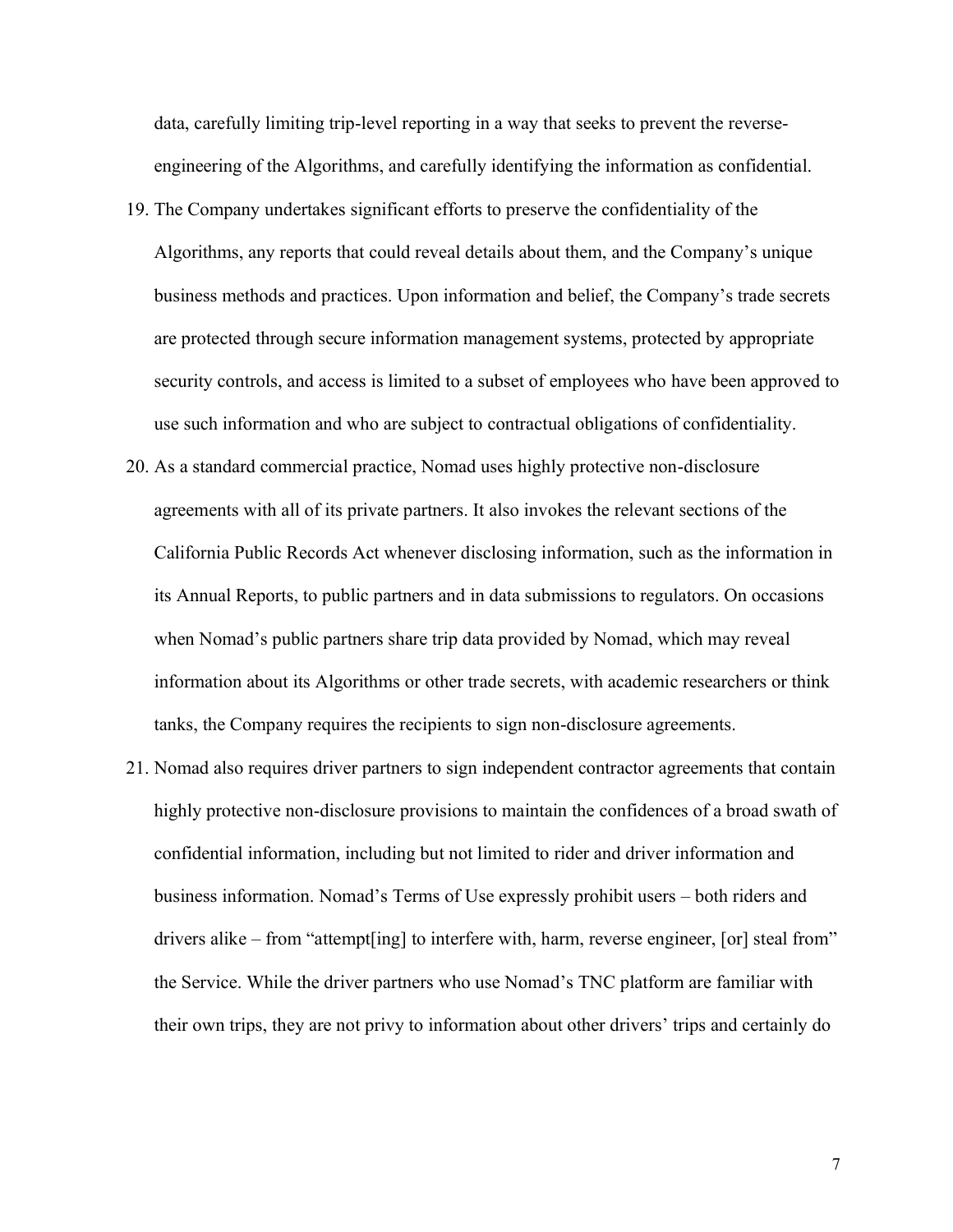not have access to the types of large data sets of trips through which the Algorithms would be reverse-engineered.

22. Nomad currently shares metrics and regular updates about its services in California with its public and private partners. When public partners require data disclosure, Nomad identifies the information as subject to public disclosure exemptions. I have personally worked with colleagues to design data sharing metrics that enable Nomad's partners to appropriately assess and monitor its services while protecting Nomad's intellectual property and the privacy of individual users.

I declare under penalty of perjury under the laws of the State of California that the foregoing is true and correct.

Executed on June 21, 2022 at Forest Hills, NY.

*/s/ Saar Golde*

Saar Golde

Chief Data Scientist, Via Transportation, Inc.

10 Crosby St. 2nd Fl.

New York, NY 10013